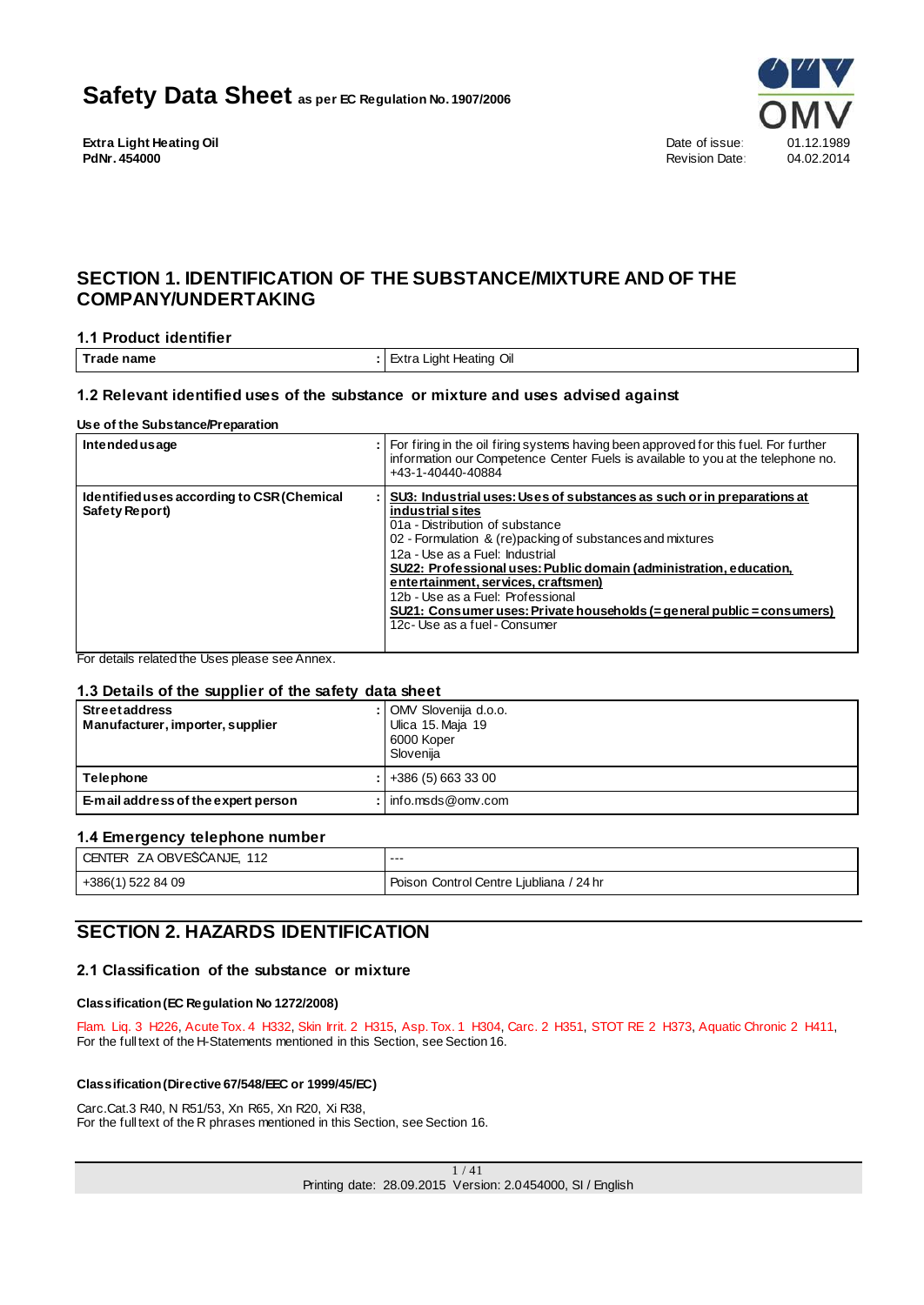

**Extra Light Heating Oil** Date of issue: 01.12.1989 **PdNr. 454000** Revision Date: 04.02.2014

## **2.2 Labelling elements**

| Labelling (EC Regulation No 1272/2008) |                                                                                                                                                                                                                                                                                                                                                                                                                                                                                                                                                                    |
|----------------------------------------|--------------------------------------------------------------------------------------------------------------------------------------------------------------------------------------------------------------------------------------------------------------------------------------------------------------------------------------------------------------------------------------------------------------------------------------------------------------------------------------------------------------------------------------------------------------------|
| Hazard pictograms                      |                                                                                                                                                                                                                                                                                                                                                                                                                                                                                                                                                                    |
| Signal w ord                           | Danger                                                                                                                                                                                                                                                                                                                                                                                                                                                                                                                                                             |
| <b>Hazard statements</b>               | H226 Flammable liquid and vapour.<br>H304 May be fatal if sw allowed and enters airways.<br>H315 Causes skin irritation.<br>H332 Harmful if inhaled.<br>H351 Suspected of causing cancer (dermal).<br>H373 May cause damage to organs (Thymus, liver, bone marrow) through prolonged or<br>repeated exposure.<br>H411 Toxic to aquatic life with long lasting effects.                                                                                                                                                                                             |
| Precautionary statements               | <b>Prevention:</b><br>P202 Do not handle until all safety precautions have been read and understood.<br>P210 Keep aw ay from heat/sparks/open flames/hot surfaces. — No smoking.<br>P261 Avoid breathing dust/fume/gas/mist/vapours/spray.<br>P280 Wear protective gloves/protective clothing/eye protection/face protection.<br>Response:<br>P301 + P310 IF SWALLOWED: Immediately call a POISON CENTER or doctor/physician.<br>P331 Do NOT induce vomiting.<br>Disposal:<br>P501 Dispose of content/container according to the disposal routes specified by law. |
| 2.3 Other hazards                      |                                                                                                                                                                                                                                                                                                                                                                                                                                                                                                                                                                    |
|                                        |                                                                                                                                                                                                                                                                                                                                                                                                                                                                                                                                                                    |

Remarks **in the sum of the Cause of Science Cause** Caused by the escaped or spilled product. Further dangers to man and environment caused by the product are not know n.

# **SECTION 3. COMPOSITION/INFORMATION ON INGREDIENTS**

### **3.1 Substances**

not applicable

### **3.2 Mixtures**

| Chemical nature | orocarpons |
|-----------------|------------|
|                 |            |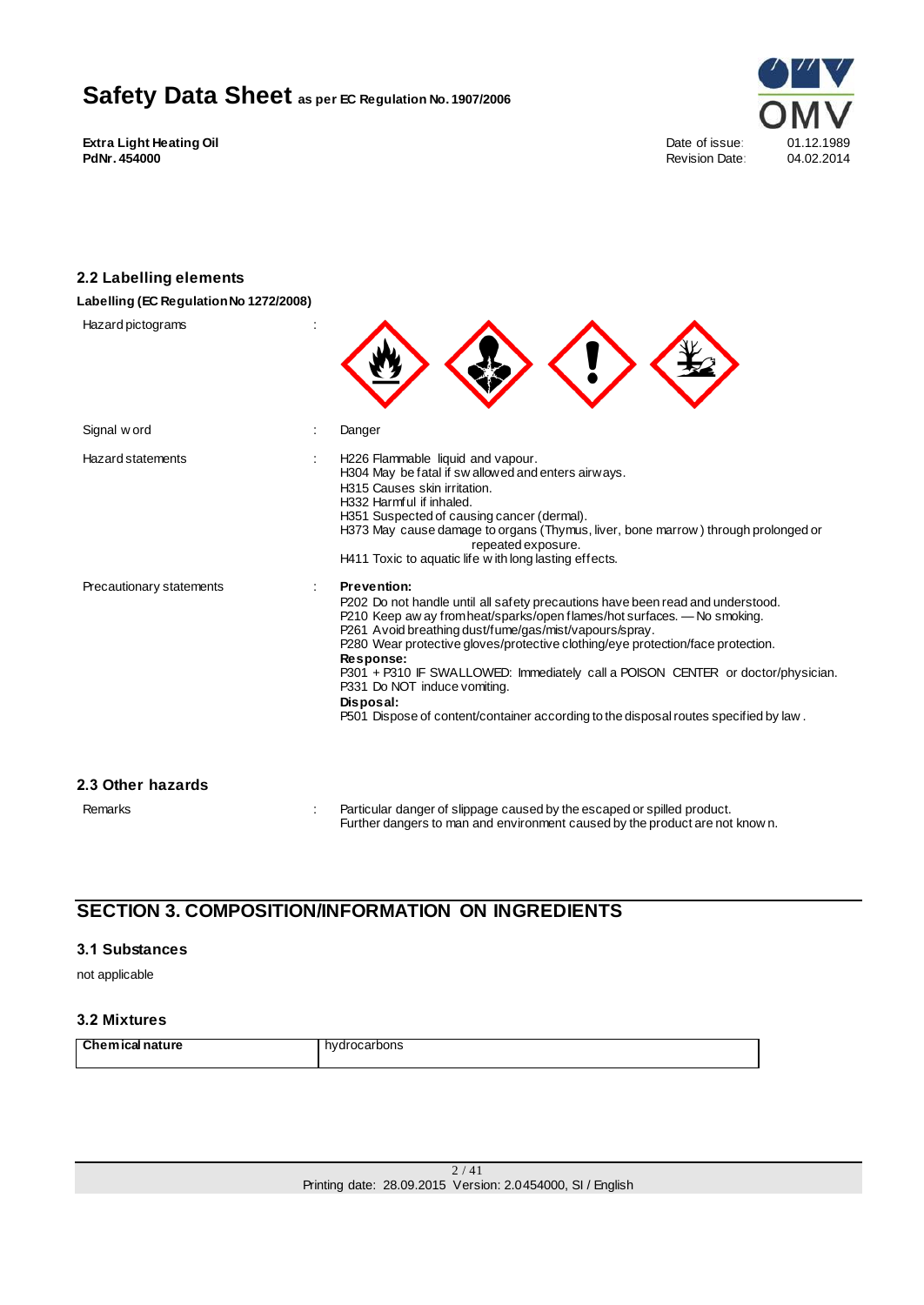**Extra Light Heating Oil** Date of issue: 01.12.1989 **PdNr. 454000** Revision Date: 04.02.2014



#### **Hazardous ingredients**

| <b>Chemical Name</b> | Index-No.<br>CAS-No.<br>ENECS-No./ELINCS<br>No.<br>Registration number | <b>Classification</b><br>(67/548/EEC)                         | <b>Classification</b><br>(EC Regulation No 1272/2008)                                                                                               | Concentration<br>[%W/W] |
|----------------------|------------------------------------------------------------------------|---------------------------------------------------------------|-----------------------------------------------------------------------------------------------------------------------------------------------------|-------------------------|
| Fuels, diesel        | 649-224-00-6<br>68334-30-5<br>269-822-7<br>01-2119484664-27            | Carc.Cat.3; R40<br>N: R51/53<br>Xn: R65<br>Xn: R20<br>Xi: R38 | Flam. Lig. 3; H226<br>Acute Tox. 4; H332<br>Skin Irrit. 2: H315<br>Asp. Tox. 1: H304<br>Carc. 2: H351<br>STOT RE 2: H373<br>Aquatic Chronic 2: H411 | $= 100,00$              |

These values do not represent any product specification / max. possible mass percentages for classification For the full text of the R phrases mentioned in this Section, see Section 16. For the full text of the H-Statements mentioned in this Section, see Section 16.

## **SECTION 4. FIRST AID MEASURES**

### **4.1 Description of first aid measures**

| General advice                   | Own protection of the first responders to be considered.                                                                                                                                                                                                             |
|----------------------------------|----------------------------------------------------------------------------------------------------------------------------------------------------------------------------------------------------------------------------------------------------------------------|
| Inhalation<br>: I                | After inhalting the vapours during an accident affected persons are to be taken to<br>the fresh air. Loosen tight cloths. If required artificial respiration and/or cardiac<br>massage to be applied. In case of persistent discomforts a doctor is to be consulted. |
| <b>Skin contact</b><br>: 1       | After skin contact w ash it thoroughly off using water and soap, contaminated<br>clothing is to be taken off.                                                                                                                                                        |
| Eye contact<br>: 1               | Upon the contact with the eye rinse for 10-15 minutes under running water and with<br>the lids forced apart or by means of the eye rinsing bottle for several minutes. In<br>case of persistent discomforts an ophthalmologist is to be consulted.                   |
| Ingestion, Intake into the Lungs | In case of suspicion (vomitting, coughing, breathing troubles) a doctor is to be<br>consulted. Do not induce vomiting.                                                                                                                                               |

### **4.2 Most important symptoms and effects, both acute and delayed**

| <b>Symptoms</b> | : Nausea, vomitting, and diarrhoea as well as the danger of a chemical pneumonitis<br>due to the aspiration during the sw allowing or vomitting. Product vapours in high<br>concentrations may cause irritations of the eyes and mucous skins (nose, throat).<br>Upon a long-term inhalation of concentrated vapours headache, vertigo, euphoria,<br>excitation, tremors, tonoclonic spasms, unconsciousness, circulatory insufficiency,<br>and paralysis of the central respiratory system may occur. Very high concentrations<br>lead to unconsciousness after short-term exposure already. |
|-----------------|-----------------------------------------------------------------------------------------------------------------------------------------------------------------------------------------------------------------------------------------------------------------------------------------------------------------------------------------------------------------------------------------------------------------------------------------------------------------------------------------------------------------------------------------------------------------------------------------------|
| <b>Effects</b>  | Upon aspiration risk of a chemical pneumonitis.                                                                                                                                                                                                                                                                                                                                                                                                                                                                                                                                               |

### **4.3 Indication of immediate medical attention and special treatment needed**

| l Treatment | : In-patient treatment in a hospital to be initiated. Upon the absorption of doses of                                                                                                                                         |
|-------------|-------------------------------------------------------------------------------------------------------------------------------------------------------------------------------------------------------------------------------|
|             | more than 1 to 2 ml per kg of body w eight activated carbon (approx. 50 g) is to be<br>given and the person hospitalised. Sedative medicaments (e.g. diazepam, or<br>similar) to be applied in the case of strong excitation. |
|             |                                                                                                                                                                                                                               |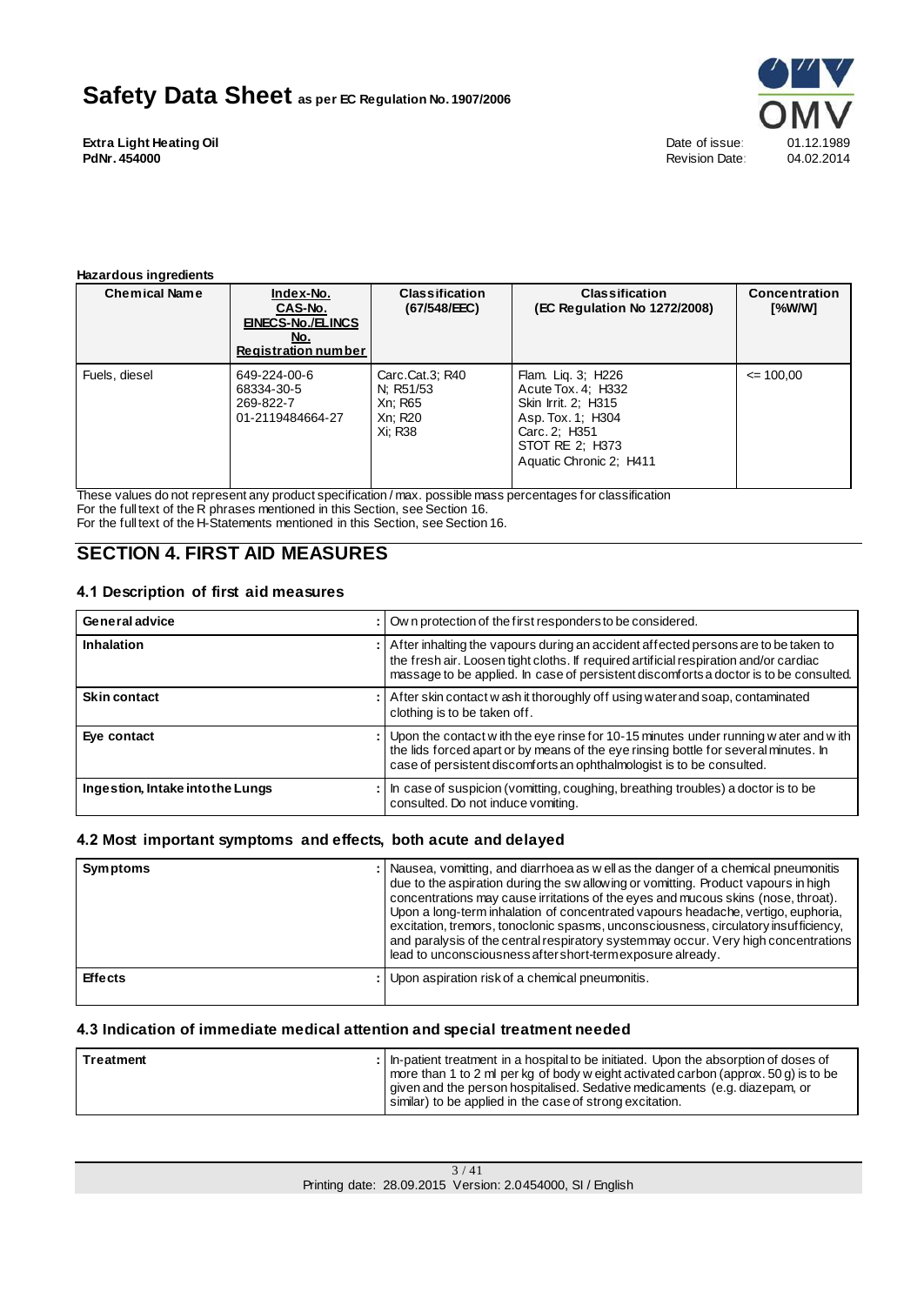

## **SECTION 5. FIRE-FIGHTING MEASURES**

### **5.1 Extinguishing media**

| Suitable extinguishing media   | :   For small sources of fire: dry extinguishing powder, foam, water spray jet or carbon<br>dioxide. In the case of a large source of fire: foamor water in a spraying jet. |
|--------------------------------|-----------------------------------------------------------------------------------------------------------------------------------------------------------------------------|
| Unsuitable extinguishing media | :   Water in a full jet; (could cause splattering and spread the fire);                                                                                                     |

### **5.2 Special hazards arising from the substance or mixture**

| Particular hazards due to the substance or the<br>preparation, its products of combustion, or the<br>gases produced during the combustion | Evaporated product is heavier than air and rests close to the bottom. The vapours<br>can produce an explosive mixture together w ith air. Prevent the penetration into the<br>sew er system and rooms at low levels. Prevent the penetration into the soil and<br>w aters. Sources of ignition to be kept off. Use explosion-proof and solvent resistant<br>devices only. This substance will float and can be reignited on surface water.<br>Incomplete combustion is likely to give rise to a complex mixture of airborne solid |
|-------------------------------------------------------------------------------------------------------------------------------------------|-----------------------------------------------------------------------------------------------------------------------------------------------------------------------------------------------------------------------------------------------------------------------------------------------------------------------------------------------------------------------------------------------------------------------------------------------------------------------------------------------------------------------------------|
|                                                                                                                                           | and liquid particulates and gases, including carbon monoxide and unidentified<br>organic and inorganic compounds.                                                                                                                                                                                                                                                                                                                                                                                                                 |

### **5.3 Advice for firefighters**

| Special protecting equipment | : Use a respiratory protecting device with a full face-piece independent from the<br>ambient air (insulating device) and in the case of a massive release and/or<br>production of pollutants an absolutely tight full fire resistant chemical protection suit.                             |
|------------------------------|--------------------------------------------------------------------------------------------------------------------------------------------------------------------------------------------------------------------------------------------------------------------------------------------|
| <b>Further information</b>   | : Containers in the close environment are to be cooled immediately using w ater<br>spraying and removed from the dangerous zone, if possible. Fire residues and<br>contaminated extinguishing w ater have to be properly disposed of in accordance<br>w ith the local official regulations |

## **SECTION 6. ACCIDENTAL RELEASE MEASURES**

## **6.1 Personal precautions, protective equipment and emergency procedures**

| <b>Personal precautions</b> | : Approaching only in the direction of the w ind (changes of the w ind directions to be<br>considered). Stop or contain leak at the source if safe to do so. Make explosimeter<br>measurements for determining the dangerous zone and cordon it off. Keep<br>unconcerned persons off the site. Alert emergency personnel. In case of large<br>spillages, alert occupants in dow nwind areas. If required, notify relevant authorities<br>according to all applicable regulations. First-aiders must w ear personal protective<br>equipment. Note: gloves made of PVA are not w ater-resistant, and are not suitable<br>for emergency use. Affected rooms to be ventilated thoroughly. Avoid direct contact<br>w ith released material. Remove all the sources of ignition in the close environment.<br>Avoid the formation of sparks. In the dangerous zone non explosion-proof<br>machinery, devices, and vehicles are to be stopped, no smoking, no actuation of<br>any switch or electrical device that may produce a spark. |
|-----------------------------|---------------------------------------------------------------------------------------------------------------------------------------------------------------------------------------------------------------------------------------------------------------------------------------------------------------------------------------------------------------------------------------------------------------------------------------------------------------------------------------------------------------------------------------------------------------------------------------------------------------------------------------------------------------------------------------------------------------------------------------------------------------------------------------------------------------------------------------------------------------------------------------------------------------------------------------------------------------------------------------------------------------------------------|
|-----------------------------|---------------------------------------------------------------------------------------------------------------------------------------------------------------------------------------------------------------------------------------------------------------------------------------------------------------------------------------------------------------------------------------------------------------------------------------------------------------------------------------------------------------------------------------------------------------------------------------------------------------------------------------------------------------------------------------------------------------------------------------------------------------------------------------------------------------------------------------------------------------------------------------------------------------------------------------------------------------------------------------------------------------------------------|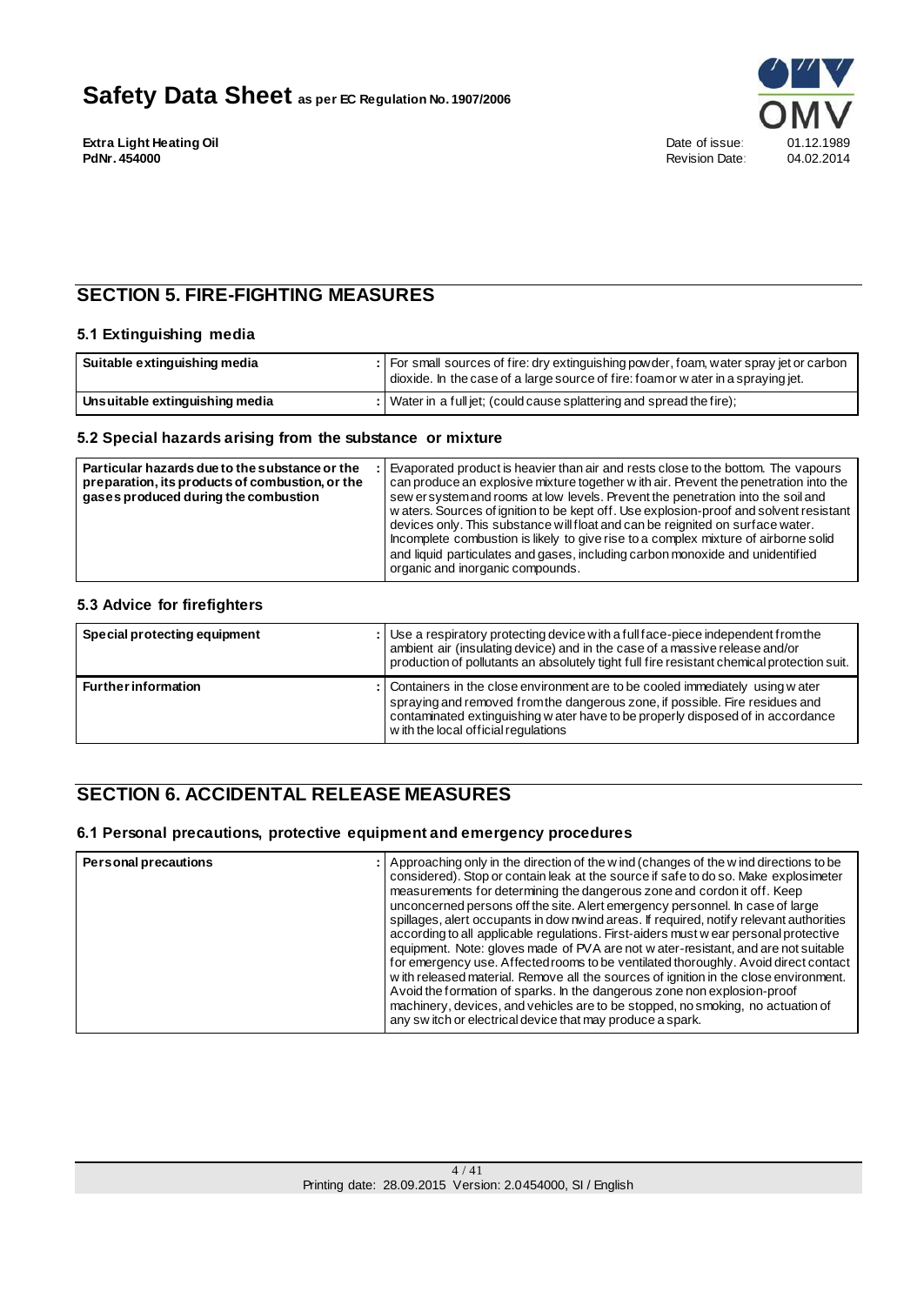

### **6.2 Environmental precautions**

| <b>Environmental precautions</b> | : Escaping point to be sealed. Preventing the penetration into the sew er system,<br>surface waters, and the groundw ater by erecting sand and/or earth blockings or by<br>means of other suitable blocking measures. In the case of escapes into surface<br>w aters, the sewer system, or into the soil the competent authorities are to be<br>informed. |
|----------------------------------|-----------------------------------------------------------------------------------------------------------------------------------------------------------------------------------------------------------------------------------------------------------------------------------------------------------------------------------------------------------|
|----------------------------------|-----------------------------------------------------------------------------------------------------------------------------------------------------------------------------------------------------------------------------------------------------------------------------------------------------------------------------------------------------------|

### **6.3 Methods and materials for containment and cleaning up**

| Suitable processes for cleaning or absorption<br>or containment   | Major amounts to be aspirated or pumped over. Residual amounts to be absorbed<br>and/or contained using non-flammable absorbing material like e.g. sand, earth, or<br>oil binding agents. Large spillages may be cautiously covered with foam, if<br>available, to limit vapour cloud formation. Do not use direct jets. Note: When the<br>binding agent is depleted upon the complete absorption the evaporation rate<br>increases and thus, the risk of a fire. In case of soil contamination, remove<br>contaminated soil and treat in accordance with local regulations. In case of small<br>spillages in closed w aters (i.e. ports), contain product with floating barriers or other<br>equipment. Collect spilled product by absorbing with specific floating absorbents.<br>Large spillages in open w aters should be contained w ith floating barriers or other<br>mechanical means. If this is not possible, control the spreading of the spillage, and<br>collect the product by skimming or other suitable mechanical means. The use of<br>dispersants should be advised by an expert, and, if required, approved by local<br>authorities. All w aste is to be filled in properly marked hazardous goods containers<br>and disposed of in accordance with the official regulations. |
|-------------------------------------------------------------------|-------------------------------------------------------------------------------------------------------------------------------------------------------------------------------------------------------------------------------------------------------------------------------------------------------------------------------------------------------------------------------------------------------------------------------------------------------------------------------------------------------------------------------------------------------------------------------------------------------------------------------------------------------------------------------------------------------------------------------------------------------------------------------------------------------------------------------------------------------------------------------------------------------------------------------------------------------------------------------------------------------------------------------------------------------------------------------------------------------------------------------------------------------------------------------------------------------------------------------------------------------------------------------------------------|
| Unsuitable processes for cleaning or<br>absorption or containment | No data available                                                                                                                                                                                                                                                                                                                                                                                                                                                                                                                                                                                                                                                                                                                                                                                                                                                                                                                                                                                                                                                                                                                                                                                                                                                                               |

### **6.4 Reference to other sections**

See also section 8 (personal protective equipment) and 13 (disposal).

### **6.5 Additional advice**

Adopt measures according to local conditions and regulations.

# **SECTION 7. HANDLING AND STORAGE**

### **7.1 Precautions for safe handling**

| Information on the safe handling                   | $:$ $\vee$ Very good aeration and ventilation of the w orkplace and of the storage room, also<br>close to the bottom, to be assured. Contact with the skin, eyes, and clothing to be<br>avoided. Do not ingest. Vapours must not be inhaled. Formation of aerosols to be<br>avoided. Spilling of the product to be avoided. Do not use compressed air for filling.<br>discharging, or handling operations.                                                                                                                                                                                                                                     |
|----------------------------------------------------|------------------------------------------------------------------------------------------------------------------------------------------------------------------------------------------------------------------------------------------------------------------------------------------------------------------------------------------------------------------------------------------------------------------------------------------------------------------------------------------------------------------------------------------------------------------------------------------------------------------------------------------------|
| Advice on protection against fire and<br>explosion | : Evaporated product is heavier than air and rests close to the bottom. The vapours<br>can produce an explosive mixture together with air. Prevent the penetration into the<br>sew er system and rooms at low levels. Prevent the penetration into the soil and<br>w aters. Measures against electrostatical charging to be taken. All devices to be<br>earthed or connected via conductors. Sources of ignition to be kept off. Explosion-<br>proof devices / valves and non-sparking tools to be used. No smoking. Ensure that<br>all relevant regulations regarding handling and storage facilities of flammable<br>products are follow ed. |

See also section 8 (personal protective equipment) and 13 (disposal).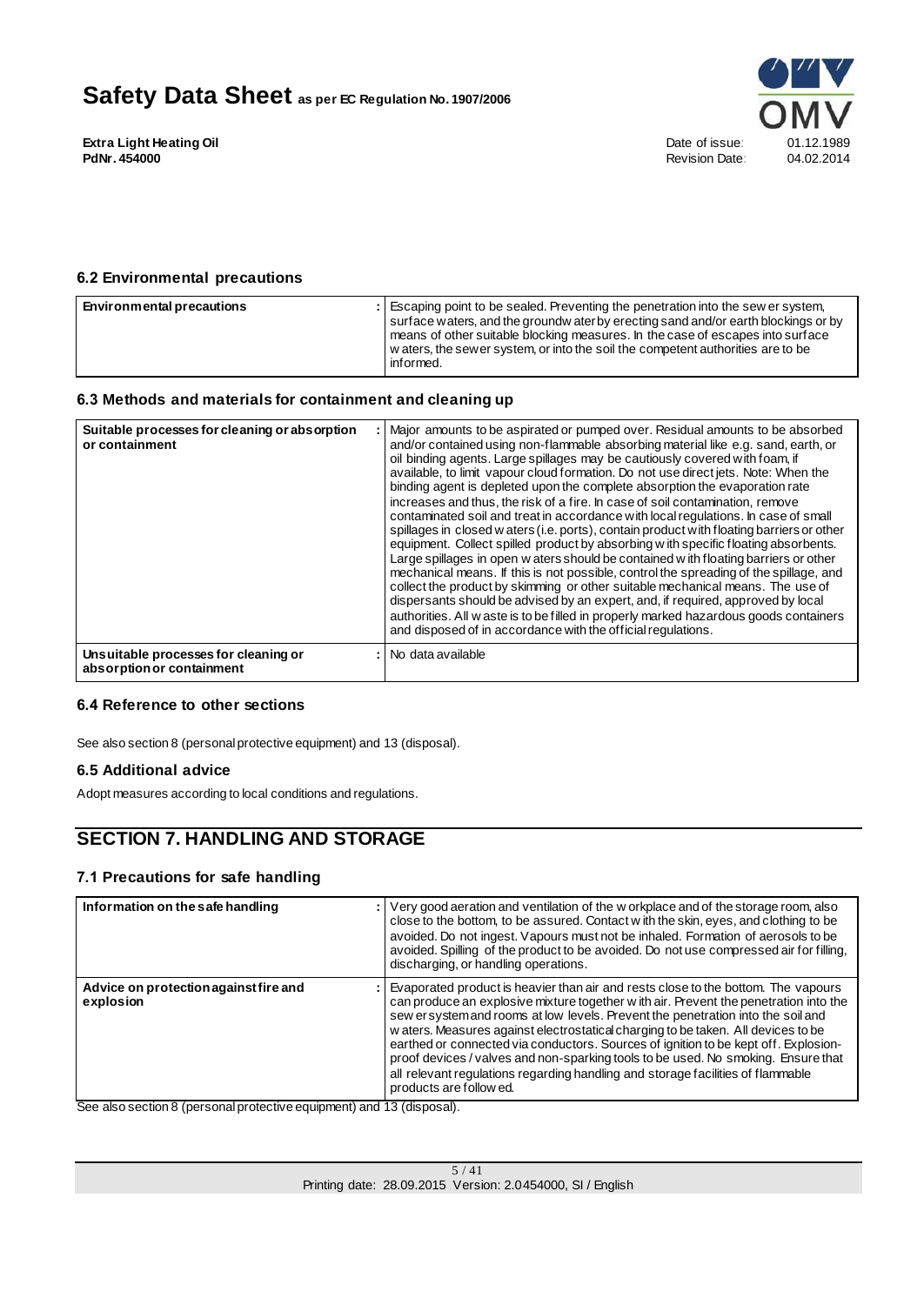

## **7.2 Conditions for safe storage, including any incompatibilities**

| Requirements for storage areas and        | Mobile containers to be kept tightly closed and at a thoroughly ventilated place.                                                                        |  |
|-------------------------------------------|----------------------------------------------------------------------------------------------------------------------------------------------------------|--|
| containers                                | Only approved stationary containers to be used.                                                                                                          |  |
|                                           | All tanks and devices to be earthed or connected via conductors.                                                                                         |  |
|                                           | Storage upon a suitable underground.                                                                                                                     |  |
|                                           | Normally, a tightly sealed and resistant storage roomis required.<br>Cleaning, inspection and maintenance of internal structure of storage tanks must be |  |
|                                           | done only by properly equipped and qualified personnel as defined by national, local<br>or company regulations.                                          |  |
|                                           | Before entering storage tanks and commencing any operation in a confined area,                                                                           |  |
|                                           | check the atmosphere for oxygen content and flammability.                                                                                                |  |
|                                           | Recommended materials: For containers, or container linings use mild steel,<br>stainless steel.                                                          |  |
|                                           | Unsuitable materials: Some synthetic materials may be unsuitable for containers or                                                                       |  |
|                                           | container linings depending on the material specification and intended use.                                                                              |  |
|                                           | Compatibility should be checked w ith the manufacturer.                                                                                                  |  |
|                                           | If the product is supplied in containers:                                                                                                                |  |
|                                           | Keep only in the original container.<br>Keep containers properly labelled.                                                                               |  |
|                                           | Protect from the sunlight.                                                                                                                               |  |
|                                           | Light hydrocarbon vapours can build up in the headspace of containers.                                                                                   |  |
|                                           | These can cause flammability / explosion hazards.                                                                                                        |  |
|                                           | Empty containers may contain flammable product residues.                                                                                                 |  |
|                                           | Do not weld, solder, drill, cut or incinerate empty containers, unless they have been<br>properly cleaned.                                               |  |
|                                           |                                                                                                                                                          |  |
| Further information on storage conditions | Heat influences to be avoided.                                                                                                                           |  |
|                                           | Sources of ignition to be kept off.                                                                                                                      |  |
|                                           |                                                                                                                                                          |  |
|                                           |                                                                                                                                                          |  |
|                                           |                                                                                                                                                          |  |
| Advice on common storage                  | Do not store together with:<br>explosive hazardous substances (LGK 1),                                                                                   |  |
|                                           | gases (LGK 2 A),                                                                                                                                         |  |
|                                           | other explosive hazardous substances (LGK 4.1 A),                                                                                                        |  |
|                                           | flammable solid hazardous substances (LGK 4.1 B),                                                                                                        |  |
|                                           | pyrophoric or self-heating hazardous substances (LGK 4.2),<br>hazardous substances which develop flammable gases upon contact with water                 |  |
|                                           | (LGK 4.3),                                                                                                                                               |  |
|                                           | highly oxidising hazardous substances (LGK 5.1 A),                                                                                                       |  |
|                                           | ammonium nitrate and preparations containing ammonium nitrate (LGK 5.1 C),                                                                               |  |
|                                           | organic peroxides and self-reactive substances (LGK 5.2),<br>non-combustible, acutely toxic cat. 1 and 2 / very toxic hazardous substances (LGK          |  |
|                                           | $6.1 B$ ).                                                                                                                                               |  |
|                                           | infectious substances (LGK 6.2),                                                                                                                         |  |
|                                           | radioactive substances (LGK7),                                                                                                                           |  |
|                                           | Restrictions for storage with:                                                                                                                           |  |
|                                           | oxidising hazardous substances (LGK 5.1 B),                                                                                                              |  |
|                                           | non-combustible, acutely toxic cat. 3 / toxic or chronically active hazardous<br>substances (LGK 6.1 D),                                                 |  |
|                                           | combustible solids (LGK 11),                                                                                                                             |  |
|                                           | other combustible and non-combustible substances (LGK 10-13),                                                                                            |  |
|                                           | Due to specific storage instructions and because of particular properties of the                                                                         |  |
|                                           | substances within a storage facility, other restrictions may result from the<br>assessment of the hazards.                                               |  |
|                                           | TRGS 510 must be observed.                                                                                                                               |  |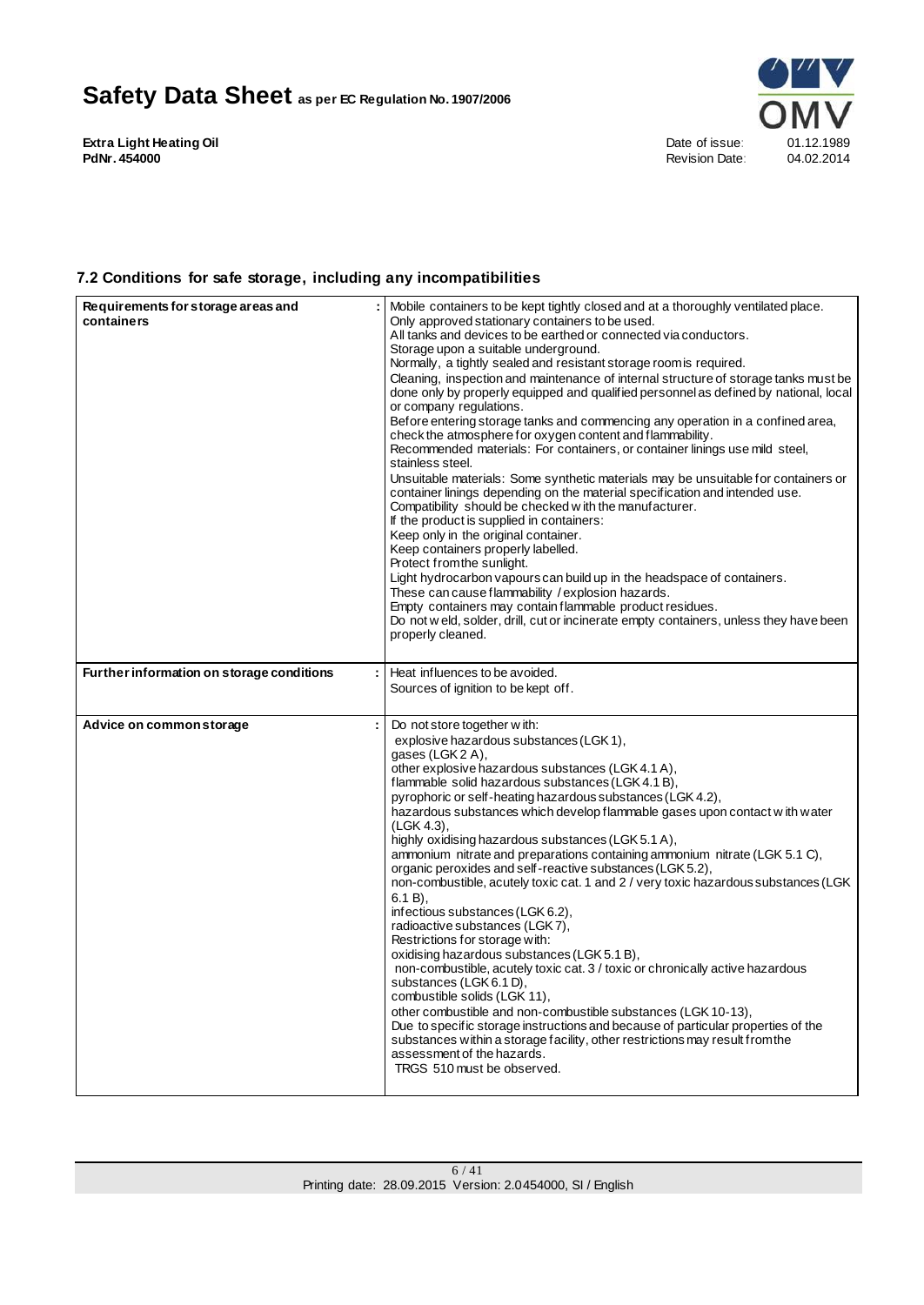**Extra Light Heating Oil** Date of issue: 01.12.1989 **PdNr. 454000** Revision Date: 04.02.2014



### **7.3 Specific end use(s)**

| Information relating to special applications | : To be used only for the intended purpose, as mentioned in Section 1.2. For |  |
|----------------------------------------------|------------------------------------------------------------------------------|--|
|                                              | Information on specific uses refer to the exposure scenarios in the annex.   |  |

## **SECTION 8. EXPOSURE CONTROLS/PERSONAL PROTECTION**

### **8.1 Control parameters**

### **Occupational limit value of the product**

No data know n

#### **Occupational limit value of the components**

No data know n

#### **Biological limit values of the product**

No data know n

#### **Biological limit values of the components**

No data know n

#### **DNEL or DMEL of product**

Exposure routes: acute inhalative Exposure time: 15 min Value: 4300 mg/m3 DNEL, aerosol, (systemic), CAS-NR.: 68334-30-5

Exposure routes: chronic inhalative Exposure time: 8 h Value: 68 mg/m3 DNEL, CAS-NR.: 68334-30-5

Exposure routes: chronic dermal Exposure time: 8 h Value: 2,9 mg/m3 DNEL, CAS-NR.: 68334-30-5

Exposure routes: General population, acute exposure, systemic, inhalation Exposure time: 15 min Value: 2600 mg/m3 DNEL, aerosol, CAS-NR.: 68334-30-5

Exposure routes: General population, long-term exposure, systemic, skin Exposure time: 24 h Value: 1,3 mg/kg DNEL, CAS-NR.: 68334-30-5

Exposure routes: General population, long-term exposure, systemic, inhalation Exposure time: 24 h Value: 20 mg/m3 DNEL, aerosol, CAS-NR.: 68334-30-5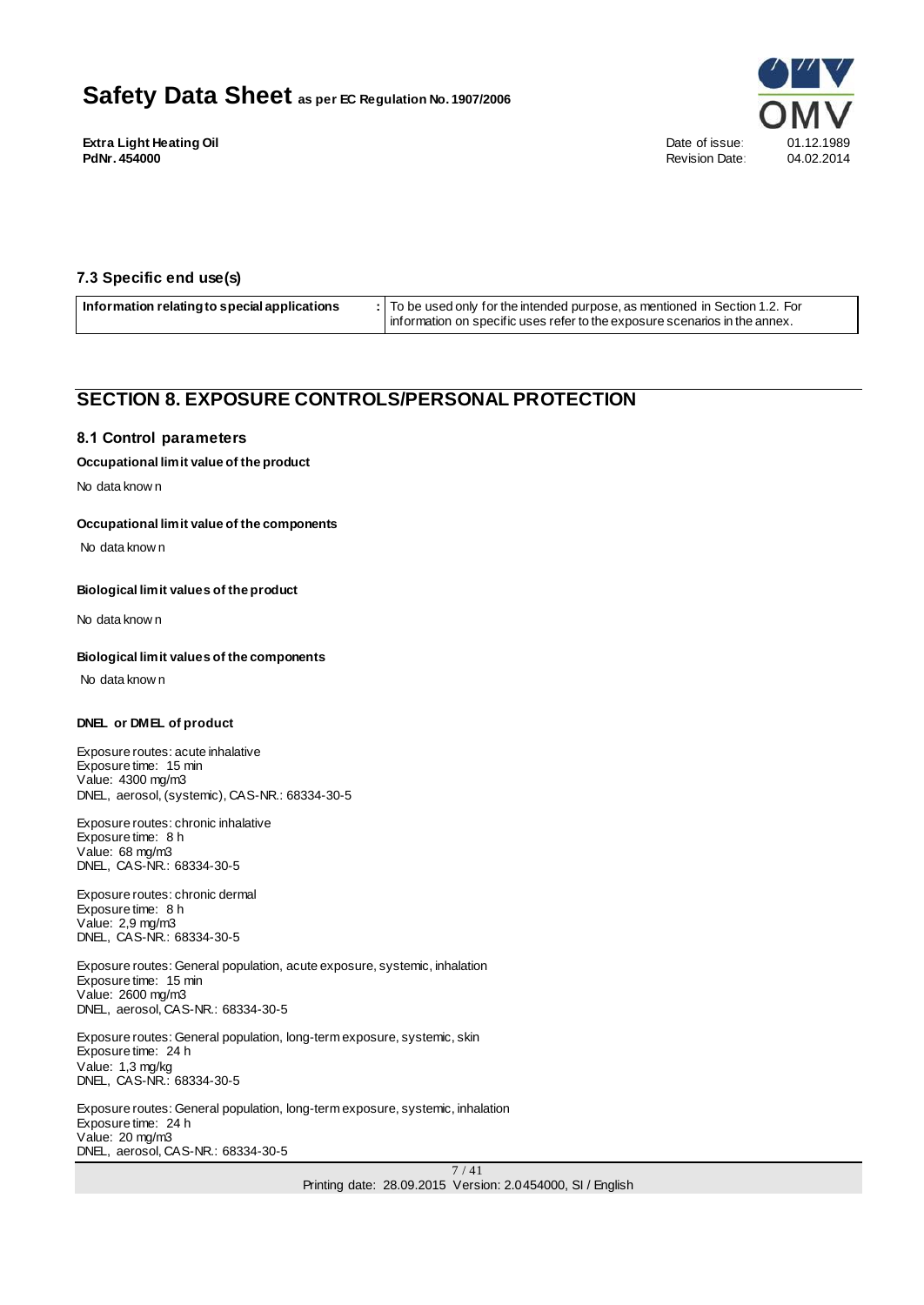

**Extra Light Heating Oil** Date of issue: 01.12.1989 **PdNr. 454000** Revision Date: 04.02.2014

### **PNEC of product**

In case of this substance, it is a matter of a variable or unknow n, complex hydrocarbon composition. The conventional methods for the determination of PNECs are not appropriate and it is not possible to determine a single representative PNEC for this type of substances.

### **8.2 Exposure controls**

**To be used only for the intended purpose, as mentioned in Section 1.2., For information on specific uses refer to the exposure scenarios in the annex.**

#### **General safety measures**

| Hygiene measures | : Any contact with the eyes, the skin, and clothing to be avoided. Clothing contaminated by that substance to |
|------------------|---------------------------------------------------------------------------------------------------------------|
|                  | be changed immediately and not to be reused before its cleaning.                                              |

### **Personal protective equipment**

| Respiratory protection | When vapours are produced: respiratory protecting and filtering device with gas filter A, characteristic<br>colour: brow n (A1 up to 0.1 % vv, A2 up to 0.5 % vv, A3 up to 1 % vv) to be used. In the case of high<br>concentrations and ambiguous situations a respiratory protecting device independent from the ambient air<br>(breathing apparatus) to be used. |  |
|------------------------|---------------------------------------------------------------------------------------------------------------------------------------------------------------------------------------------------------------------------------------------------------------------------------------------------------------------------------------------------------------------|--|
| <b>Hand protection</b> | Because of the great number of influence factors (e.g. temperature, mechanical stress) the duration of use<br>of the recommended chemical protection gloves can be shorter than the penetration time determined in<br>accordance with EN 374. In case of possible hand contact, w earliquid-proof protective gloves.                                                |  |
|                        | Material: Nitrile ;<br>Break through time: 480 min<br>Strength of material: 0,40 mm<br>Test method: DIN FN 374                                                                                                                                                                                                                                                      |  |
|                        | <b>Material: Viton;</b><br>Break through time: 480 min<br>Strength of material: 0,70 mm<br>Test method: DIN EN 374                                                                                                                                                                                                                                                  |  |
|                        | Material: Butyl;<br>Break through time: 120 min<br>Strength of material: 0,70 mm<br>Test method: DIN EN 374                                                                                                                                                                                                                                                         |  |
|                        | <b>Material: Polychloroprene;</b><br>Break through time: 120 min<br>Strength of material: 0,60 mm<br>Test method: DIN EN 374                                                                                                                                                                                                                                        |  |
| Eye/face protection    | safety glasses with side-shields                                                                                                                                                                                                                                                                                                                                    |  |
| <b>Body protection</b> | Permanently flame-retardant and permanently antistatic protecting clothing to be used.                                                                                                                                                                                                                                                                              |  |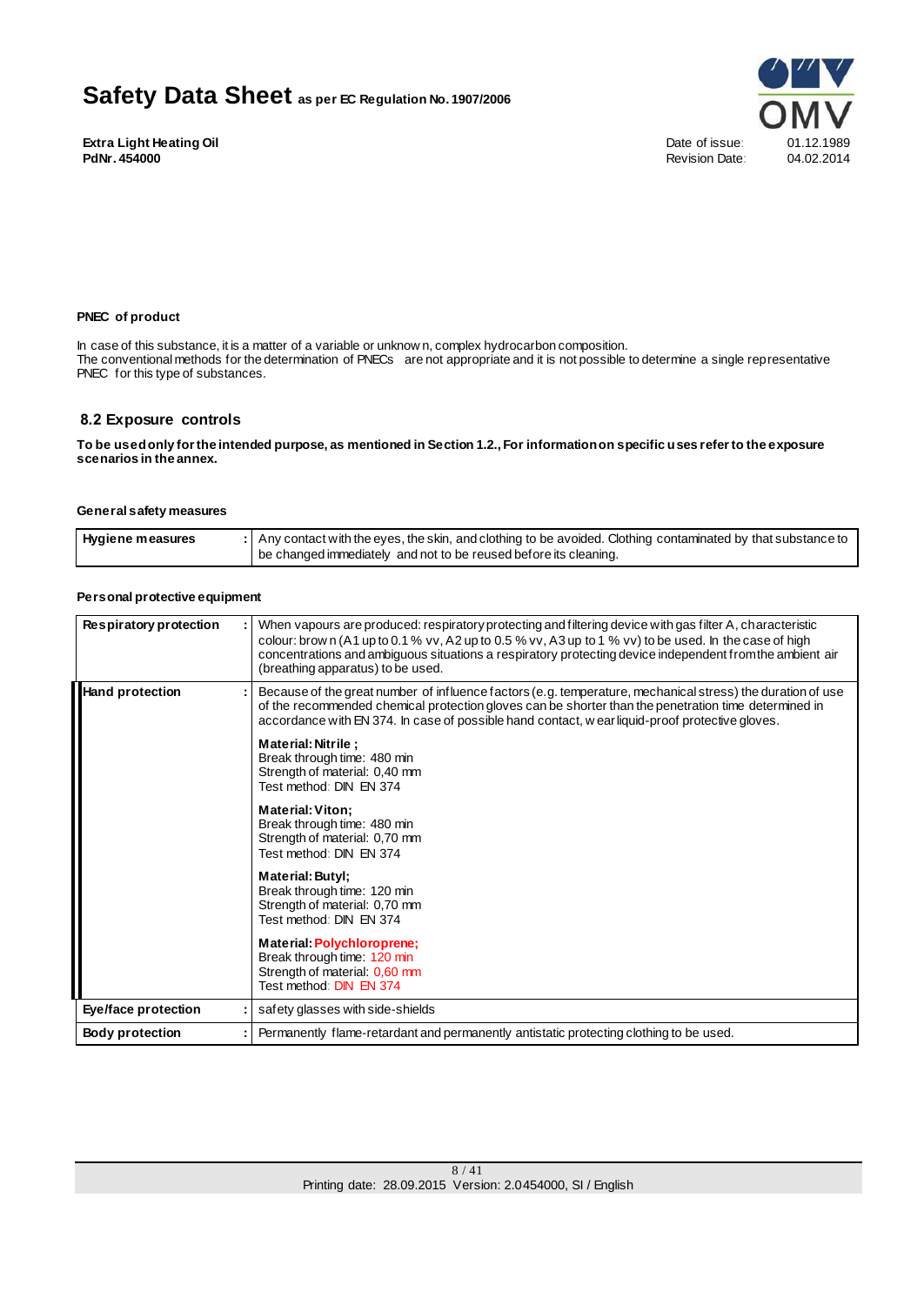

#### **Limitations and supervision of the exposure of the environment**

| Limitations and<br>supervision of the<br>exposure of the<br>environment                    | Use preferably closed apparatuses. At risk of exposure, suitable extraction should be carried out. Emission<br>limits to be respected, cleaning of the exhaust air to be provided (if required). Also refer to section 6<br>"Measures in the cases of accidental release" |
|--------------------------------------------------------------------------------------------|---------------------------------------------------------------------------------------------------------------------------------------------------------------------------------------------------------------------------------------------------------------------------|
| Limitation and<br>m onitoring of<br>environmental<br>exposure for specific<br>applications | See exposure scenarios in Annex                                                                                                                                                                                                                                           |

### **8.3 Additional advice**

In a concrete case and following an individual assessment of the hazards another personal protecting equipment may be required.

## **SECTION 9. PHYSICAL AND CHEMICAL PROPERTIES**

### **9.1 Information on basic physical and chemical properties**

| liquid<br>Appearance   |                             |
|------------------------|-----------------------------|
| Aggregate condition    | liauid                      |
| Colour                 | : red coloured              |
| Odour                  | : typical                   |
| <b>Odour Threshold</b> | : Odour clearly perceptible |

| <b>Characteristics</b>                      | Values                | <b>Method</b>      | <b>Note</b>                    |
|---------------------------------------------|-----------------------|--------------------|--------------------------------|
| рH                                          |                       |                    | not applicable                 |
| <b>Pour Point</b>                           | $< -10$ °C            | ISO 3016           |                                |
| <b>Boiling range</b>                        | ca. 160 - 370 °C      | <b>EN ISO 3405</b> |                                |
| Flash point                                 | > 55 °C               | <b>EN ISO 2719</b> |                                |
| <b>Evaporation rate</b>                     |                       |                    | not determined                 |
| Phase transition solid, gaseous             |                       |                    | ---                            |
| Low er explosion limit                      | ca. 0,6 %(V)          |                    | Literature data                |
| <b>Upper explosion limit</b>                | ca. 6,5 %(V)          |                    | Literature data                |
| Vapour pressure                             | $<$ 10 kPa at 37,8 °C | EN 13016-1         |                                |
| Vapour density                              |                       |                    | no data available              |
| Density                                     | <860 kg/m3 at 15 °C   | EN ISO 12185       |                                |
| <b>Relative density</b>                     |                       |                    | not relevant                   |
| <b>Water solubility</b>                     |                       |                    | practically insoluble          |
| Dissolubility(ies)                          |                       |                    | Fat solubility: not determined |
| Partition coefficient (n-<br>octanol/water) |                       |                    | No convincing data available.  |
| <b>Autoignition temperature</b>             | $>= 225 °C$           |                    | Literature: (CONCAWE 2010a)    |

9 / 41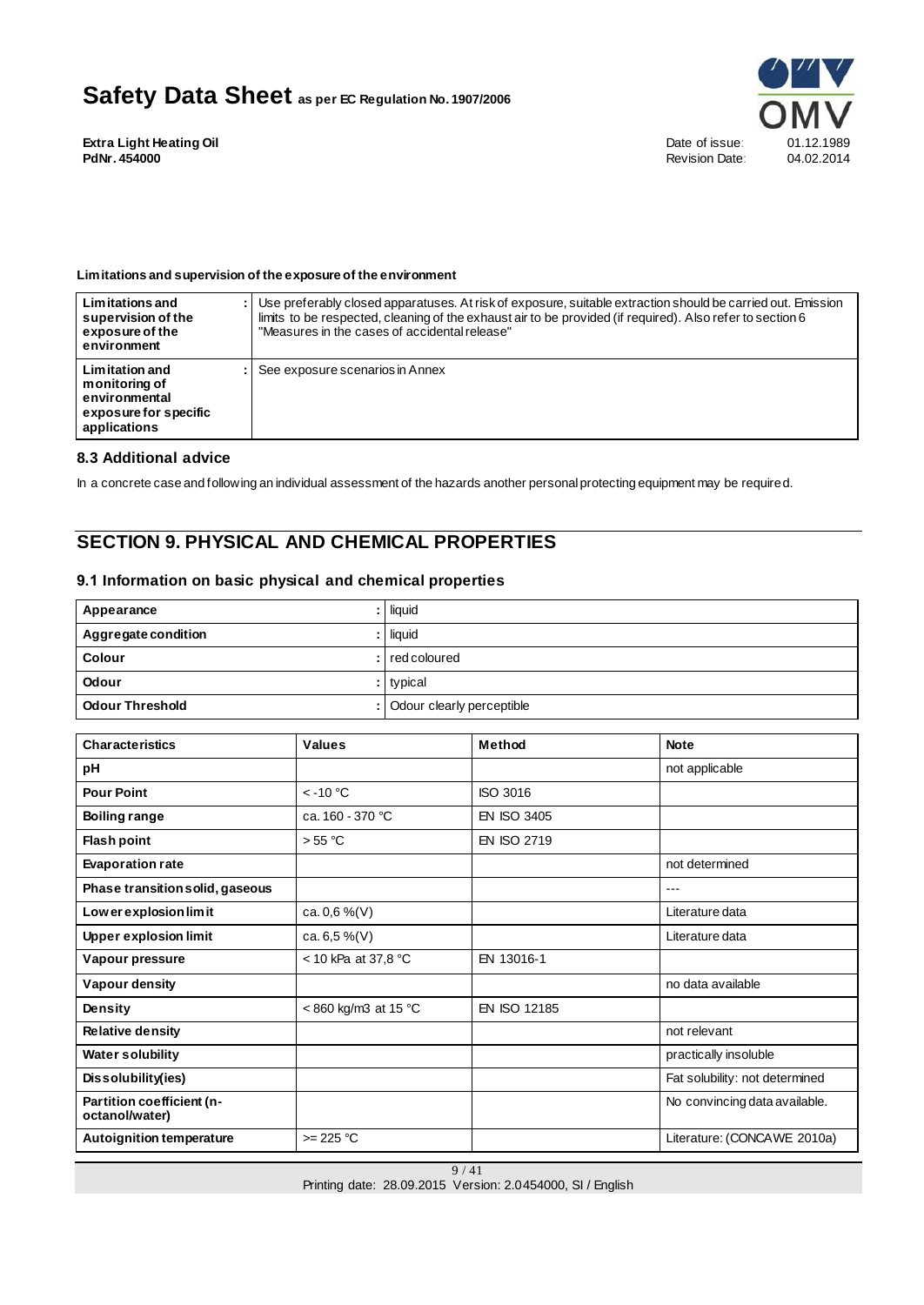

**Extra Light Heating Oil** Date of issue: 01.12.1989 **PdNr. 454000** Revision Date: 04.02.2014

| <b>Characteristics</b>           | <b>Values</b>            | Method                                | <b>Note</b>    |
|----------------------------------|--------------------------|---------------------------------------|----------------|
| <b>Decomposition temperature</b> |                          |                                       | not determined |
| Viscosity, kinematic             | 2,8 - 6,0 mm2/s at 20 °C | <b>EN ISO 3104</b>                    |                |
| Viscosity, dynamic               |                          |                                       | not determined |
| <b>Explosive properties</b>      |                          | Derivation from chemical<br>structure | not explosive  |
| <b>Oxidizing properties</b>      |                          | Derivation from chemical<br>structure | non-oxidising  |

### **9.2 Other information**

no data available

### **9.3 Additional advice**

CONCAWE (2010 a). Compilation of selected physico-chemical properties of petroleum substances. Owner company: CONCAWE, Brussels, Belgium. Study number: 6/10

## **SECTION 10. STABILITY AND REACTIVITY**

#### **10.1 Reactivity**

chemically stable

### **10.2 Chemical stability**

chemically stable

### **10.3 Possibility of hazardous reactions**

| <b>Hazardous reactions</b>                                | : The formation of vapour/air mixtures posing explosion hazards is possible |
|-----------------------------------------------------------|-----------------------------------------------------------------------------|
| 10.4 Conditions to avoid                                  |                                                                             |
| <b>Conditions to avoid</b><br>10.5 Incompatible materials | : Keep aw ay from heat sources, open flames and other ignition sources      |
| <b>Materials to avoid</b>                                 | : strong acids and oxidizing agents                                         |
| 10.6 Hazardous decomposition products                     |                                                                             |
| Hazardous decomposition products                          | : not determined                                                            |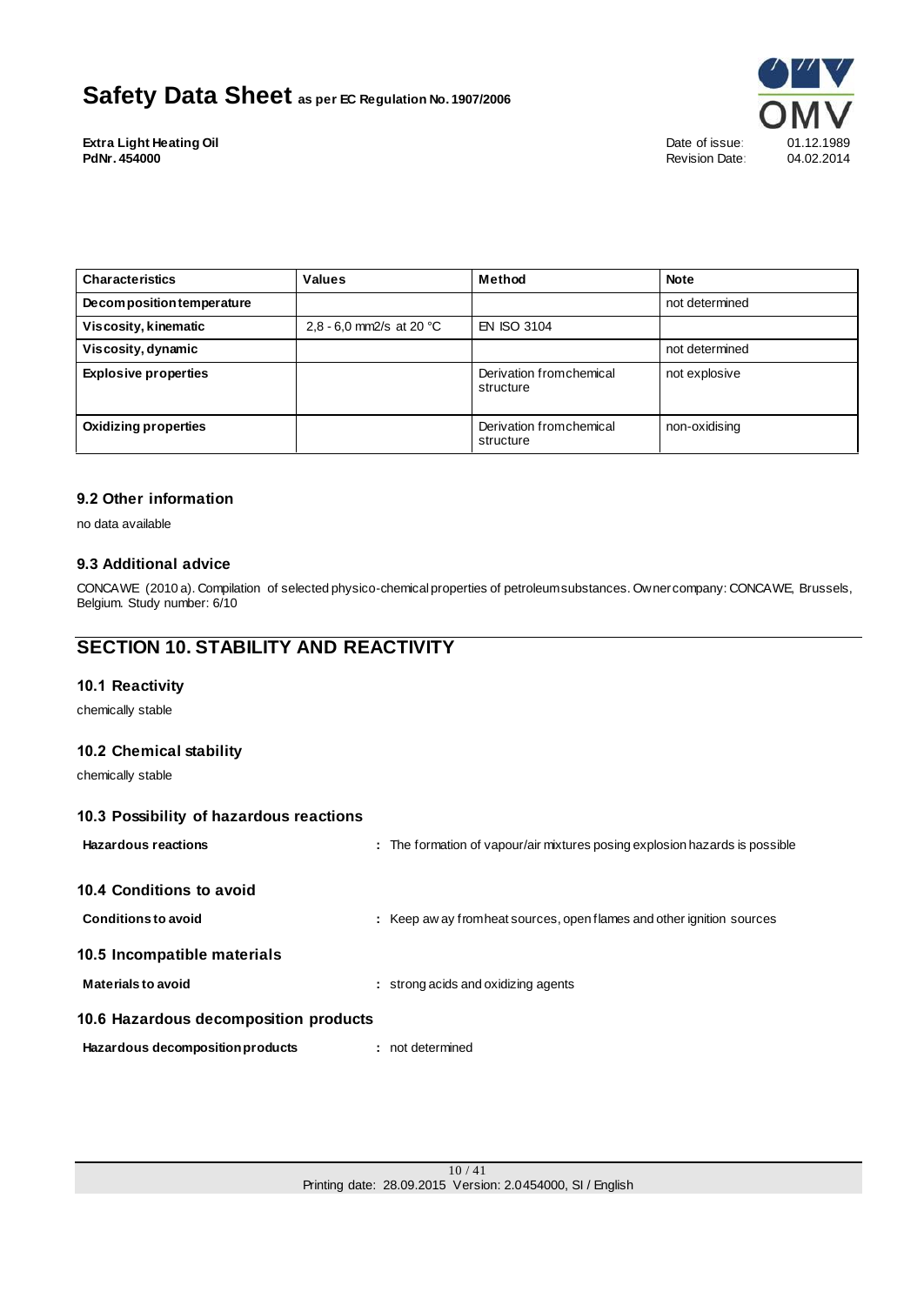**Extra Light Heating Oil** Date of issue: 01.12.1989 **PdNr. 454000** Revision Date: 04.02.2014

### **10.7 Additional advice**

Invisible vapour, heavier than air

## **SECTION 11. TOXICOLOGICAL INFORMATION**

### **11.1 Information on toxicological effects**

**Acute toxicity**

| Acute oral effect           | LD50 rat<br>Dose: $> 7.600$ mg/kg<br>Method: OECD 420                                      |
|-----------------------------|--------------------------------------------------------------------------------------------|
| Acute inhaling effect       | LC50 rat<br>Dose: 3,6 mg/l / 4 h<br>Method: OECD 403                                       |
| Acute dermatological effect | LD50 rabbit<br>Dose: $>$ 5 ml/kg bw<br>Method: OECD 434<br>(approx. $>4.300$ mg/kg bw/day) |
| Acute effect (other)        | no data available                                                                          |
| Other effects               | no information                                                                             |

**Skin corrosion/irritation**

| Skin | skin.<br><b>Irritating</b><br>ັ |
|------|---------------------------------|
|      |                                 |

### **Serious eye damage/eye irritation**

| Eye irritation | Temporary irritation possible |
|----------------|-------------------------------|
|                |                               |
|                |                               |

### **Respiratory or skin sensitisation**

| .ser<br>. | indication of sensitizing effect<br>I NO<br>. |
|-----------|-----------------------------------------------|
|           |                                               |

### **Germ cell mutagenicity**

| <b>Genotoxicity in vitro</b> | : Ames test<br>Result: positive<br>Method: OECD 471<br>Test substance: Fuel - Middle distillates obtained from crude oil |
|------------------------------|--------------------------------------------------------------------------------------------------------------------------|
|                              |                                                                                                                          |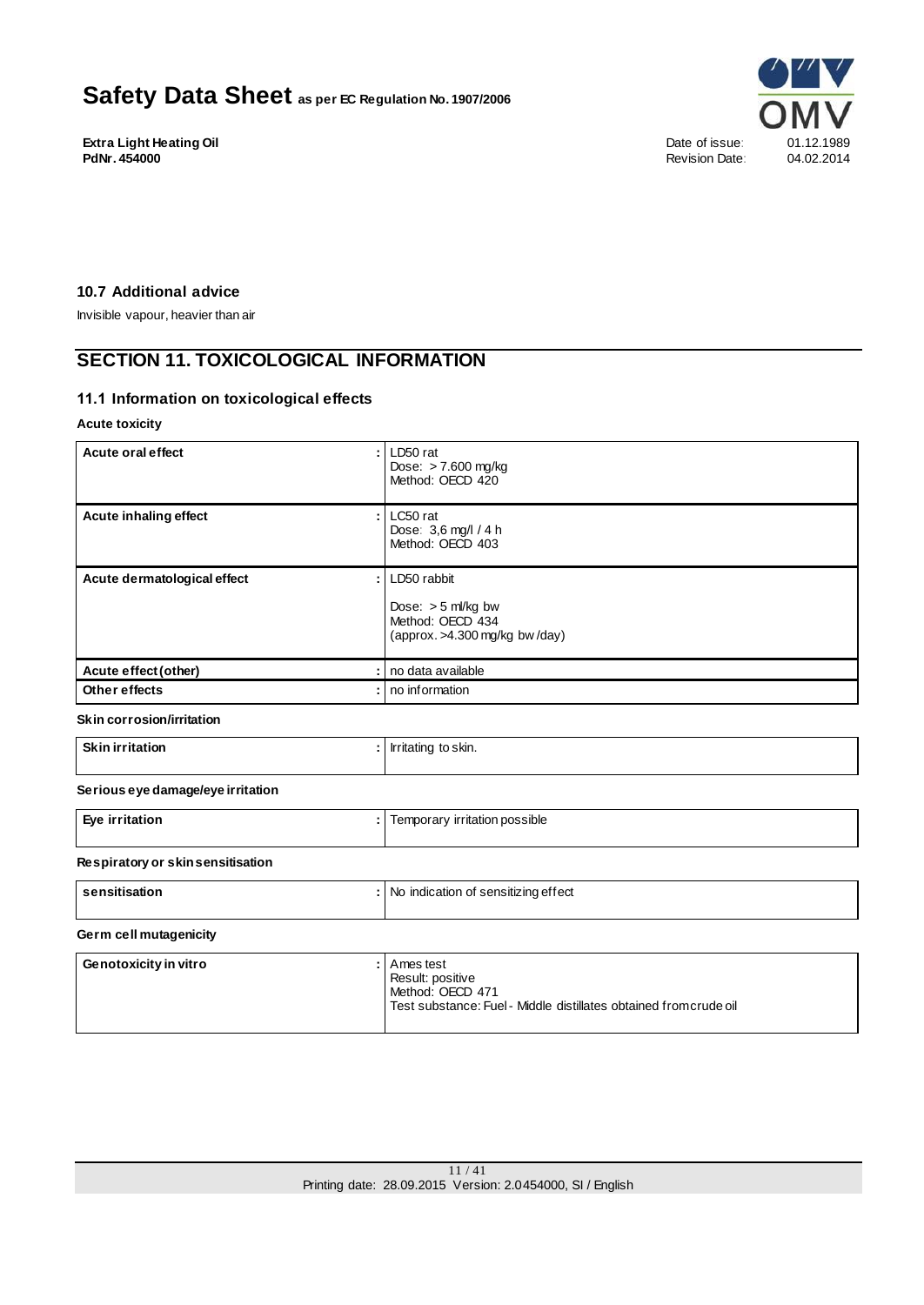

**Extra Light Heating Oil** Date of issue: 01.12.1989 **PdNr. 454000** Revision Date: 04.02.2014

| Genotoxicity in vivo                                       | :   micronucleus assay (clastogenicity)                                                          |
|------------------------------------------------------------|--------------------------------------------------------------------------------------------------|
|                                                            | Test substance: 68476-30-2<br>Method: not determined<br>Result: negative                         |
|                                                            | Chromosome aberration test<br>Test substance: 64741-44-2<br>Method: OECD 475<br>Result: negative |
| <b>Toxicological Assessment Germ cell</b><br>m utagenicity | Based on the available data the product is not classified as mutagenic.                          |

### **Carcinogenicity**

| Carcinogenic effect                      | Test substance: 10 middle distillates<br>Method: not determined<br>Carcinogenicity test on the mouse<br>Result: positive |
|------------------------------------------|--------------------------------------------------------------------------------------------------------------------------|
| Toxicological Assessment Carcinogenicity | Classified under the EU Regulation CLP (EC) 1272/2008 category 2 H351                                                    |

#### **Toxicity to reproduction**

| Reproduction toxicity/fertility                                                          | Method: OECD 414<br>LOAEL Dose: 125 mg/kg/d                                         |
|------------------------------------------------------------------------------------------|-------------------------------------------------------------------------------------|
| Development toxicity/teratogenicity                                                      | Method: OECD 414<br>NOAEL Dose: 125 mg/kg/d                                         |
| <b>Toxicological Assessment</b><br>Development toxicity/teratogenicity<br>Teratogenicity | Based on the available data, not classified as toxic to development or teratogenic. |

### **Target Organ Systemic Toxicant - Single exposure**

| Target Organ Systemic Toxicant - Single | l Exposure routes: no data available |
|-----------------------------------------|--------------------------------------|
| <i>exposure</i>                         |                                      |

**Target Organ Systemic Toxicant - Repeated exposure**

| Effect upon repeated or longtime exposure | May cause damage to organs (Thymus, liver, bone marrow) through prolonged or<br>repeated exposure. |  |
|-------------------------------------------|----------------------------------------------------------------------------------------------------|--|
| Aspiration hazard                         |                                                                                                    |  |
| <b>Aspiration toxicity</b>                | May cause lung damage when swallowed.                                                              |  |
| Neurological effects                      |                                                                                                    |  |
| Neurological effects                      | no data available                                                                                  |  |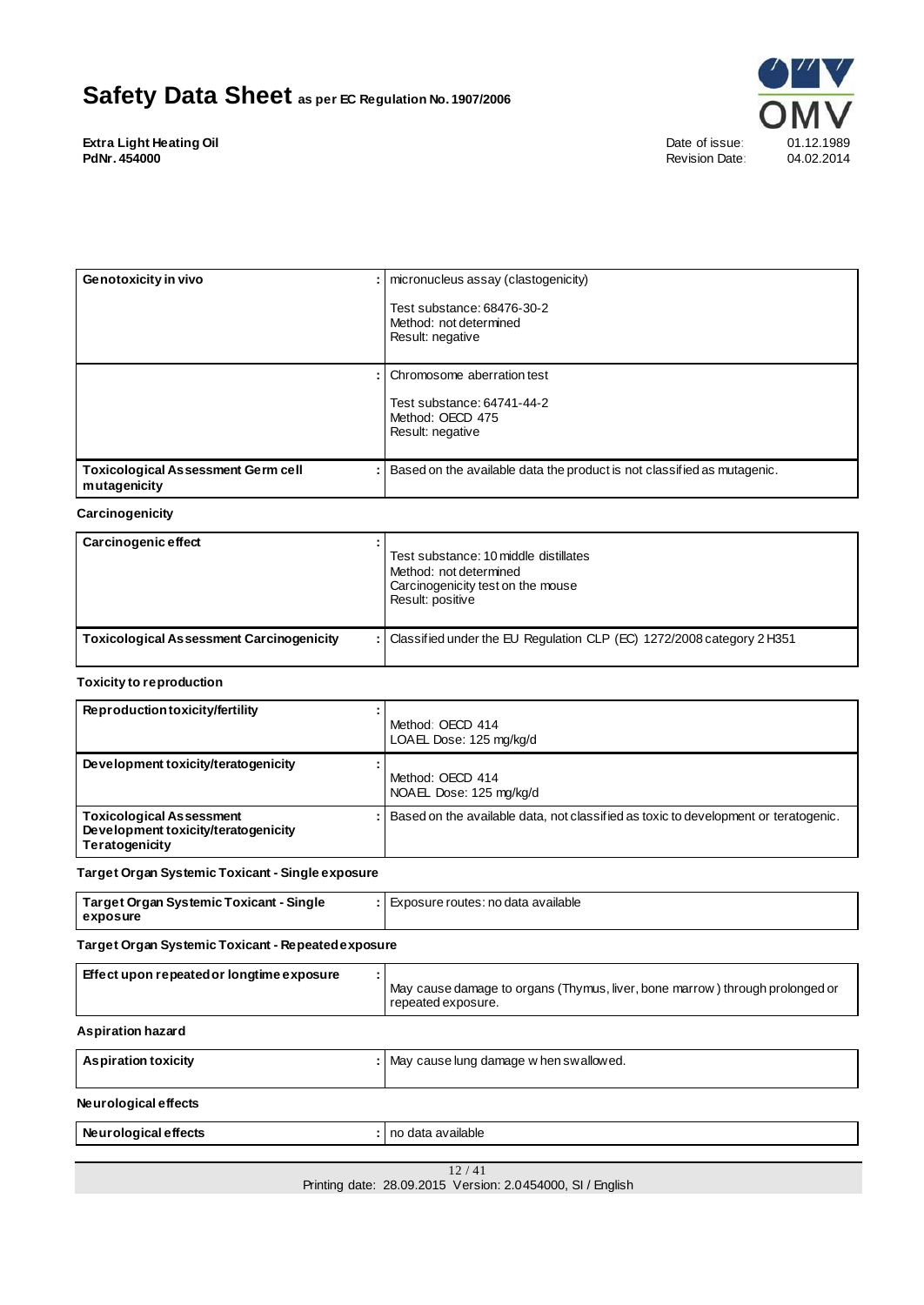**Extra Light Heating Oil** Date of issue: 01.12.1989 **PdNr. 454000** Revision Date: 04.02.2014



| Narcotic effect                 | High concentrations may cause narcotic effects. |
|---------------------------------|-------------------------------------------------|
| <b>Toxicological Assessment</b> |                                                 |

### cologica

| Repeated dose toxicity | : NOEL dermal<br>Dose: 0,5 ml/kg (systemic)<br>$0,0001$ ml/kg (local)<br>Method: OECD 410                                                                           |
|------------------------|---------------------------------------------------------------------------------------------------------------------------------------------------------------------|
|                        | $:  $ NOAEC (inhalation)<br>dose: >1.71 mg/l/90d (systemic);<br>$0,88 \text{ mg}/\text{l}/90 \text{ d}$ (local);<br>method: OECD 413;<br>test substance: diesel oil |

### **11.2 Additional advice**

Data above are for the main component, CAS-Nr. 68334-30-5

# **SECTION 12. ECOLOGICAL INFORMATION**

### **12.1 Toxicity**

### **Acute toxicity**

| Acute toxicity for fish                         | <b>LL50</b><br>Species: Oncorhynchus mykiss (rainbow trout)<br>Dose: $65 \text{ mg/l}$<br>Exposure time: 96 h<br>Method: OECD 203 |
|-------------------------------------------------|-----------------------------------------------------------------------------------------------------------------------------------|
|                                                 | <b>NOEL</b><br>Species: Oncorhynchus mykiss (rainbow trout)<br>Dose: 10 mg/l<br>Exposure time: 96 h<br>Method: OECD 203           |
| Acute toxicity for aquatic invertebrates<br>: 1 | <b>NOEL</b><br>Species: Daphnia magna (large w ater flea)<br>Dose: 46 mg/l<br>Exposure time: 48 h<br>Method: EU Method C.2        |
| Toxicity for algae and aquatic plants           | EL50<br>Species: Pseudokirchnerella subcapitata<br>Dose: $> 1.000$ mg/l<br>Exposure time: 72 h<br>Method: OECD 201                |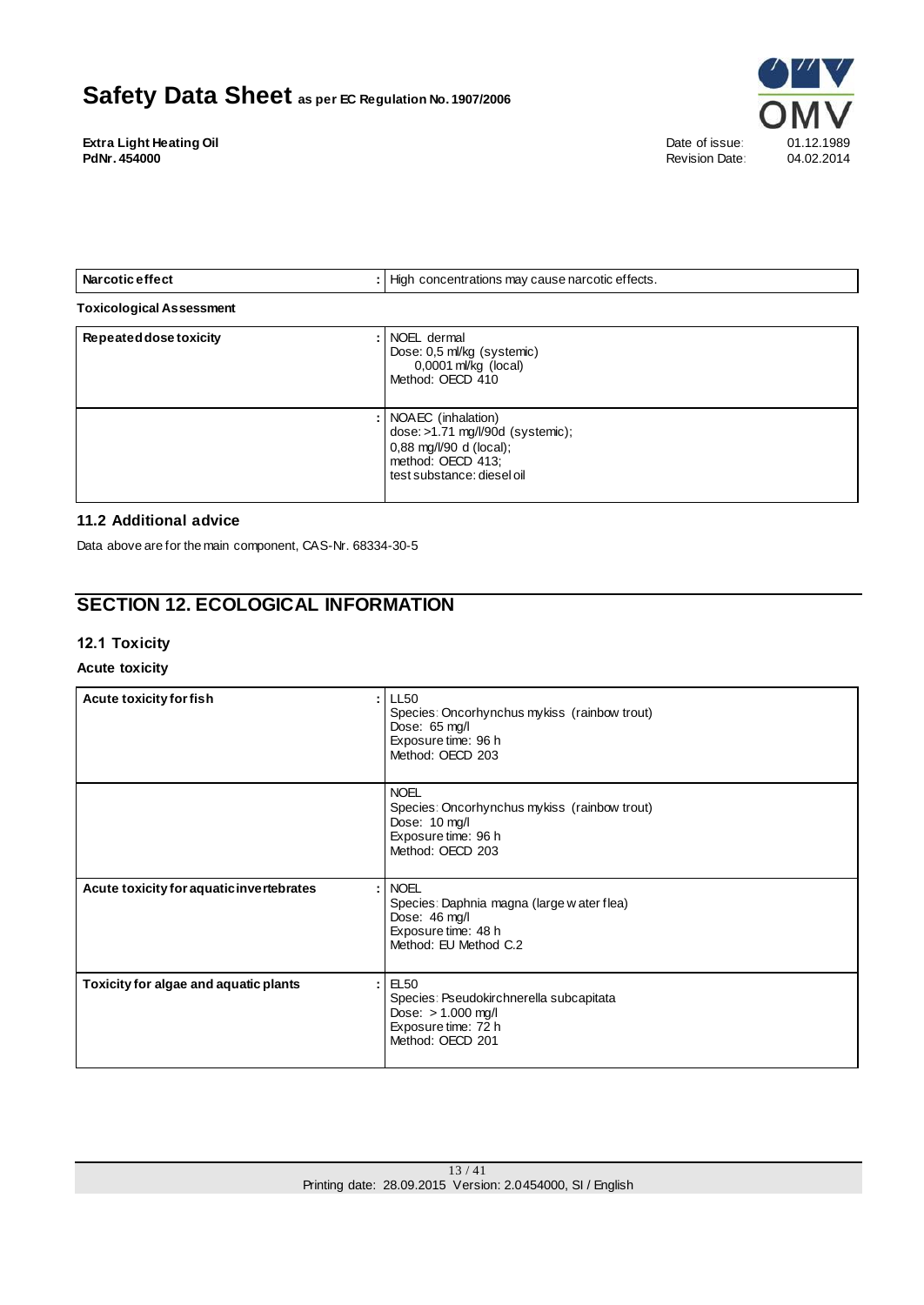**Extra Light Heating Oil** Date of issue: 01.12.1989 **PdNr. 454000** Revision Date: 04.02.2014



| Toxicity for micro-organisms<br>зI                       | <b>NOEL</b><br>Species: Tetrahymena pyriformis<br>Dose: 3.217 mg/l<br>Exposure time: 40 h<br>Test substance: vacuumgas oil<br>Method: QSAR |
|----------------------------------------------------------|--------------------------------------------------------------------------------------------------------------------------------------------|
|                                                          | EL50<br>Species: Tetrahymena pyriformis<br>Dose: $> 1.000$ mg/l<br>Exposure time: 40 h<br>Test substance: not determined<br>Method: QSAR   |
| Toxicity to edaphic organisms                            | no data available                                                                                                                          |
| <b>Toxicity for terrestrial plants</b><br>: 1            | no data available                                                                                                                          |
| Toxicity to other terrestrial non-mammalian<br>organisms | : I no data available                                                                                                                      |

### **Chronic toxicity**

| <b>Toxicity to fish (Chronic toxicity)</b>                                 | <b>NOEL</b><br>Species: Oncorhynchus mykiss (rainbow trout)<br>Dose: 0,083 mg/l<br>Exposure time: 14 d<br>Test substance: vacuumgas oil<br>Method: QSAR |
|----------------------------------------------------------------------------|---------------------------------------------------------------------------------------------------------------------------------------------------------|
| Toxicity to daphnia and other aquatic<br>invertebrates. (Chronic toxicity) | <b>NOEL</b><br>Species: Daphnia magna<br>Dose: $0.2 \text{ mg/l}$<br>Exposure time: 21 d<br>Test substance: vacuum gas oil<br>Method: (Q)SAR            |
| <b>Aquatic Acute</b>                                                       | EL50: >1000 mg/l/ 40h; NOEL: 3,217 mg/l                                                                                                                 |
| <b>Aquatic Chronic</b>                                                     | Toxic to aquatic organisms, may cause long-termadverse effects in the aquatic<br>environment.                                                           |
| <b>Toxicity Data on Soil</b>                                               | no data available                                                                                                                                       |
| Other organisms relevant to the environment                                | no data available                                                                                                                                       |

## **12.2 Persistence and degradability**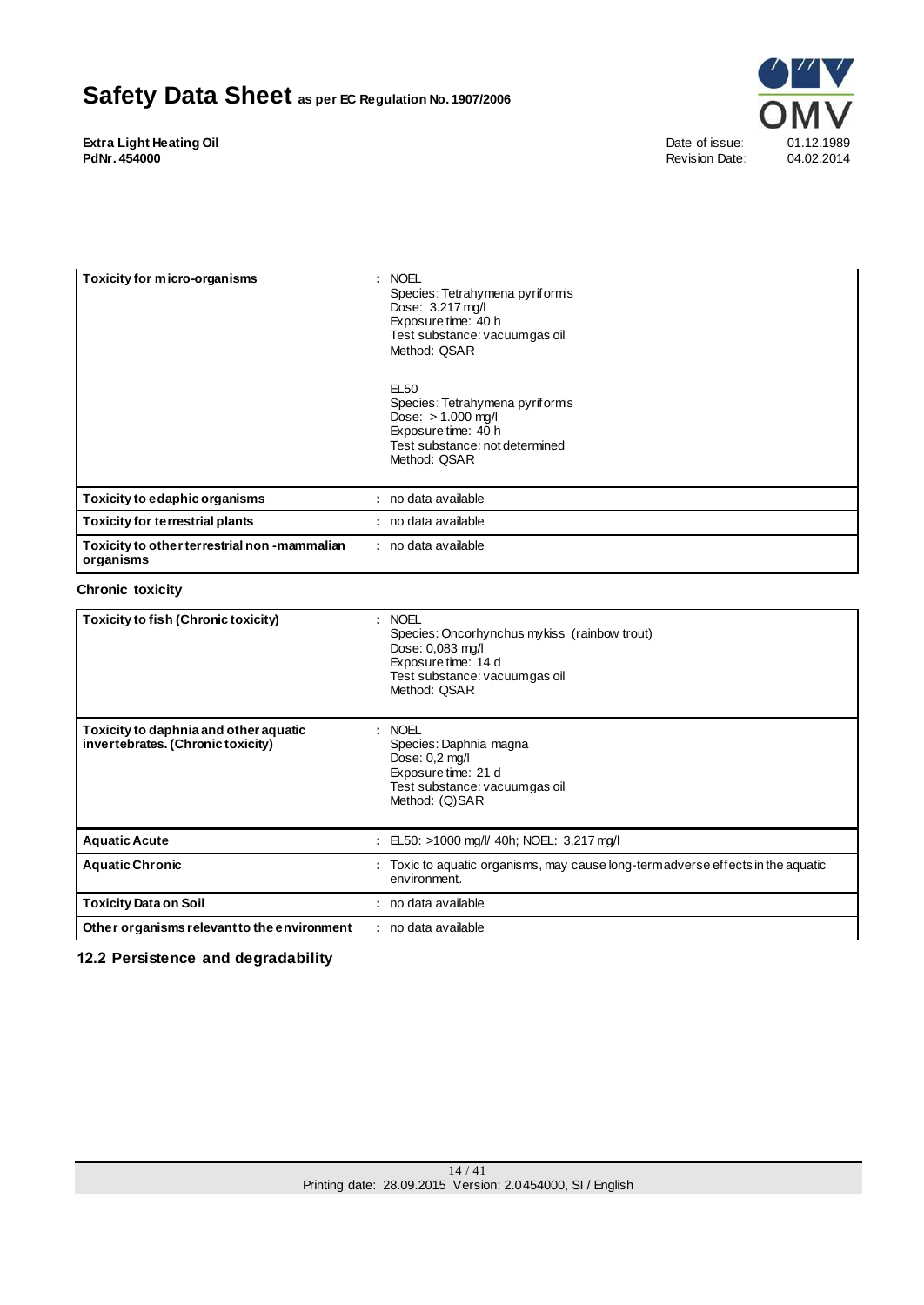

| Persistence, Biodegradability                                                                                                                                                                                                                                                                                                                                                                                | Not readily biodegradable. |
|--------------------------------------------------------------------------------------------------------------------------------------------------------------------------------------------------------------------------------------------------------------------------------------------------------------------------------------------------------------------------------------------------------------|----------------------------|
| $\overline{AB}$ $\overline{BC}$ $\overline{BC}$ $\overline{BC}$ $\overline{BC}$ $\overline{BC}$ $\overline{BC}$ $\overline{BC}$ $\overline{BC}$ $\overline{BC}$ $\overline{BC}$ $\overline{BC}$ $\overline{BC}$ $\overline{BC}$ $\overline{BC}$ $\overline{BC}$ $\overline{BC}$ $\overline{BC}$ $\overline{BC}$ $\overline{BC}$ $\overline{BC}$ $\overline{BC}$ $\overline{BC}$ $\overline{BC}$ $\overline{$ |                            |

### **12.3 Bioaccumulative potential**

| <b>Bioaccumulation</b> | : No convincing data available.<br>Bioconcentration (Partition coefficient (n-octanol/water)): No convincing data<br>available. |
|------------------------|---------------------------------------------------------------------------------------------------------------------------------|
|------------------------|---------------------------------------------------------------------------------------------------------------------------------|

## **12.4 Mobility in soil**

| <b>Mobility</b>                                 | : Remarks:<br>Do not allow the product to be released uncontrolled into the environment.                  |
|-------------------------------------------------|-----------------------------------------------------------------------------------------------------------|
| Transport between environmental<br>compartments | : I no data available                                                                                     |
| Physical-chemical eliminability                 | : The product is insoluble and floats on w ater. May be separated mechanically in<br>w aste water plants. |

## **12.5 Results of PBT and vPvB assessment**

| l Results of PBT and vPvBassessment | : According to the results of current assessment(s), contains no substance assessed<br>I to be a PBT or a vPvB |
|-------------------------------------|----------------------------------------------------------------------------------------------------------------|
|                                     |                                                                                                                |

### **12.6 Other adverse effects**

| Effects upon sewage treatment plants | : I no information                                                                                                                                     |  |
|--------------------------------------|--------------------------------------------------------------------------------------------------------------------------------------------------------|--|
| Other adverse effects                | :   Prevent fromentering sew age system, w aterbodies and ground. In the case of<br>accidents call for assistance by professional oil-fighting forces. |  |
| 12.7 Further information             |                                                                                                                                                        |  |
| <b>Further information</b>           | : Data above are for the main component, CAS-Nr. 68334-30-5                                                                                            |  |

## **SECTION 13. DISPOSAL CONSIDERATIONS**

### **13.1 Waste treatment methods**

| Information on the disposal of the product                                               | :   Product residues are to be disposed of in accordance with the legal stipulations.                                                                                              |  |
|------------------------------------------------------------------------------------------|------------------------------------------------------------------------------------------------------------------------------------------------------------------------------------|--|
| Contam inated packaging                                                                  | : If the product has been supplied w ithin a packing the empty original containers are<br>to be reused preferably or, if this is not possible, they are to be recycled preferably. |  |
| Disposal key according to European disposal index when using as described in Section 1.: |                                                                                                                                                                                    |  |
| Waste from residues                                                                      | fuel oil and Diesel<br>:   13 07 01*                                                                                                                                               |  |
| Contam inated packaging                                                                  | packaging w hich contain residues of hazardous substances or which<br>$: 150110*$<br>are contaminated by hazardous substances                                                      |  |

### **13.2 Additional advice**

The Waste Code depends on the origin of the w aste and can deviate from the above data in a specific case.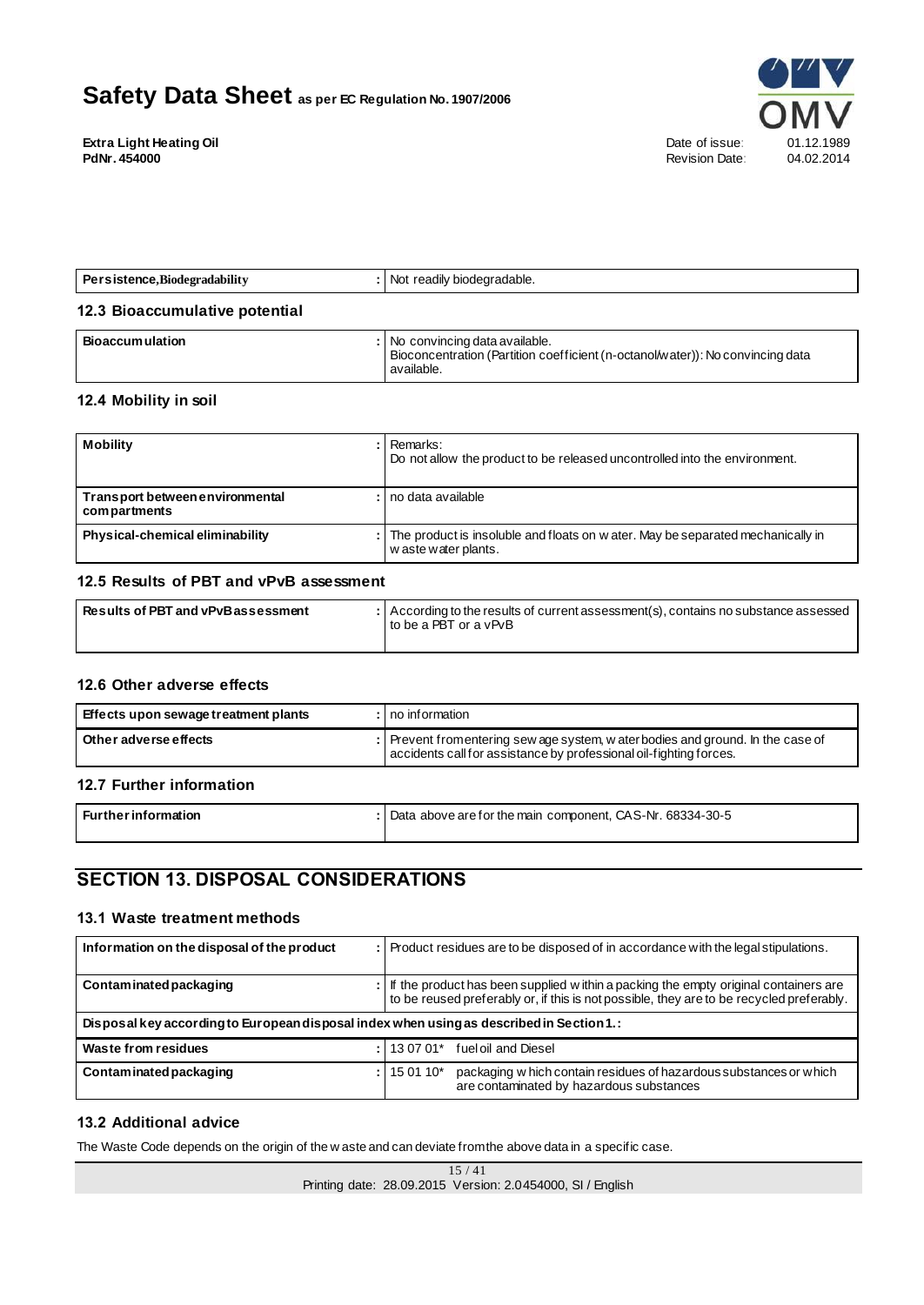**Extra Light Heating Oil** Date of issue: 01.12.1989 **PdNr. 454000** Revision Date: 04.02.2014

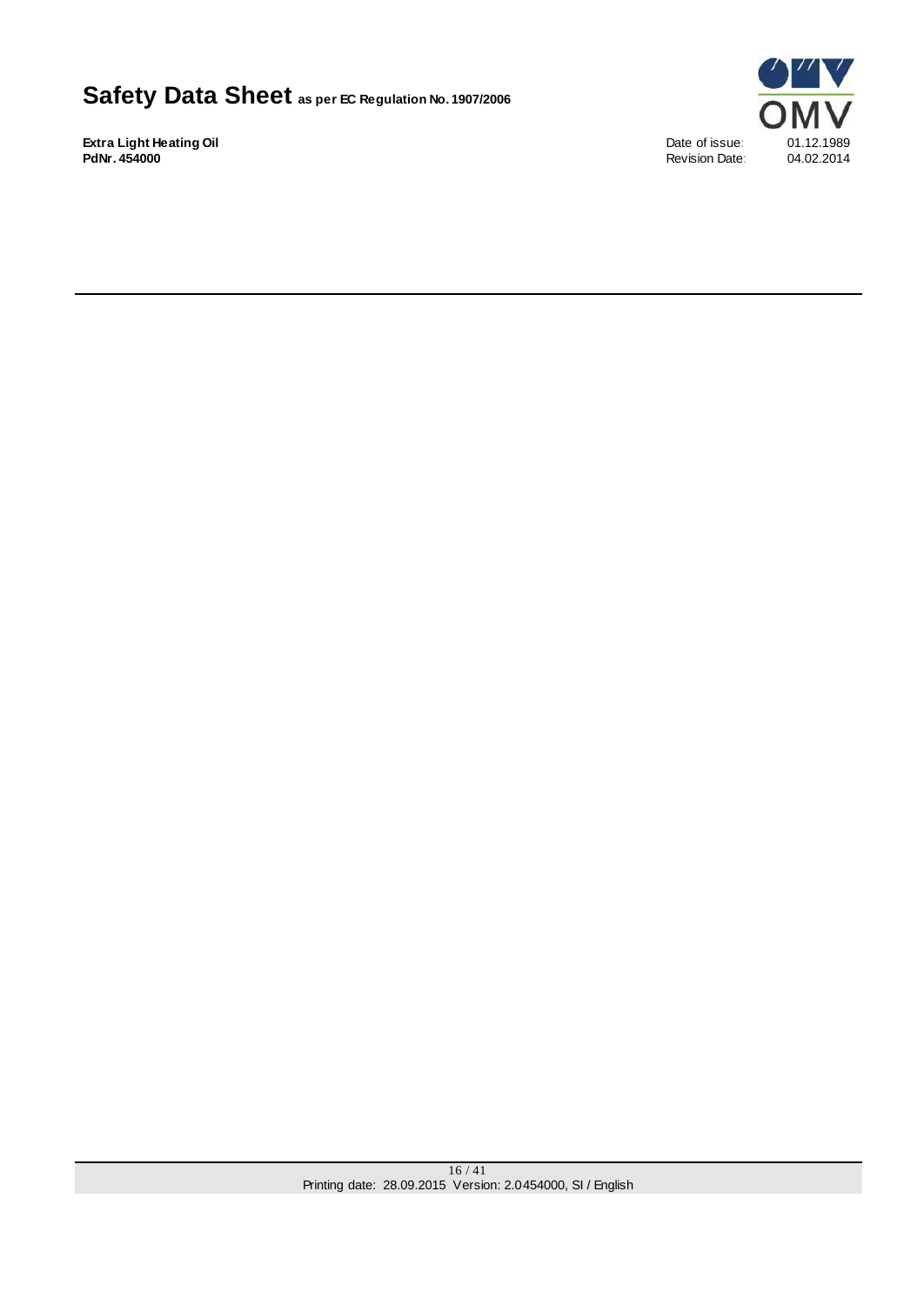

**Extra Light Heating Oil** Date of issue: 01.12.1989 **PdNr. 454000** Revision Date: 04.02.2014

# **SECTION 14. TRANSPORT INFORMATION**



### **Road transport (ADR)**

| 14.1 | UN no.                        | 1202                                                                                                                                                                                                                                                                                                                                                                                                                                                                                                                                                   |
|------|-------------------------------|--------------------------------------------------------------------------------------------------------------------------------------------------------------------------------------------------------------------------------------------------------------------------------------------------------------------------------------------------------------------------------------------------------------------------------------------------------------------------------------------------------------------------------------------------------|
| 14.2 | Proper shipping name          | <b>HEATING OIL, LIGHT</b>                                                                                                                                                                                                                                                                                                                                                                                                                                                                                                                              |
| 14.3 | <b>Transport hazard class</b> | 3                                                                                                                                                                                                                                                                                                                                                                                                                                                                                                                                                      |
| 14.4 | Packaging group               | Ш                                                                                                                                                                                                                                                                                                                                                                                                                                                                                                                                                      |
| 14.5 | Environmentally hazardous     | yes                                                                                                                                                                                                                                                                                                                                                                                                                                                                                                                                                    |
| 14.6 | Special precautions for users | S2: Vehicles may only be entered with portable lighting devices that are designed<br>so that they can not ignite flammable vapors or gases that may have spread inside<br>the vehicles.<br>The operation of combustion heaters of vehicles of type FL is forbbiten during<br>loading and unloading at loading sites.<br>In the case of vehicles of type FL, a good electrical connection from the vehicle<br>chassis to earth shall be established before tanks are filled or emptied. In addition,<br>the rate of filling shall be limited. (8.5 ADR) |

#### **Further information**

| Number to designate the hazard | : 30                                                   |
|--------------------------------|--------------------------------------------------------|
| <b>ADR/RID-Labels</b>          | :13                                                    |
| <b>Classification Code</b>     | : IF1                                                  |
| <b>Tunnel restriction code</b> | :   (D/E)                                              |
| <b>Advice</b>                  | : Danger Label No 3, EHS mark, Special regulation 640L |

## **Rail transport (RID)**

| 14.1 | UN no.                        | 1202                               |
|------|-------------------------------|------------------------------------|
| 14.2 | Proper shipping name          | HEATING OIL, LIGHT                 |
| 14.3 | Transport hazard class        | Ι3                                 |
| 14.4 | Packaging group               | H                                  |
| 14.5 | Environmentally hazardous     | yes                                |
| 14.6 | Special precautions for users | No special precautions are know n. |
|      |                               |                                    |

### **Further information**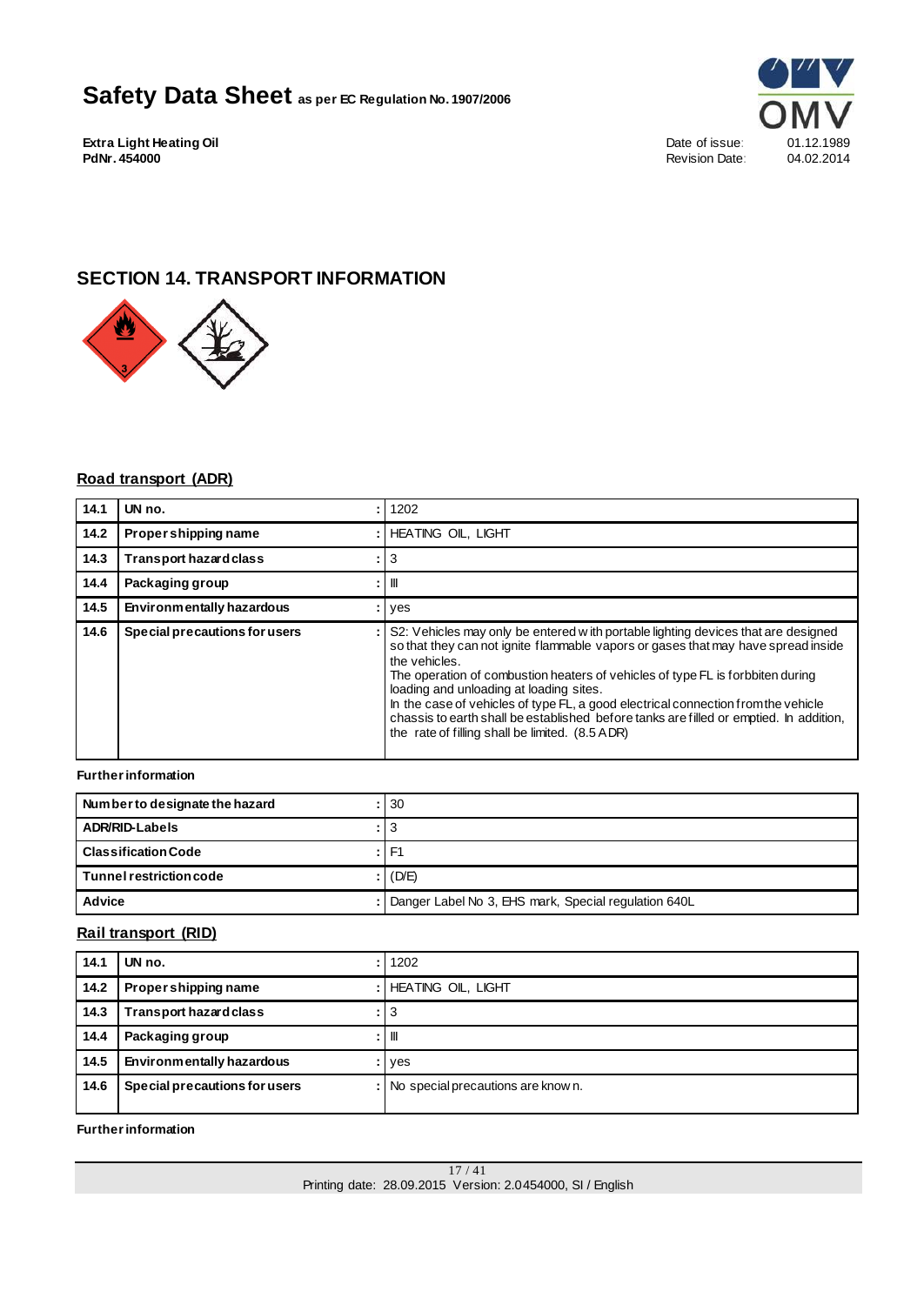

**Extra Light Heating Oil** Date of issue: 01.12.1989 **PdNr. 454000** Revision Date: 04.02.2014

| Number to designate the hazard | 30                        |
|--------------------------------|---------------------------|
| ADR/RID-Labels                 | -3                        |
| Classification Code            | ı F1                      |
| Advice                         | : Special regulation 640L |

### **Inland navigation with tanker barges (ADN)**

| 14.1 | UN no.<br>۰.                         | 1202                                                                                                                                                                                                                                                                                                                                                                                                                                                       |
|------|--------------------------------------|------------------------------------------------------------------------------------------------------------------------------------------------------------------------------------------------------------------------------------------------------------------------------------------------------------------------------------------------------------------------------------------------------------------------------------------------------------|
| 14.2 | Proper shipping name                 | HEATING OIL, LIGHT                                                                                                                                                                                                                                                                                                                                                                                                                                         |
| 14.3 | Transport hazard class<br>Ĩ.         | 3                                                                                                                                                                                                                                                                                                                                                                                                                                                          |
| 14.4 | Packaging group                      | Ш                                                                                                                                                                                                                                                                                                                                                                                                                                                          |
| 14.5 | Environmentally hazardous<br>÷.      | yes                                                                                                                                                                                                                                                                                                                                                                                                                                                        |
| 14.6 | Special precautions for users<br>: 1 | "T" The carriage of the substance is approved in packages or in tankers. (7.1.1.11)<br>ADN)<br>A: a breathing apparatus ambient air-dependent.<br>EX: a flammable gas detector with the instructions for its use;<br>PP. for each member of the crew safety goggles, a pair of protective gloves, a<br>protective suit and a suitable pair of protective shoes (or protective boots). On board<br>tank vessels protective boots are required in any cases; |

### **Further information**

| Advice | $\sim$ $\sim$<br>7 N |
|--------|----------------------|
|        |                      |

## **Sea transport (IMDG)**

| 14.1 | UN no.                                                                      | : 1            | 1202                               |
|------|-----------------------------------------------------------------------------|----------------|------------------------------------|
| 14.2 | Proper shipping name                                                        | : 1            | HEATING OIL, LIGHT                 |
| 14.3 | <b>Transport hazard class</b>                                               | ۰.             | 3                                  |
| 14.4 | Packaging group                                                             | $\blacksquare$ | Ш                                  |
| 14.5 | <b>Marine pollutant</b>                                                     |                | : ves                              |
| 14.6 | Special precautions for users                                               |                | Storage category A (7.1 IMDG Code) |
| 14.7 | Transport in bulk according to Annex II<br>of MARPOL 73/78 and the IBC Code |                | : MARPOL Annex 1                   |

### **Further information**

| <b>ICAO hazard labels</b> |                            |
|---------------------------|----------------------------|
| <b>EmS</b><br>. .         | $\sim$ $\sim$<br>੦-⊏<br>-- |

## **Air transport (ICAO-TI/IATA-DGR)**

| 14.1  | UN no.                               | 1202                      |
|-------|--------------------------------------|---------------------------|
| 14.2  | Proper shipping name                 | <b>HEATING OIL, LIGHT</b> |
| 14.3  | <b>Transport hazard class</b><br>. . | -3                        |
| 14.4  | Packaging group                      | H                         |
| 10/41 |                                      |                           |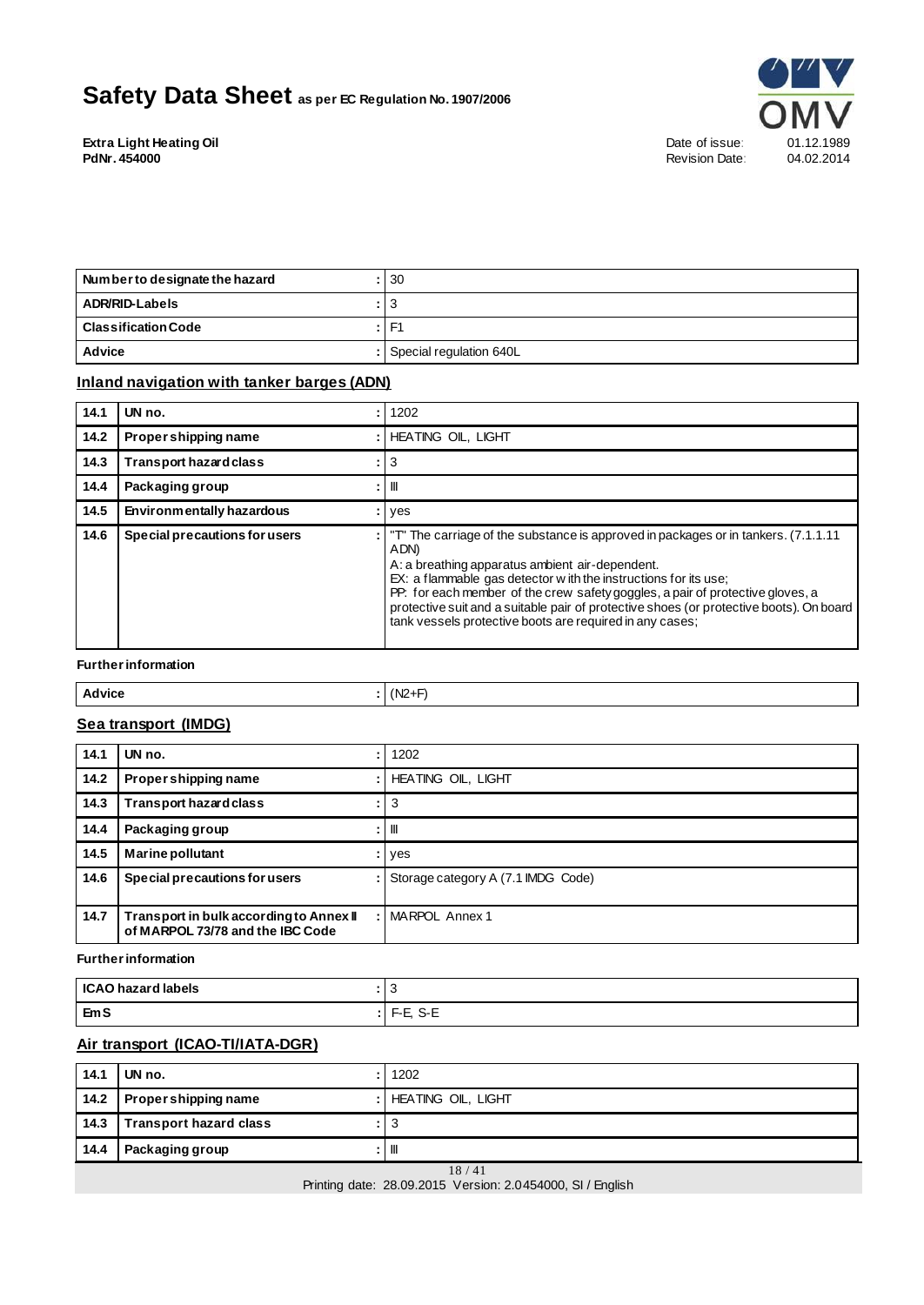

**Extra Light Heating Oil** Date of issue: 01.12.1989 **PdNr. 454000** Revision Date: 04.02.2014

| 14.5 | Environmentally hazardous     | : I ves                              |
|------|-------------------------------|--------------------------------------|
| 14.6 | Special precautions for users | : No special precautions are know n. |
|      | <b>Further information</b>    |                                      |
|      | <b>ICAO hazard labels</b>     | 3                                    |

### **Additional advice**

**In case of need further information on the transport classification can be requested from the producer.**

## **SECTION 15. REGULATORY INFORMATION**

### **15.1 Safety, health and environmental regulations/legislation specific for the substance or mixture**

# **Community provisions on the protection of the health and the environment**

| Directive 1999/13/EC of March 11, 1999 on the<br>limitation of emissions of volatile organic<br>compounds emerging during certain activities<br>and in certain plants when using organic<br>solvents (VOC-Directive).                                                                                                                      | When properly used, product is not subject to VOC-Guideline (see Section 1.2).                                                                                                                                                                                                                                 |
|--------------------------------------------------------------------------------------------------------------------------------------------------------------------------------------------------------------------------------------------------------------------------------------------------------------------------------------------|----------------------------------------------------------------------------------------------------------------------------------------------------------------------------------------------------------------------------------------------------------------------------------------------------------------|
| Regulation (EC) no. 1907/2006, Annex XVII<br>(REACH-regulation)                                                                                                                                                                                                                                                                            | No. 3 - liquid substances or mixtures classified as dangerous by the definitions of<br>the EEC Directive no. 67/548 and the Directive 1999/45/EC;                                                                                                                                                              |
| Directive 96/82/EC of the Council dated 9<br>December 1996 on control of hazards in event<br>of serious accidents with hazardous materials<br>(Seveso II Directive)                                                                                                                                                                        | Substances according to Appendix I Part 1:<br>Petroleum products c): Gas oils (including diesel fuels, light heating oil and gas oil<br>$mixed$ flow s)<br>Categories as per Appendix I Part 2:<br>- 9ii R51/53 "Toxic to aquatic organisms; may cause long-term adverse effect in the<br>aquatic environment" |
| Council Directive 92/85/EEC of 19 October<br>1992 on the introduction of measures to<br>encourage improvements in the safety and<br>health at work of pregnant workers and<br>workers who have recently given birth or are<br>breastfeeding (tenth individual Directive<br>within the meaning of Article 16(1) of<br>Directive 89/391/EEC) | This product is subject to the restrictions set by the national legislation transposing<br>the Directive.                                                                                                                                                                                                      |
| Council Directive 94/33/EC of 22 June 1994 on<br>the protection of young people at work                                                                                                                                                                                                                                                    | This product is subject to the restrictions set by the national legislation transposing<br>the Directive.                                                                                                                                                                                                      |

### **15.2 Chemical Safety Assessment**

A chemical safety assessment for the main constituent w as performed w ithin the framework of the REACH registration. It w as verified that control of the main constituent as a lead substance ensures appropriate control of all other constituents of the mixture. Therefore, the scenarios listed in the Annex are those developed for the main substance CAS-NR.: 68334-30-5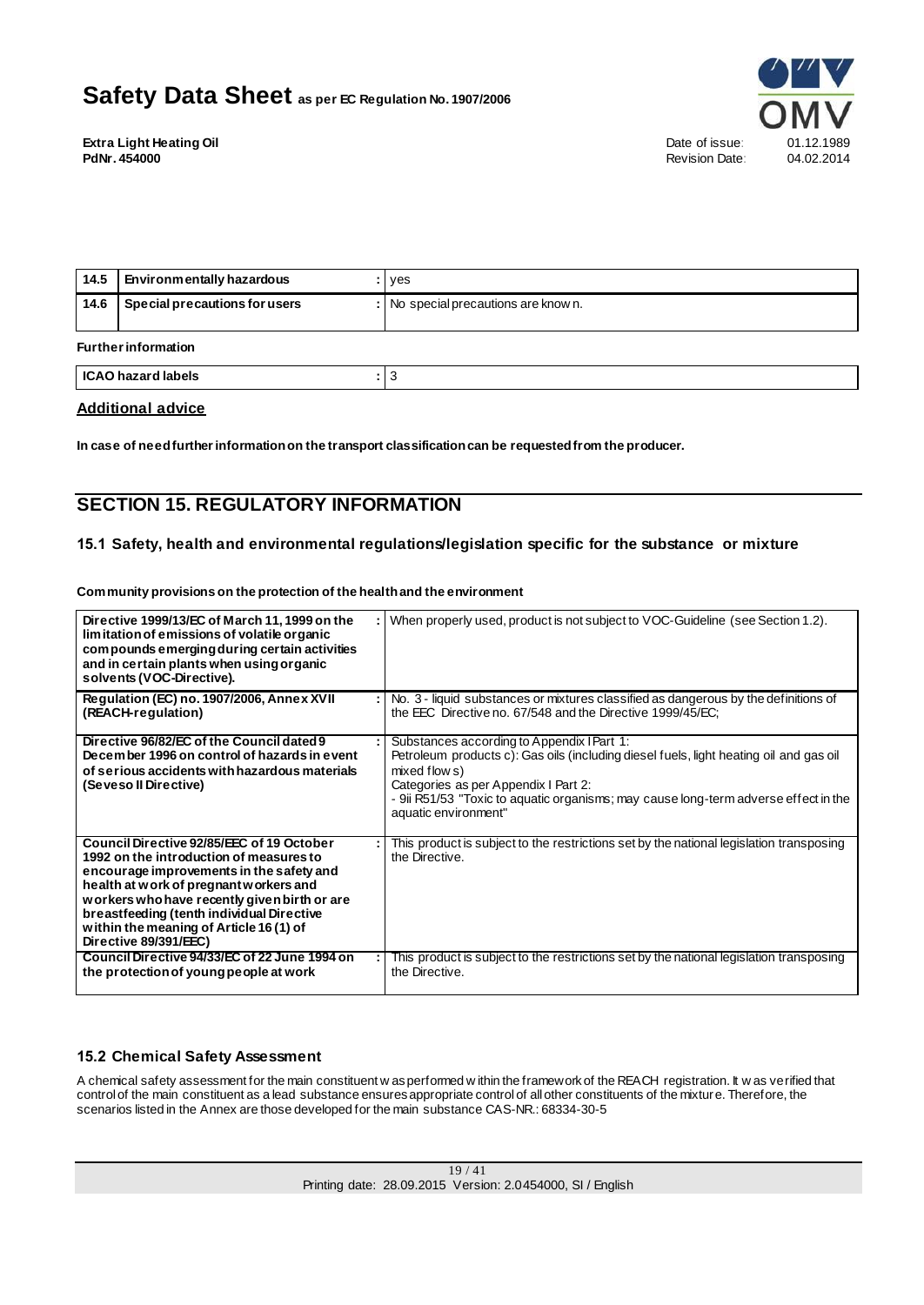**Extra Light Heating Oil** Date of issue: 01.12.1989 **PdNr. 454000** Revision Date: 04.02.2014



## **SECTION 16. OTHER INFORMATION**

#### **Text of R-phrases referred to under sections 2 and 3**

| R <sub>20</sub>     | Harmful by inhalation.                                                                        |
|---------------------|-----------------------------------------------------------------------------------------------|
| R38                 | Irritating to skin.                                                                           |
| R40                 | Limited evidence of a carcinogenic effect.                                                    |
| R <sub>51</sub> /53 | Toxic to aquatic organisms, may cause long-termadverse effects in the aquatic<br>environment. |
| R65                 | Harmful: may cause lung damage if swallowed.                                                  |

#### **Full text of H-Statements referred to under sections 2 and 3**

| Flam. Lig.             | Flammable liquids                                                                                  |
|------------------------|----------------------------------------------------------------------------------------------------|
| Acute Tox.             | A cute toxicity                                                                                    |
| Skin Irrit.            | Skin corrosion/irritation                                                                          |
| Asp. Tox.              | <b>Aspiration hazard</b>                                                                           |
| Carc.                  | Carcinogenicity                                                                                    |
| <b>STOT RE</b>         | Specific target organ toxicity - repeated exposure                                                 |
| <b>Aquatic Chronic</b> | Hazards to the aquatic environment                                                                 |
| H <sub>226</sub>       | Flammable liquid and vapour.                                                                       |
| H <sub>304</sub>       | May be fatal if sw allowed and enters airways.                                                     |
| H <sub>315</sub>       | Causes skin irritation.                                                                            |
| H <sub>332</sub>       | Harmful if inhaled.                                                                                |
| H <sub>351</sub>       | Suspected of causing cancer.                                                                       |
| H <sub>3</sub> 73      | May cause damage to organs (Thymus, liver, bone marrow) through prolonged or<br>repeated exposure. |
| H411                   | Toxic to aquatic life w ith long lasting effects.                                                  |

#### **Further information**

| Other information | :   Overall updates from the previous main version (not marked as stated below) have<br>been implemented in:, Section 1 and Annex |
|-------------------|-----------------------------------------------------------------------------------------------------------------------------------|
|                   | Sections 5, 6 and 7, Sections 11 and 12                                                                                           |

Markings (|) in the left border and/or text in red indicate changes in the previous main version.

The above data are in accordance with our knowledge and experience at the given date of revision and exclusively refer to the product in its as-delivered condition as it is unambiguously identifiable by the product number. In the case of usages deviating from those given in section 1 or w hen the product is mixed w ith other materials or is altered in the course of a production process, the statements given in the material safety data sheet may not apply w ithout restrictions or even not at all any more. The data are not applicable to other products of the same or a similar designation.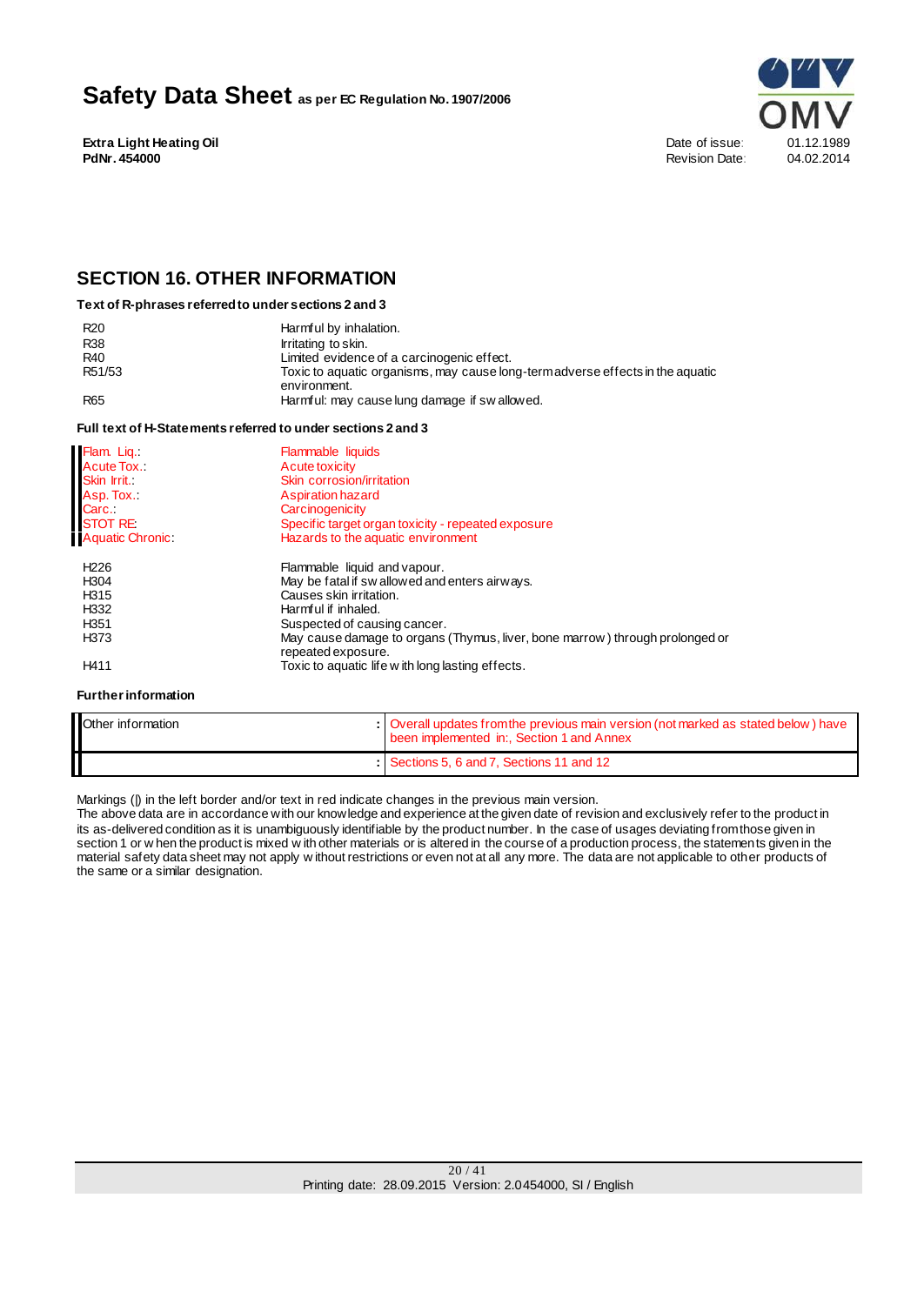**Extra Light Heating Oil** Date of issue: 01.12.1989 **PdNr. 454000** Revision Date: 04.02.2014



## **Annex**

The exposure scenarios for the most frequent applications are listed below . If required, other exposure scenarios will be provided upon request.

## **1. Brief title of the Exposure Scenario: 01a - Distribution of substance**

| Main User Groups                     | <b>SU3:</b> Industrial uses: Uses of substances as such or in preparations at industrial sites                                                                                                                                                                                                                                                                                                                                                                                                                                                                                                                                                                                                                                                                                        |
|--------------------------------------|---------------------------------------------------------------------------------------------------------------------------------------------------------------------------------------------------------------------------------------------------------------------------------------------------------------------------------------------------------------------------------------------------------------------------------------------------------------------------------------------------------------------------------------------------------------------------------------------------------------------------------------------------------------------------------------------------------------------------------------------------------------------------------------|
| Process category                     | <b>PROC1:</b> Use in closed process, no likelihood of exposure<br>PROC2: Use in closed, continuous process with occasional controlled exposure<br><b>PROC3:</b> Use in closed batch process (synthesis or formulation)<br><b>PROC4:</b> Use in batch and other process (synthesis) where opportunity for exposure<br>arises<br><b>PROC8a:</b> Transfer of substance or preparation (charging/discharging) from/to<br>vessels/large containers at non-dedicated facilities<br>PROC8b: Transfer of substance or preparation (charging/discharging) from/to<br>vessels/large containers at dedicated facilities<br><b>PROC9:</b> Transfer of substance or preparation into small containers (dedicated filling<br>line, including w eighing)<br><b>PROC15:</b> Use as laboratory reagent |
| Environmental release category       | <b>ERC1:</b> Manufacture of substances                                                                                                                                                                                                                                                                                                                                                                                                                                                                                                                                                                                                                                                                                                                                                |
| Further information                  | Specific Environmental Release Category ESVOC SpERC 1.1b.v1 Exposure scenario is<br>also applicable for ERC2: Formulation of preparations ERC3: Formulation in materials<br>ERC4: Industrial use of processing aids in processes and products, not becoming part<br>of articles ERC5: Industrial use resulting in inclusion into or onto a matrix ERC6a:<br>Industrial use resulting in manufacture of another substance (use of intermediates)<br>ERC6b: Industrial use of reactive processing aids ERC6c: Industrial use of monomers<br>for manufacture of thermoplastics ERC6d: Industrial use of process regulators for<br>polymerisation processes in production of resins, rubbers, polymers ERC7: Industrial<br>use of substances in closed systems                            |
| Processes, tasks, activities covered | Bulk loading (including marine vessel/barge, rail/road car and IBC loading) and<br>repacking (including drums and small packs) of substance, including its sampling,<br>storage, unloading, maintenance and associated laboratory activities.                                                                                                                                                                                                                                                                                                                                                                                                                                                                                                                                         |

## **2.1 Contributing scenario controlling environmental exposure for: ERC1: Manufacture of substances**

| Amountused                                                                                                                                                                                                                                   |                                                                                                                                                                                                 |
|----------------------------------------------------------------------------------------------------------------------------------------------------------------------------------------------------------------------------------------------|-------------------------------------------------------------------------------------------------------------------------------------------------------------------------------------------------|
| Regional use tonnage<br>Annual site tonnage (tonnes/year)<br>Maximum daily site tonnage (kg/day)<br>Fraction of EU tonnage used in region<br>Fraction of Regional tonnage used locally<br>MSafe (maximum allow able site tonnage)<br>Remarks | 28 10E6 t/y<br>56.000<br>190.000<br>: 0.100<br>0.002<br>$: 2.910E6 \text{ kg/d}$<br>Maximum allow able site tonnage (MSafe) based on release follow ing total w astew ater<br>treatment removal |
| Frequency and duration of use<br>Continuous exposure                                                                                                                                                                                         | 300 Emission days (days/year)                                                                                                                                                                   |

#### **Environmental factors not influenced by risk management**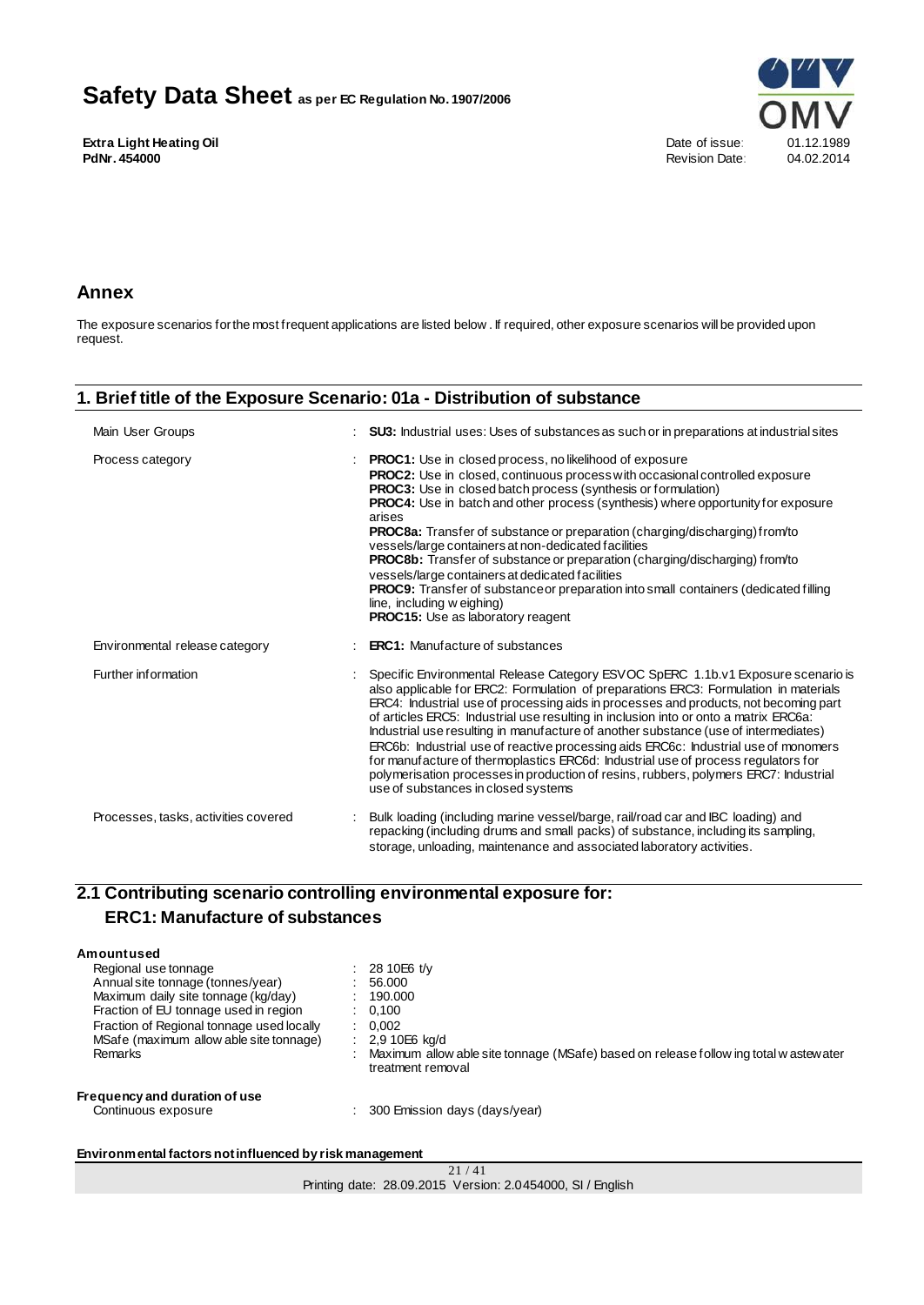**Extra Light Heating Oil** Date of issue: 01.12.1989 **PdNr. 454000** Revision Date: 04.02.2014



Local freshwater dilution factor : 10<br>
Local Marine water dilution factor : 100 Local Marine w ater dilution factor **Other given operational conditions affecting environmental exposure** Emission or Release Factor: Air : 0,100 %<br>
Emission or Release Factor: Water : 0,001 % Emission or Release Factor: Water : 0,001 %<br>
Emission or Release Factor: Soil : 0,001 % Emission or Release Factor: Soil Remarks **Examples 20 Telease factors refer to initial release prior to RMM.** Release to w ater is release to w astewater Emission or Release Factor Water is < 0,001%. **Technical conditions and measures / Organizational measures;** Air **Example 20** Air : Treat air emission to provide a typical removal efficiency of : 90,0 % w ater  $\blacksquare$ : Treat onsite w astewater (prior to receiving water discharge) to provide the required removal efficiency >= (%): 0 % w ater  $\blacksquare$ : If discharging to domestic sew age treatment plant, provide the required onsite w astewater removal efficiency of  $>=(\%)$ : 0 % Remarks **Example 20** Common practices vary across sites thus conservative process release estimates used. Prevent discharge of undissolved substance to or recover from w astewater. Risk from environmental exposure is driven by humans via indirect exposure (primarily ingestion). No w astewater treatment required. **Conditions and measures related to municipal sewage treatment plant** Type of Sew age Treatment Plant Flow rate of sew age treatment plant effluent : 2.000 m3/d Effectiveness (STP) : 94,1 % Total removal from w astewater according to internal and external location measures 94,1% Prevent discharge of undissolved substance to or recover from w astewater. Do not apply industrial sludge to natural soils. Sludge should be incinerated, contained or reclaimed. Remarks **in the matrice of the Common practices vary across sites thus conservative process release estimates used. Conditions and measures related to external treatment of waste for disposal** Waste treatment **interval of the state of the External treatment** and disposal of w aste should comply w ith applicable local and/or national regulations. **Conditions and measures related to external recovery of waste** Recovery Methods **in the covery and recovery and recycling of waste should comply with applicable local and/or** national regulations.

### **2.2 Contributing scenario controlling worker exposure for:**

| PROC1              | : Use in closed process, no likelihood of exposure                                                                            |
|--------------------|-------------------------------------------------------------------------------------------------------------------------------|
| PROC <sub>2</sub>  | : Use in closed, continuous process with occasional controlled exposure                                                       |
| PROC <sub>3</sub>  | : Use in closed batch process (synthesis or formulation)                                                                      |
| PROC4              | : Use in batch and other process (synthesis) where opportunity for exposure arises                                            |
| PROC8a             | : Transfer of substance or preparation (charging/discharging) from/to vessels/large containers at<br>non-dedicated facilities |
| PROC8b             | : Transfer of substance or preparation (charging/discharging) from/to vessels/large containers at<br>dedicated facilities     |
| PROC <sub>9</sub>  | : Transfer of substance or preparation into small containers (dedicated filling line, including<br>weighing)                  |
| PROC <sub>15</sub> | : Use as laboratory reagent                                                                                                   |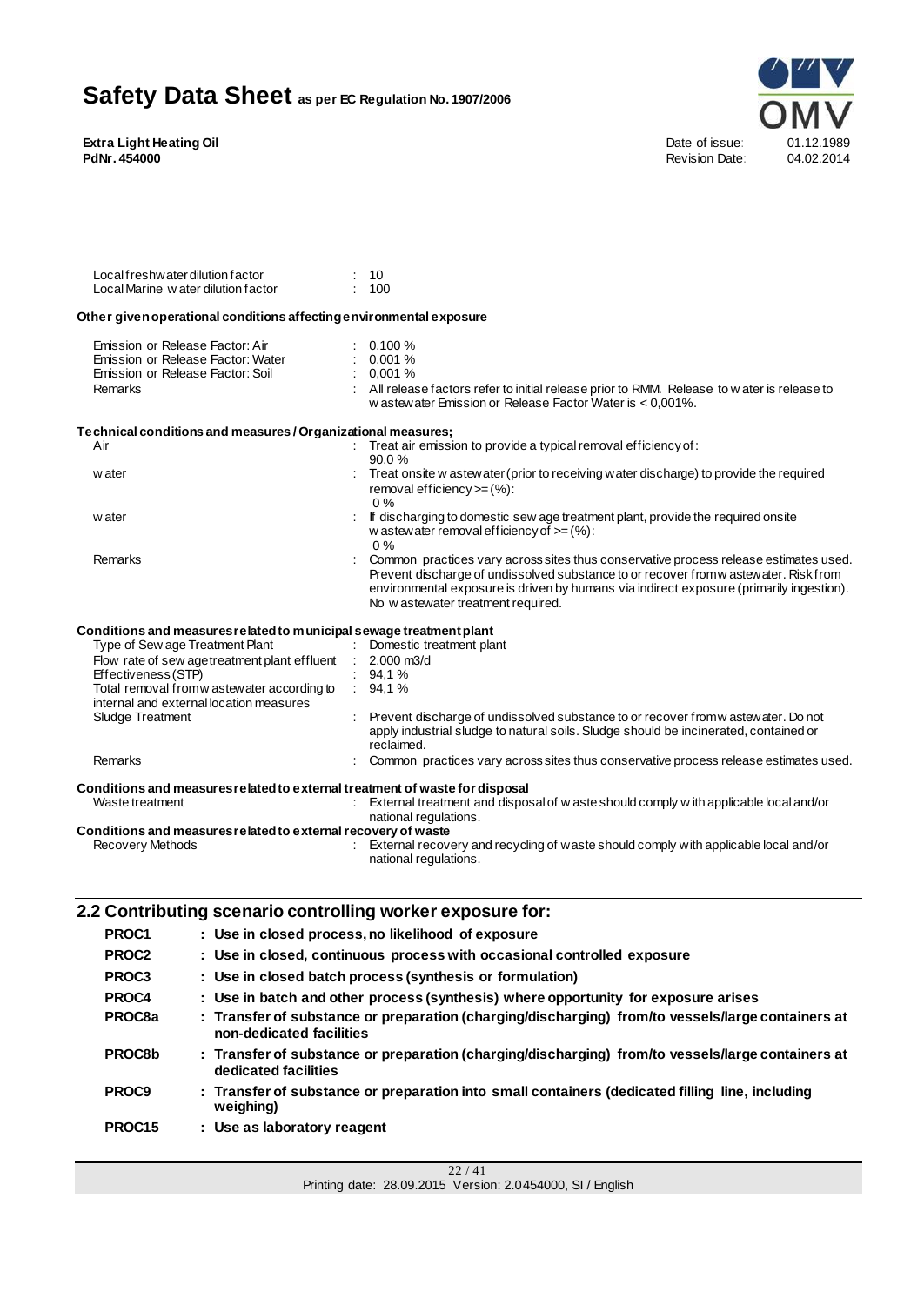**Extra Light Heating Oil** Date of issue: 01.12.1989 **PdNr. 454000** Revision Date: 04.02.2014



| <b>Product characteristics</b>                                                                  |                                                                                                                                                                  |
|-------------------------------------------------------------------------------------------------|------------------------------------------------------------------------------------------------------------------------------------------------------------------|
| Concentration of the Substance in<br>Mixture/Article                                            | Covers percentage substance in the product up to 100 % (unless stated differently)                                                                               |
| Physical Form (at time of use)                                                                  | Liquid, CS138 w ith potential for aerosol generation                                                                                                             |
| Vapour pressure                                                                                 | Vapour Pressure is given at STP. < 5 hPa                                                                                                                         |
| Remarks                                                                                         | Assumes a good basic standard of occupational hygiene is implemented, Assumes use<br>at not more than 20°C above ambient temperature, unless stated differently. |
| Frequency and duration of use                                                                   |                                                                                                                                                                  |
| Covers daily exposures up to 8 hours<br>(unless stated differently)                             | : 8h                                                                                                                                                             |
| <b>Technical conditions and measures</b><br>CS135 General measures applicable to all activities |                                                                                                                                                                  |
| No other specific measures identified                                                           |                                                                                                                                                                  |
| G19 General measures (skin irritants)                                                           |                                                                                                                                                                  |
| No other specific measures identified                                                           |                                                                                                                                                                  |
| CS15 General exposures (closed systems).                                                        |                                                                                                                                                                  |
| No other specific measures identified                                                           |                                                                                                                                                                  |
| CS16 General exposures (open systems).                                                          |                                                                                                                                                                  |
| No other specific measures identified<br><b>CS2 Process sampling</b>                            |                                                                                                                                                                  |
| No other specific measures identified                                                           |                                                                                                                                                                  |
| <b>CS36 Laboratory activities</b>                                                               |                                                                                                                                                                  |
| No other specific measures identified                                                           |                                                                                                                                                                  |
| CS501 Bulk closed loading and unloading.                                                        |                                                                                                                                                                  |
| No other specific measures identified                                                           |                                                                                                                                                                  |
| CS503 Bulk open loading and unloading                                                           |                                                                                                                                                                  |
| No other specific measures identified                                                           |                                                                                                                                                                  |
| CS6 Drum and small package filling                                                              |                                                                                                                                                                  |
| No other specific measures identified                                                           |                                                                                                                                                                  |
| CS39 Equipment cleaning and maintenance.                                                        |                                                                                                                                                                  |
| No other specific measures identified                                                           |                                                                                                                                                                  |
| CS67 Storage.<br>No other specific measures identified                                          |                                                                                                                                                                  |
|                                                                                                 |                                                                                                                                                                  |
| Organisational measures to prevent/limit releases, dispersion and exposure                      |                                                                                                                                                                  |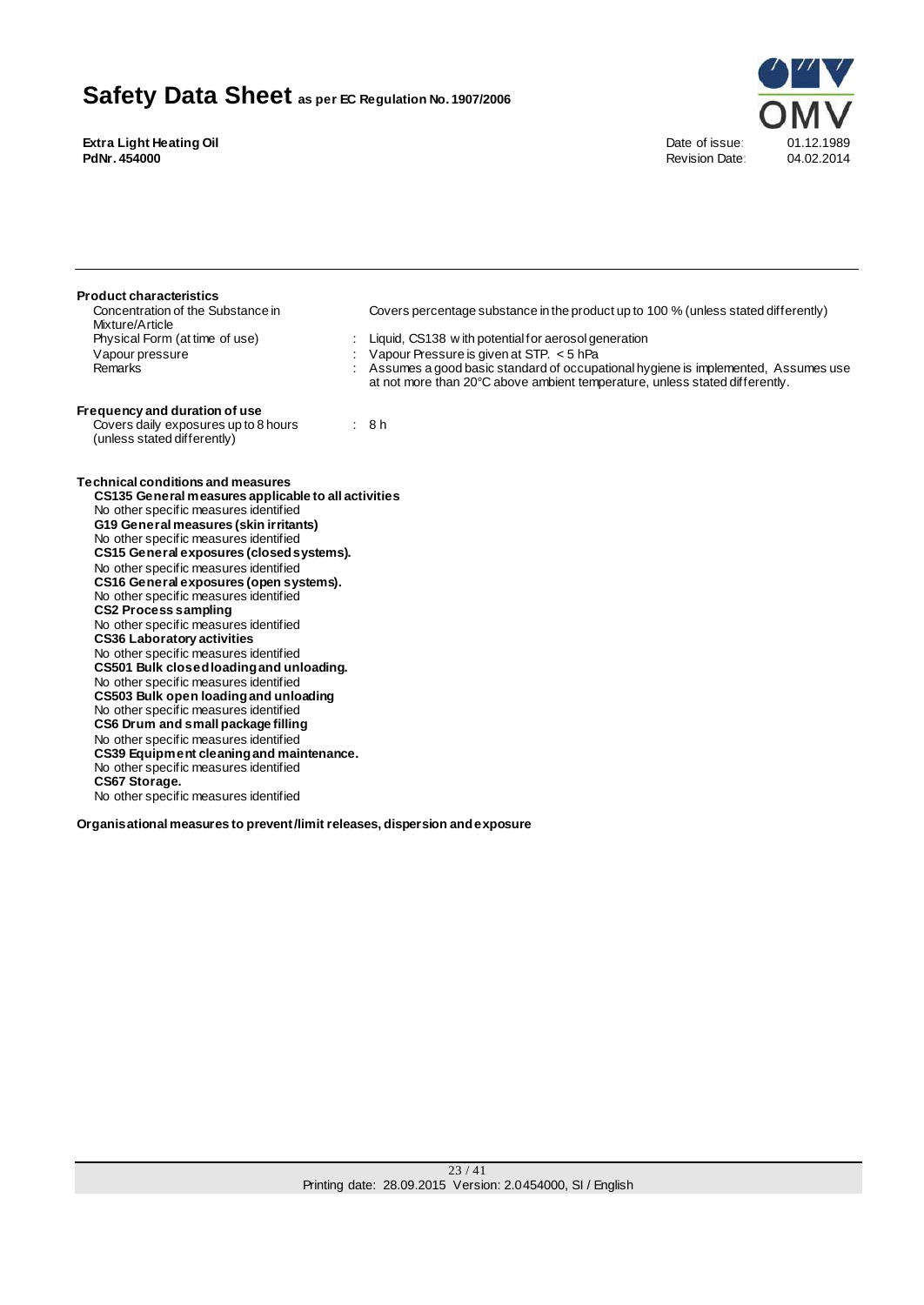**Extra Light Heating Oil** Date of issue: 01.12.1989 **PdNr. 454000** Revision Date: 04.02.2014



#### **CS135 General measures applicable to all activities**

Control any potential exposure using measures such as contained or enclosed systems, properly designed and maintained facilities and a good standard of general ventilation. Drain dow n systems and transfer lines prior to breaking containment. Drain dow n and flush equipment w here possible prior to maintenance.

Where there is potential for exposure: Ensure relevant staff are informed of exposure potential and aw are of basic actions to minimise exposures; ensure suitable personal protective equipment is available; clear up spills and dispose of w aste in accordance with regulatory requirements; monitor effectiveness of control measures; provide regular health surveillance as appropriate; identify and implement corrective actions.

**G19 General measures (skin irritants)** Provide basic employee training to prevent / minimise exposures and to report any skin effects that may develop. **CS15 General exposures (closed systems).** Handle substance within a closed system. **CS16 General exposures (open systems).** No other specific measures identified **CS2 Process sampling** No other specific measures identified **CS36 Laboratory activities** No other specific measures identified **CS501 Bulk closed loading and unloading.** Handle substance within a closed system. **CS503 Bulk open loading and unloading** No other specific measures identified **CS6 Drum and small package filling** No other specific measures identified **CS39 Equipment cleaning and maintenance.** Drain dow n system prior to equipment break-in or maintenance. **CS67 Storage.** Handle substance within a closed system.

### **Conditions and measures related to personal protection, hygiene and health evaluation**

**CS135 General measures applicable to all activities** No other specific measures identified **G19 General measures (skin irritants)** Avoid direct skin contact w ith product. Identify potential areas for indirect skin contact. Wear gloves (tested to EN374) if hand contact w ith substance likely. Clean up contamination/spills as soon as they occur. Wash off skin contamination immediately. **CS15 General exposures (closed systems).** No other specific measures identified **CS16 General exposures (open systems).** Wear suitable gloves tested to EN374. **CS2 Process sampling** No other specific measures identified **CS36 Laboratory activities** No other specific measures identified **CS501 Bulk closed loading and unloading.** Wear suitable gloves tested to EN374. **CS503 Bulk open loading and unloading** Wear suitable gloves tested to EN374. **CS6 Drum and small package filling** Wear suitable gloves tested to EN374. **CS39 Equipment cleaning and maintenance.** Wear chemically resistant gloves (tested to EN374) in combination w ith 'basic' employee training. **CS67 Storage.** No other specific measures identified

### **3. Exposure estimation and reference to its source**

3.1. Health:

The ECETOC TRA tool has been used to estimate w orkplace exposures unless otherwise indicated. 3.2. Environment: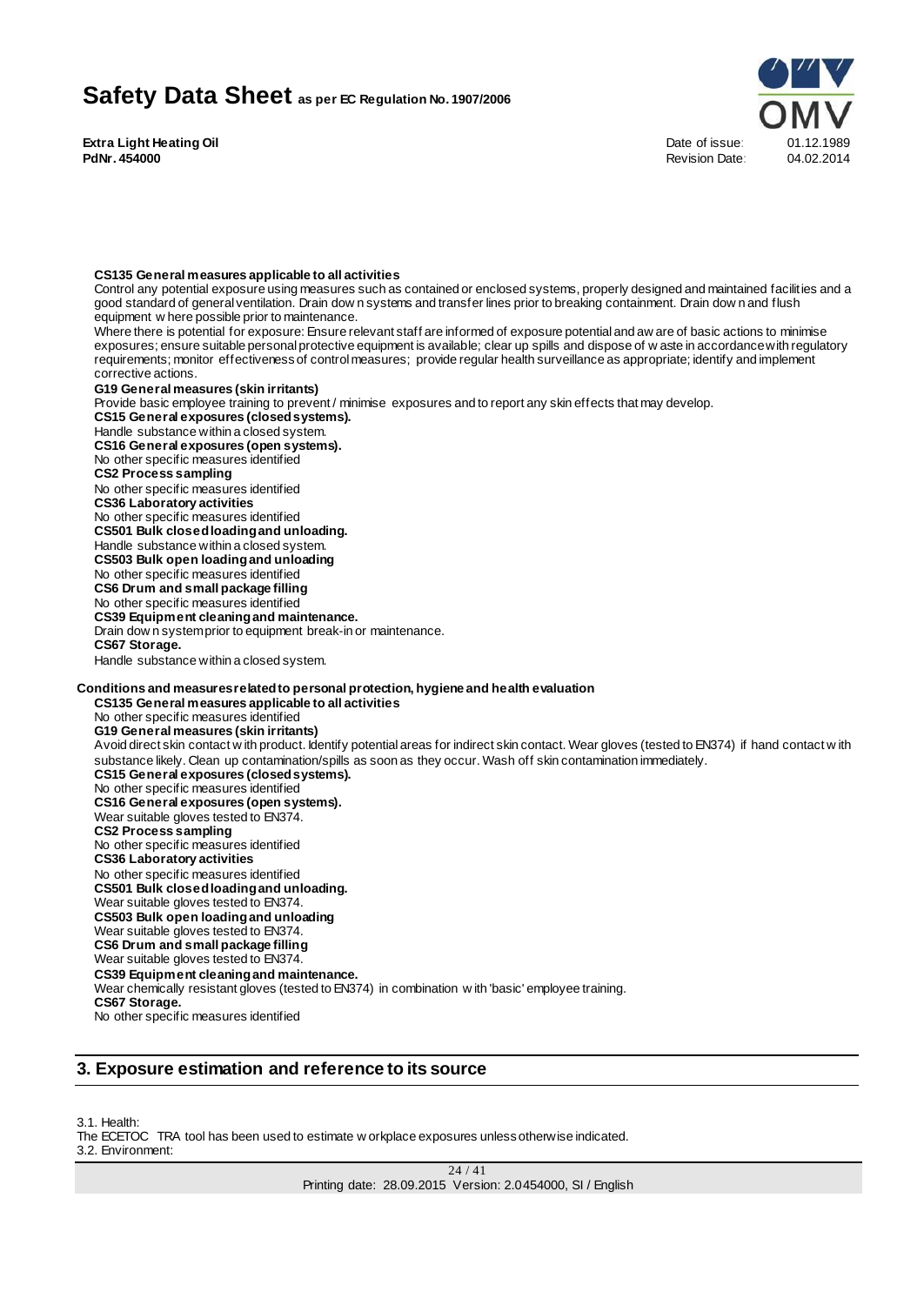**Extra Light Heating Oil** Date of issue: 01.12.1989 **PdNr. 454000** Revision Date: 04.02.2014



The Hydrocarbon Block Method has been used to calculate environmental exposure w ith the Petrorisk model.

### **4. Guidance to Downstream User to evaluate whether he works inside the boundaries set by the Exposure Scenario**

4.1. Health:

Predicted exposures are not expected to exceed the DN(M)EL w hen the Risk Management Measures/Operational Conditions outlined in Section 2 are implemented. Available hazard data do not enable the derivation of a DNEL for dermal irritant effects. Where other Risk Management Measures/Operational Conditions are adopted, then users should ensure that risks are managed to at least equivalent levels. Available hazard data do not support the need for a DNEL to be established for other health effects. Risk Management Measures are based on qualitative risk characterisation.

#### 4.2. Environment:

Guidance is based on assumed operating conditions w hich may not be applicable to all sites; thus, scaling may be necessary to define appropriate site-specific risk management measures. Required removal efficiency for wastewater can be achieved using onsite/offsite technologies, either alone or in combination. Required removal efficiency for air can be achieved using onsite technologies, either alone or in combination. Further details on scaling and control technologies are provided in SpERC factsheet (http://cefic.org/en/reach-for-industrieslibraries.html).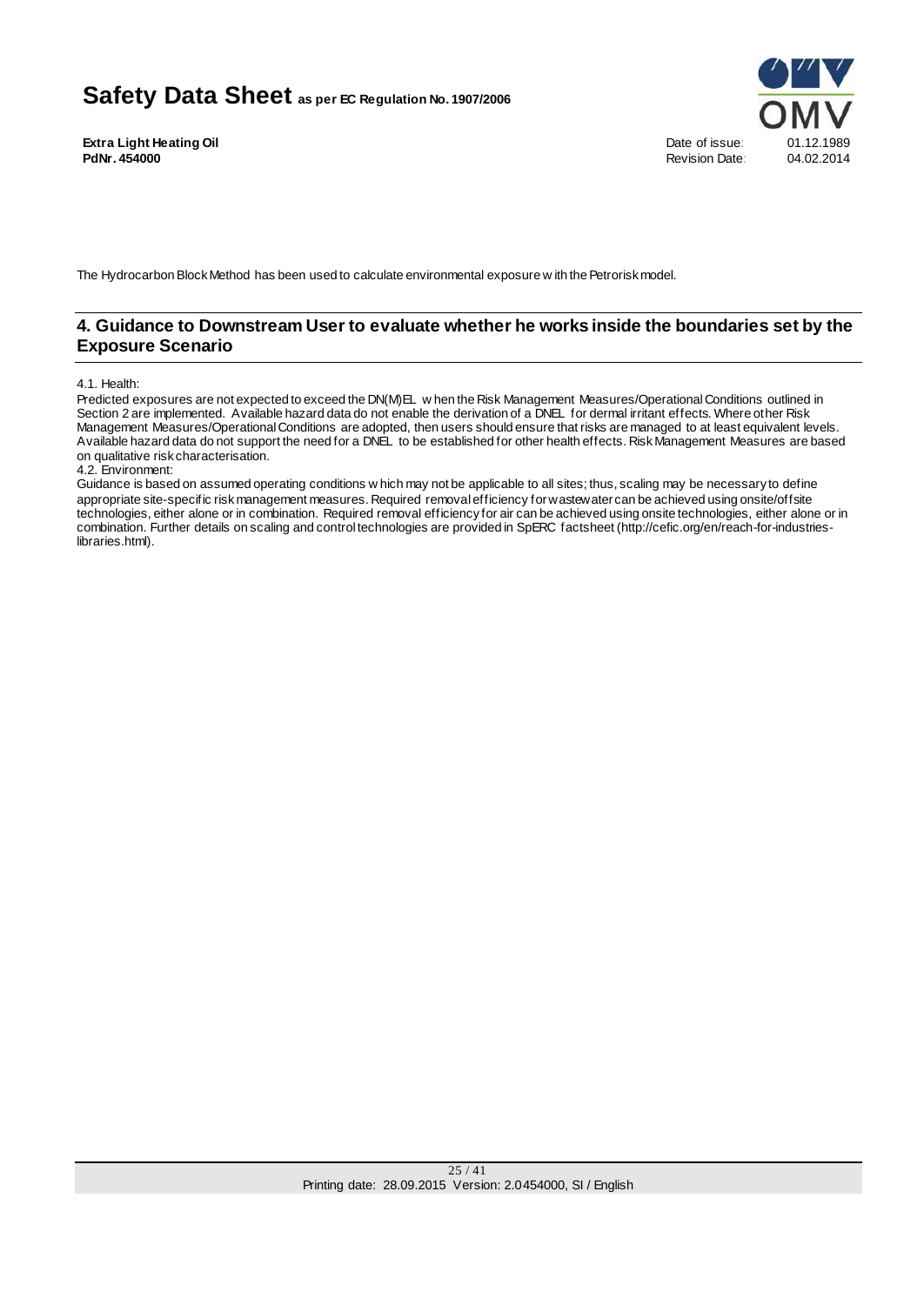**PdNr. 454000** Revision Date: 04.02.2014



## **1. Brief title of the Exposure Scenario: 02 - Formulation & (re)packing of substances and mixtures**

| Main User Groups                     | : SU3: Industrial uses: Uses of substances as such or in preparations at industrial sites                                                                                                                                                                                                                                                                                                                                                                                                                                                                                                                                                                                                                                                                                                                                                                                                                                                                                                                                                             |  |
|--------------------------------------|-------------------------------------------------------------------------------------------------------------------------------------------------------------------------------------------------------------------------------------------------------------------------------------------------------------------------------------------------------------------------------------------------------------------------------------------------------------------------------------------------------------------------------------------------------------------------------------------------------------------------------------------------------------------------------------------------------------------------------------------------------------------------------------------------------------------------------------------------------------------------------------------------------------------------------------------------------------------------------------------------------------------------------------------------------|--|
| Sector of use                        | <b>SU10:</b> Formulation [mixing] of preparations and/or repackaging (excluding alloys)                                                                                                                                                                                                                                                                                                                                                                                                                                                                                                                                                                                                                                                                                                                                                                                                                                                                                                                                                               |  |
| Process category                     | <b>PROC1:</b> Use in closed process, no likelihood of exposure<br><b>PROC2:</b> Use in closed, continuous process with occasional controlled exposure<br>PROC3: Use in closed batch process (synthesis or formulation)<br><b>PROC4:</b> Use in batch and other process (synthesis) where opportunity for exposure<br>arises<br><b>PROC5:</b> Mixing or blending in batch processes for formulation of preparations and<br>articles (multistage and/or significant contact)<br>PROC8a: Transfer of substance or preparation (charging/discharging) from/to<br>vessels/large containers at non-dedicated facilities<br><b>PROC8b:</b> Transfer of substance or preparation (charging/discharging) from/to<br>vessels/large containers at dedicated facilities<br><b>PROC9:</b> Transfer of substance or preparation into small containers (dedicated filling<br>line, including w eighing)<br><b>PROC14:</b> Production of preparations or articles by tabletting, compression, extrusion,<br>pelletisation<br><b>PROC15:</b> Use as laboratory reagent |  |
| Environmental release category       | <b>ERC2:</b> Formulation of preparations                                                                                                                                                                                                                                                                                                                                                                                                                                                                                                                                                                                                                                                                                                                                                                                                                                                                                                                                                                                                              |  |
| Further information                  | Specific Environmental Release Category ESVOC SpERC 2.2.v1                                                                                                                                                                                                                                                                                                                                                                                                                                                                                                                                                                                                                                                                                                                                                                                                                                                                                                                                                                                            |  |
| Processes, tasks, activities covered | Formulation, packing and re-packing of the substance and its mixtures in batch or<br>continuous operations, including storage, materials transfers, mixing, tabletting,<br>compression, pelletization, extrusion, large and small scale packing, maintenance,<br>sampling and associated laboratory activities.                                                                                                                                                                                                                                                                                                                                                                                                                                                                                                                                                                                                                                                                                                                                       |  |

## **2.1 Contributing scenario controlling environmental exposure for: ERC2: Formulation of preparations**

| Amountused                                              |    |                                                                                                               |
|---------------------------------------------------------|----|---------------------------------------------------------------------------------------------------------------|
| Regional use tonnage                                    |    | : 28 10 E 6t/y                                                                                                |
| Annual site tonnage (tonnes/year)                       |    | : 30.000                                                                                                      |
| Maximum daily site tonnage (kg/day)                     |    | 100.000                                                                                                       |
| Fraction of EU tonnage used in region                   |    | : 0,1000                                                                                                      |
| Fraction of Regional tonnage used locally               |    | : 0.0011                                                                                                      |
| MSafe (maximum allow able site tonnage)                 | ÷. | 680.000 kg/d                                                                                                  |
| Remarks                                                 |    | : Maximum allow able site tonnage (MSafe) based on release follow ing total w astew ater<br>treatment removal |
| Frequency and duration of use                           |    |                                                                                                               |
| Continuous exposure                                     |    | : 300 Emission days (days/year),                                                                              |
|                                                         |    | Risk from environmental exposure is driven by freshwater sediment.                                            |
| Environmental factors not influenced by risk management |    |                                                                                                               |
| Local freshwater dilution factor                        |    | 10                                                                                                            |
| Local Marine w ater dilution factor                     |    | 100                                                                                                           |

### **Other given operational conditions affecting environmental exposure**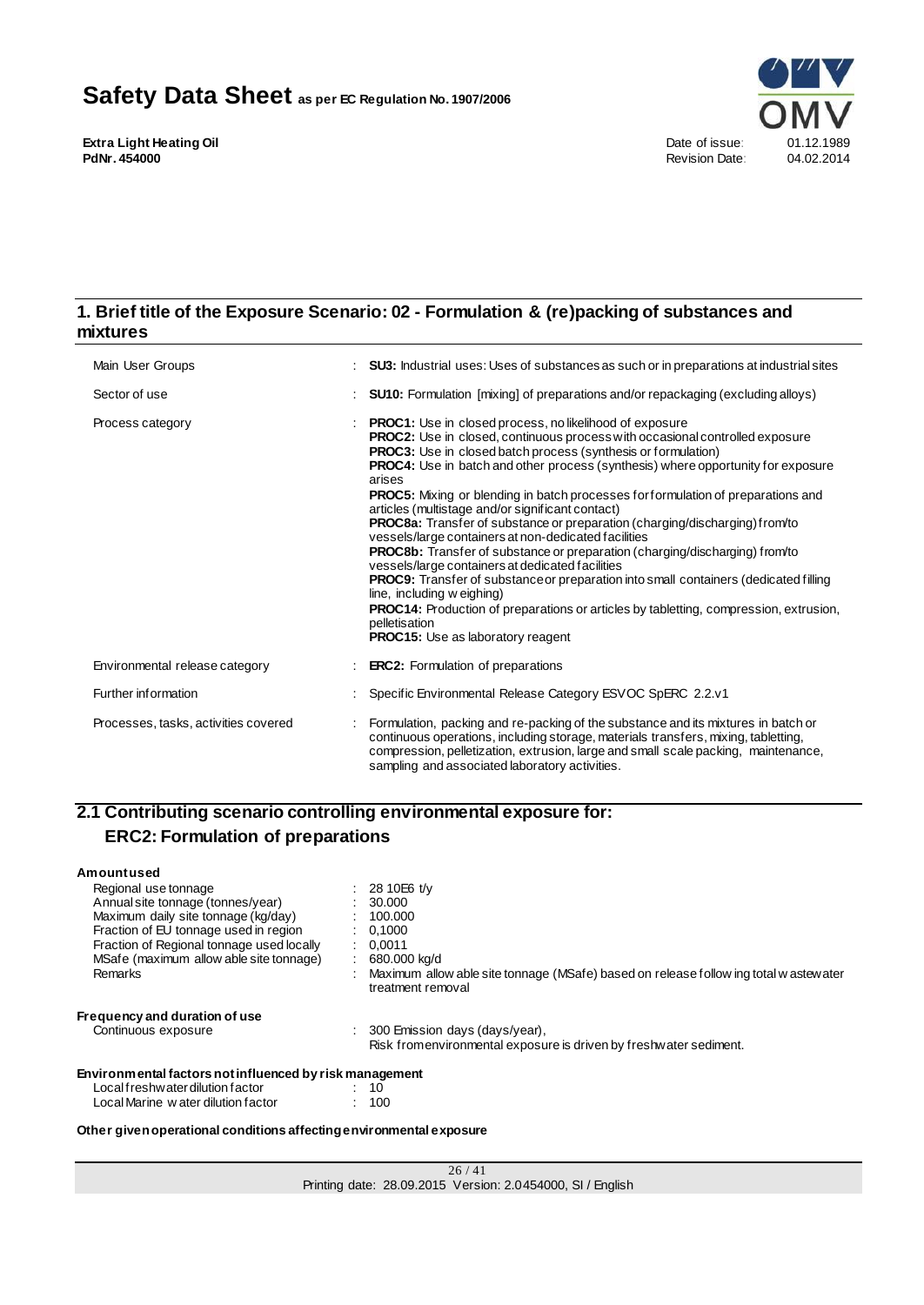**Extra Light Heating Oil** Date of issue: 01.12.1989 **PdNr. 454000** Revision Date: 04.02.2014



Emission or Release Factor: Air : 1,000 %<br>
Fmission or Release Factor: Water : 0,002 % Emission or Release Factor: Water Emission or Release Factor: Soil : 0,010 %<br>Remarks : All relea All release factors refer to initial release prior to RMM. Release to w ater is release to w astewater **Technical conditions and measures / Organizational measures;** : Treat air emission to provide a typical removal efficiency of:  $0 %$ w ater  $\blacksquare$ : Treat onsite w astewater (prior to receiving water discharge) to provide the required removal efficiency  $>=$   $(\%)$ : 59,9 % w ater  $\blacksquare$ : If discharging to domestic sew age treatment plant, provide the required onsite w astewater removal efficiency of  $=$  (%): 0 % Remarks **Example 20** Common practices vary across sites thus conservative process release estimates used. Risk from environmental exposure is driven by freshwater sediment. If discharging to domestic sew age treatment plant, no onsite w astewater treatment required. Prevent discharge of undissolved substance to or recover from w astewater. **Conditions and measures related to municipal sewage treatment plant** Type of Sew age Treatment Plant<br>Flow rate of sew age treatment plant effluent : 2.000 m3/d Flow rate of sew agetreatment plant effluent : 2.000 n<br>Effectiveness (STP) : 94.1 % Effectiveness (STP) Total removal from w astewater according to internal and external location measures 94,1% : Prevent discharge of undissolved substance to or recover from w astewater. Do not apply industrial sludge to natural soils. Sludge should be incinerated, contained or reclaimed. Remarks **Example 20 Starting Common practices vary across sites thus conservative process release estimates used. Conditions and measures related to external treatment of waste for disposal** External treatment and disposal of w aste should comply w ith applicable local and/or national regulations. **Conditions and measures related to external recovery of waste** Recovery Methods **in the covery and recovery and recycling of waste should comply with applicable local and/or** national regulations.

### **2.2 Contributing scenario controlling worker exposure for:**

| PROC <sub>1</sub>  | : Use in closed process, no likelihood of exposure                                                                               |
|--------------------|----------------------------------------------------------------------------------------------------------------------------------|
| PROC <sub>2</sub>  | : Use in closed, continuous process with occasional controlled exposure                                                          |
| PROC <sub>3</sub>  | : Use in closed batch process (synthesis or formulation)                                                                         |
| PROC4              | : Use in batch and other process (synthesis) where opportunity for exposure arises                                               |
| PROC5              | : Mixing or blending in batch processes for formulation of preparations and articles (multistage)<br>and/or significant contact) |
| PROC8a             | : Transfer of substance or preparation (charging/discharging) from/to vessels/large containers at<br>non-dedicated facilities    |
| PROC8b             | : Transfer of substance or preparation (charging/discharging) from/to vessels/large containers at<br>dedicated facilities        |
| PROC <sub>9</sub>  | : Transfer of substance or preparation into small containers (dedicated filling line, including<br>weighing)                     |
| PROC <sub>14</sub> | : Production of preparations or articles by tabletting, compression, extrusion, pelletisation                                    |
| PROC <sub>15</sub> | : Use as laboratory reagent                                                                                                      |
|                    |                                                                                                                                  |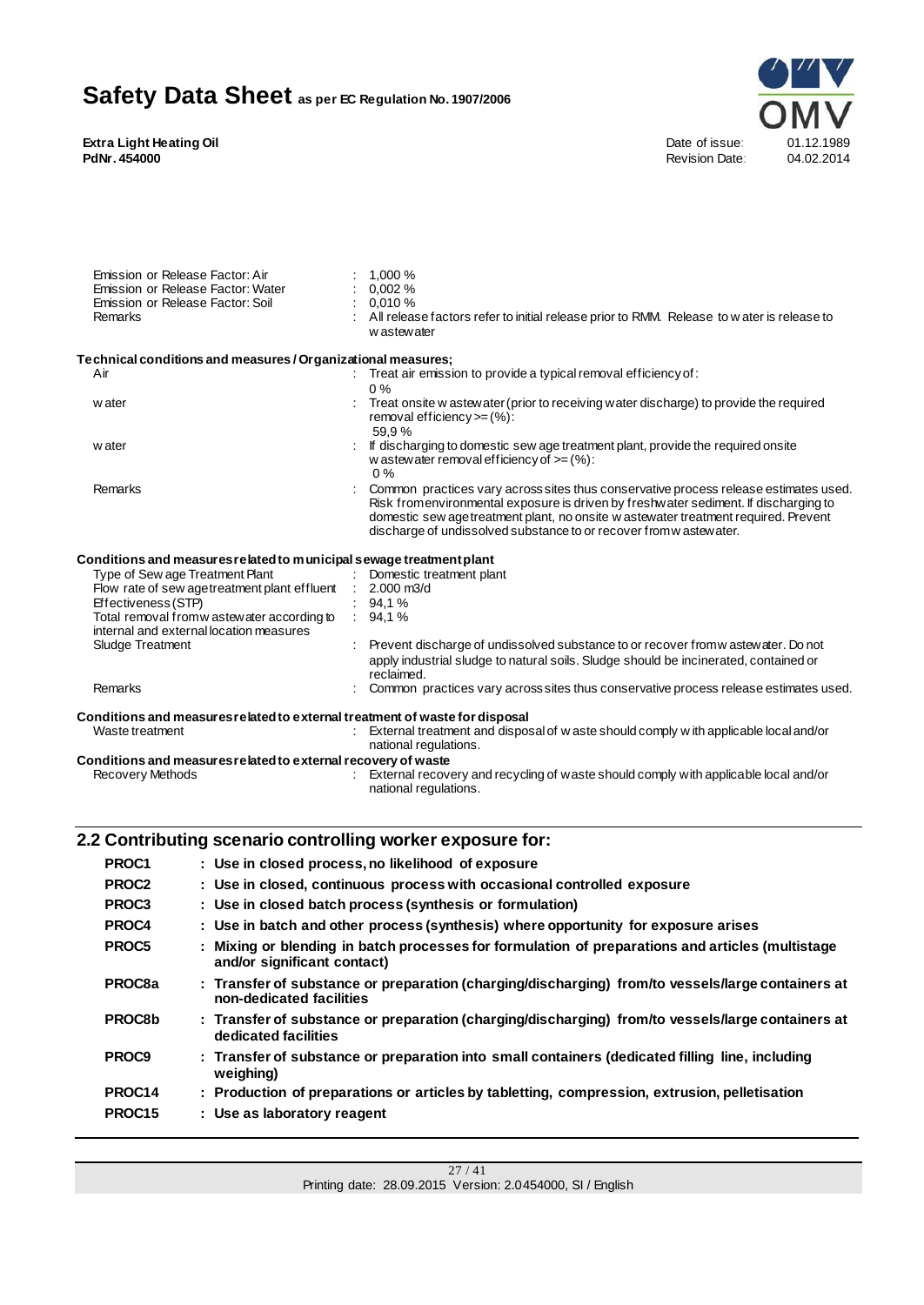**Extra Light Heating Oil** Date of issue: 01.12.1989 **PdNr. 454000** Revision Date: 04.02.2014



| <b>Product characteristics</b><br>Concentration of the Substance in<br>Mixture/Article<br>Physical Form (at time of use)<br>Vapour pressure<br>Remarks                                                                                                                                                                                                                                                                                                                                                                                                                                                                                                                                                                                                                                                                                                                                                                                                                                                                                                                                                                                                                                                          | Covers percentage substance in the product up to 100 % (unless stated differently)<br>Liquid, CS138 w ith potential for aerosol generation<br>Vapour Pressure is given at STP. < 5 hPa<br>Assumes a good basic standard of occupational hygiene is implemented, Assumes use<br>at not more than 20°C above ambient temperature, unless stated differently. |
|-----------------------------------------------------------------------------------------------------------------------------------------------------------------------------------------------------------------------------------------------------------------------------------------------------------------------------------------------------------------------------------------------------------------------------------------------------------------------------------------------------------------------------------------------------------------------------------------------------------------------------------------------------------------------------------------------------------------------------------------------------------------------------------------------------------------------------------------------------------------------------------------------------------------------------------------------------------------------------------------------------------------------------------------------------------------------------------------------------------------------------------------------------------------------------------------------------------------|------------------------------------------------------------------------------------------------------------------------------------------------------------------------------------------------------------------------------------------------------------------------------------------------------------------------------------------------------------|
| Frequency and duration of use<br>Covers daily exposures up to 8 hours<br>(unless stated differently)                                                                                                                                                                                                                                                                                                                                                                                                                                                                                                                                                                                                                                                                                                                                                                                                                                                                                                                                                                                                                                                                                                            | : 8h                                                                                                                                                                                                                                                                                                                                                       |
| <b>Technical conditions and measures</b><br>CS135 General measures applicable to all activities<br>No other specific measures identified<br>CS136 Batch processes at elevated temperatures<br>Provide extract ventilation to points w here emissions occur.<br>G19 General measures (skin irritants)<br>No other specific measures identified<br>CS15 General exposures (closed systems).<br>No other specific measures identified<br>CS16 General exposures (open systems).<br>No other specific measures identified<br><b>CS2 Process sampling</b><br>No other specific measures identified<br><b>CS8 Drum/batchtransfers</b><br>No other specific measures identified<br><b>CS14 Bulk Transfers.</b><br>No other specific measures identified<br>CS30 mixing operations (open systems)<br>Provide extract ventilation to points w here emissions occur.<br>No other specific measures identified<br>CS6 Drum and small package filling<br>No other specific measures identified<br><b>CS36 Laboratory activities</b><br>No other specific measures identified<br>CS39 Equipment cleaning and maintenance.<br>No other specific measures identified<br>CS67 Storage.<br>No other specific measures identified | CS100 Production or preparation or articles by tabletting, compression, extrusion or pelletisation                                                                                                                                                                                                                                                         |

**Organisational measures to prevent /limit releases, dispersion and exposure**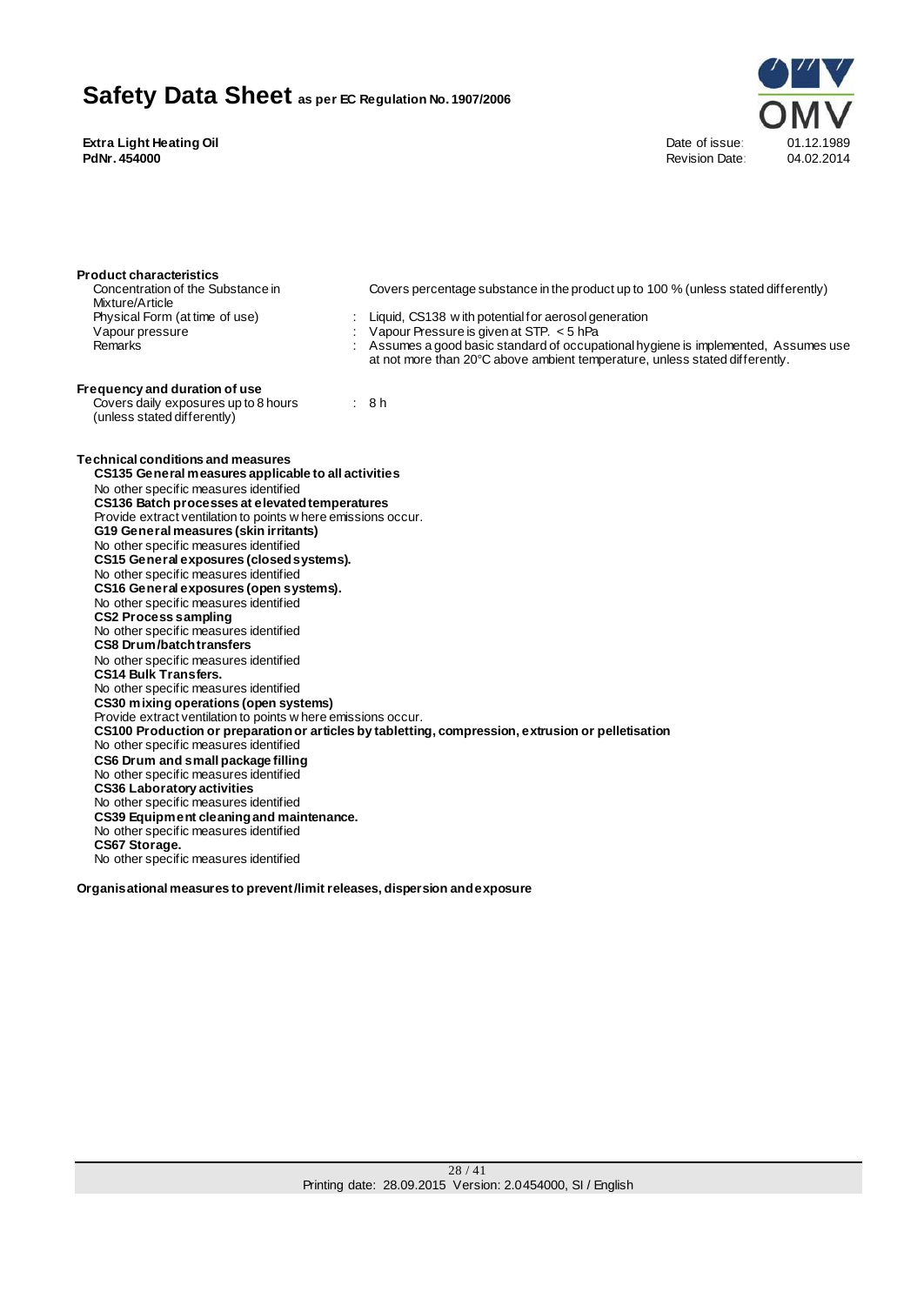**CS135 General measures applicable to all activities**

**Extra Light Heating Oil** Date of issue: 01.12.1989 **PdNr. 454000** Revision Date: 04.02.2014



Control any potential exposure using measures such as contained or enclosed systems, properly designed and maintained facilities and a good standard of general ventilation. Drain dow n systems and transfer lines prior to breaking containment. Drain dow n and flush equipment w here possible prior to maintenance. Where there is potential for exposure: Ensure relevant staff are informed of exposure potential and aw are of basic actions to minimise exposures; ensure suitable personal protective equipment is available; clear up spills and dispose of w aste in accordance with regulatory requirements; monitor effectiveness of control measures; provide regular health surveillance as appropriate; identify and implement corrective actions. **CS136 Batch processes at elevated temperatures** No other specific measures identified **G19 General measures (skin irritants)** Provide basic employee training to prevent / minimise exposures and to report any skin effects that may develop. **CS15 General exposures (closed systems).** Handle substance within a closed system. **CS16 General exposures (open systems).** No other specific measures identified **CS2 Process sampling** No other specific measures identified **CS8 Drum/batch transfers** Use drum pumps or carefully pour from container. **CS14 Bulk Transfers.** Handle substance within a closed system. **CS30 mixing operations (open systems)** No other specific measures identified **CS100 Production or preparation or articles by tabletting, compression, extrusion or pelletisation** No other specific measures identified **CS6 Drum and small package filling** No other specific measures identified **CS36 Laboratory activities** No other specific measures identified **CS39 Equipment cleaning and maintenance.** Drain dow n system prior to equipment break-in or maintenance. **CS67 Storage.** Store substance w ithin a closed system. **Conditions and measures related to personal protection, hygiene and health evaluation**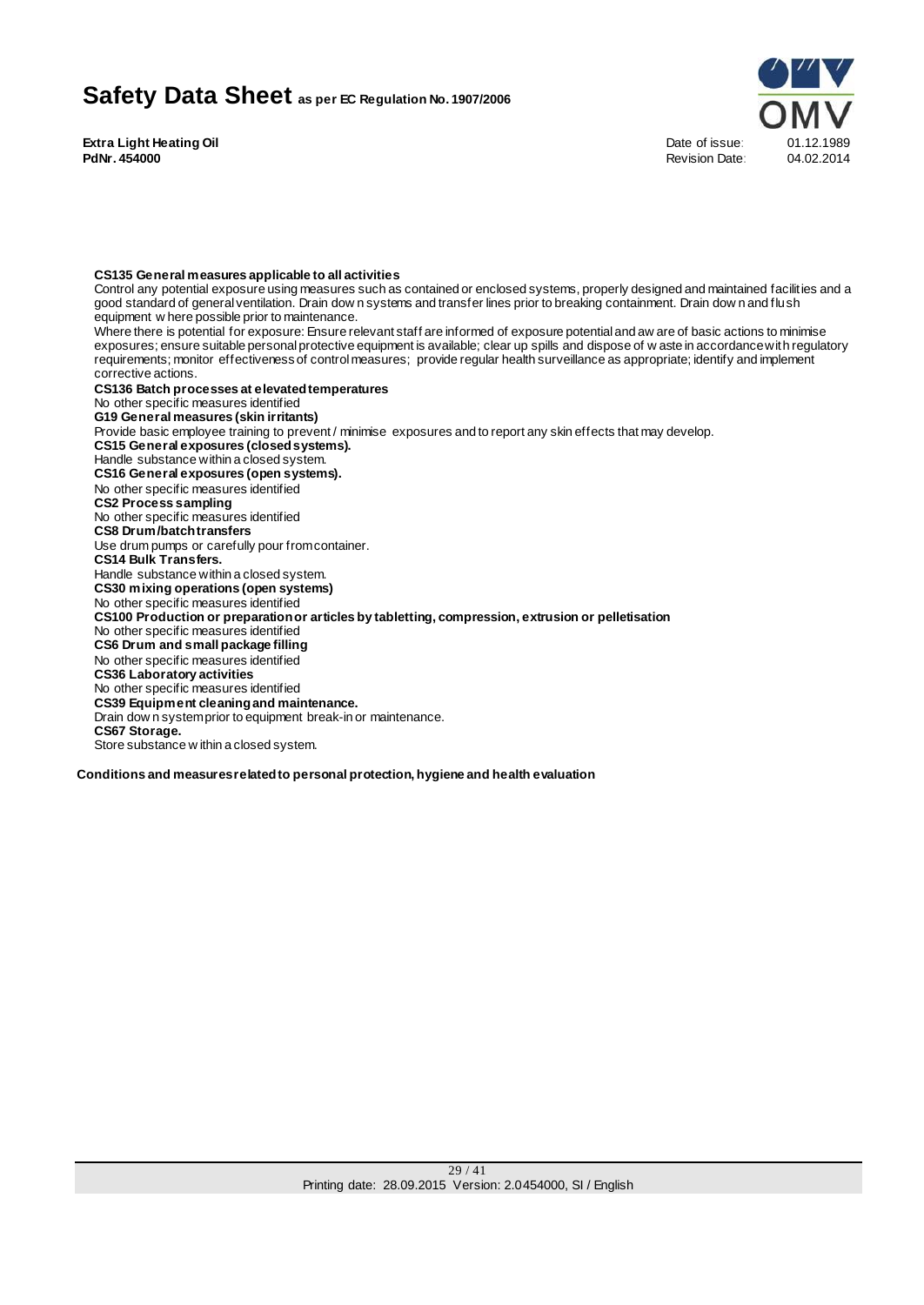**Extra Light Heating Oil** Date of issue: 01.12.1989 **PdNr. 454000** Revision Date: 04.02.2014

**CS135 General measures applicable to all activities** No other specific measures identified **CS136 Batch processes at elevated temperatures** No other specific measures identified **G19 General measures (skin irritants)** Avoid direct skin contact w ith product. Identify potential areas for indirect skin contact. Wear gloves (tested to EN374) if hand contact w ith substance likely. Clean up contamination/spills as soon as they occur. Wash off skin contamination immediately. **CS15 General exposures (closed systems).** No other specific measures identified **CS16 General exposures (open systems).** Wear suitable gloves tested to EN374. **CS2 Process sampling** No other specific measures identified **CS8 Drum/batch transfers** Wear chemically resistant gloves (tested to EN374) in combination w ith 'basic' employee training. **CS14 Bulk Transfers.** Wear suitable gloves tested to EN374. **CS30 mixing operations (open systems)** Wear chemically resistant gloves (tested to EN374) in combination w ith 'basic' employee training. **CS100 Production or preparation or articles by tabletting, compression, extrusion or pelletisation** Wear suitable gloves tested to EN374. **CS6 Drum and small package filling** Wear suitable gloves tested to EN374. **CS36 Laboratory activities** No other specific measures identified **CS39 Equipment cleaning and maintenance.** Wear chemically resistant gloves (tested to EN374) in combination w ith 'basic' employee training. **CS67 Storage.** No other specific measures identified

## **3. Exposure estimation and reference to its source**

3.1. Health:

The ECETOC TRA tool has been used to estimate w orkplace exposures unless otherwise indicated.

3.2. Environment:

The Hydrocarbon Block Method has been used to calculate environmental exposure w ith the Petrorisk model.

### **4. Guidance to Downstream User to evaluate whether he works inside the boundaries set by the Exposure Scenario**

4.1. Health:

Predicted exposures are not expected to exceed the DN(M)EL w hen the Risk Management Measures/Operational Conditions outlined in Section 2 are implemented. Available hazard data do not enable the derivation of a DNEL for dermal irritant effects. Where other Risk Management Measures/Operational Conditions are adopted, then users should ensure that risks are managed to at least equivalent levels. Available hazard data do not support the need for a DNEL to be established for other health effects. Risk Management Measures are based on qualitative risk characterisation.

#### 4.2. Environment:

Guidance is based on assumed operating conditions w hich may not be applicable to all sites; thus, scaling may be necessary to define appropriate site-specific risk management measures. Required removal efficiency for wastewater can be achieved using onsite/offsite technologies, either alone or in combination. Required removal efficiency for air can be achieved using onsite technologies, either alone or in combination. Further details on scaling and control technologies are provided in SpERC factsheet (http://cefic.org/en/reach-for-industrieslibraries.html).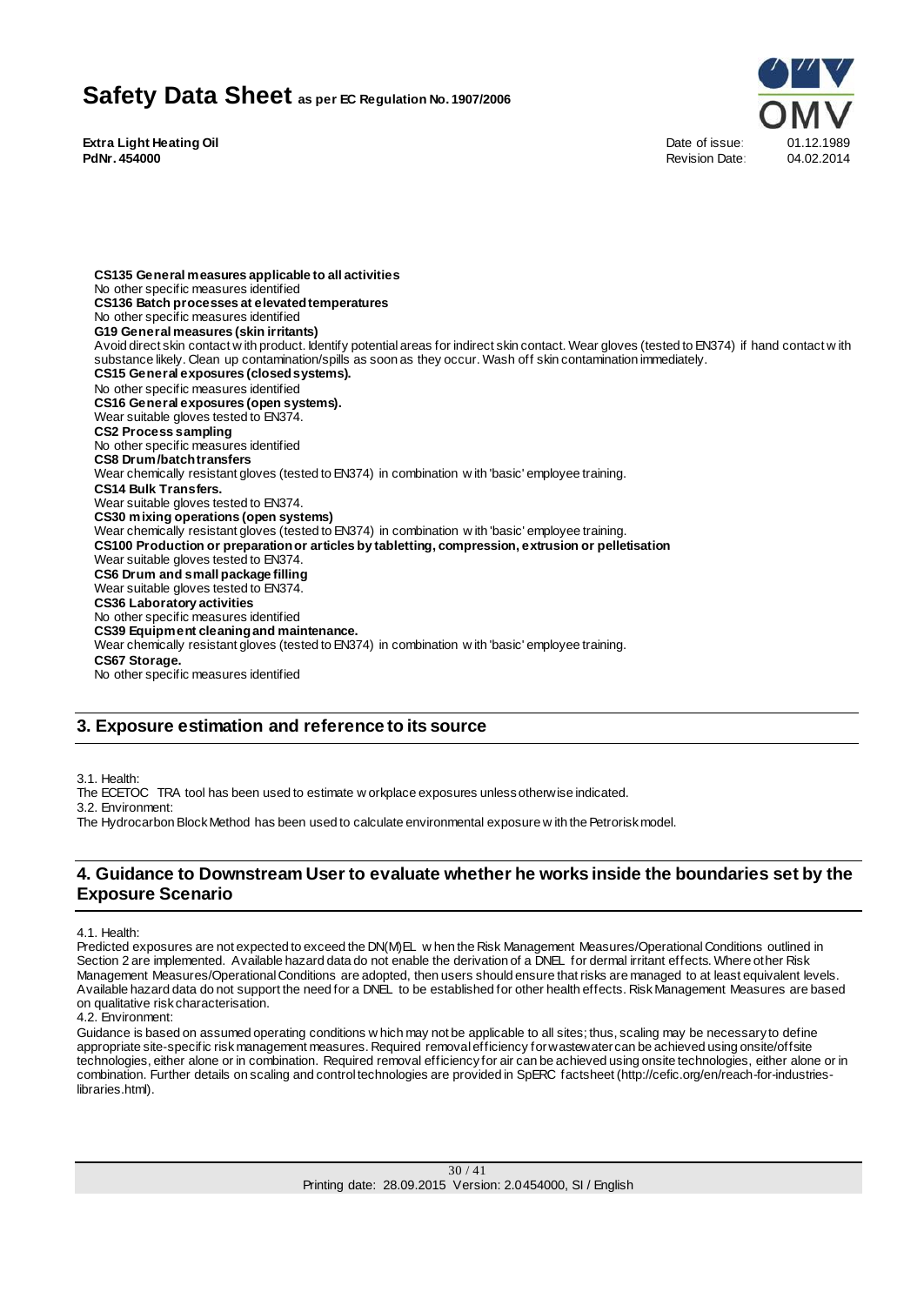

## **1. Brief title of the Exposure Scenario: 12a - Use as a Fuel: Industrial**

| Main User Groups                     | : SU3: Industrial uses: Uses of substances as such or in preparations at industrial sites                                                                                                                                                                                                                                                                                                                                                                                                                                                                                                                        |
|--------------------------------------|------------------------------------------------------------------------------------------------------------------------------------------------------------------------------------------------------------------------------------------------------------------------------------------------------------------------------------------------------------------------------------------------------------------------------------------------------------------------------------------------------------------------------------------------------------------------------------------------------------------|
| Process category                     | <b>PROC1:</b> Use in closed process, no likelihood of exposure<br><b>PROC2:</b> Use in closed, continuous process with occasional controlled exposure<br>PROC3: Use in closed batch process (synthesis or formulation)<br>PROC8a: Transfer of substance or preparation (charging/discharging) from/to<br>vessels/large containers at non-dedicated facilities<br><b>PROC8b:</b> Transfer of substance or preparation (charging/discharging) from/to<br>vessels/large containers at dedicated facilities<br><b>PROC16:</b> Using material as fuel sources, limited exposure to unburned product to be<br>expected |
| Environmental release category       | $\therefore$ ERC7: Industrial use of substances in closed systems                                                                                                                                                                                                                                                                                                                                                                                                                                                                                                                                                |
| Further information                  | Specific Environmental Release Category ESVOC SpERC 7.12a.v1                                                                                                                                                                                                                                                                                                                                                                                                                                                                                                                                                     |
| Processes, tasks, activities covered | : Covers the use as a fuel (or fuel additives and additive components) and includes<br>activities associated w ith its transfer, use, equipment maintenance and handling of<br>w aste.                                                                                                                                                                                                                                                                                                                                                                                                                           |

# **2.1 Contributing scenario controlling environmental exposure for: ERC7: Industrial use of substances in closed systems**

| Amountused<br>Regional use tonnage<br>Annual site tonnage<br>Maximum daily site tonnage<br>Fraction of EU tonnage used in region<br>Fraction of Regional tonnage used locally<br>MSafe (maximum allow able site tonnage)<br>Remarks | 4,5 10E6 t/y<br>1,5 10E6 t/y<br>5 10E6 t/y<br>0,10<br>: 0,34<br>: 5 10E6 kg/d<br>Maximum allow able site tonnage (MSafe) based on release follow ing total w astewater<br>treatment removal |  |  |  |
|-------------------------------------------------------------------------------------------------------------------------------------------------------------------------------------------------------------------------------------|---------------------------------------------------------------------------------------------------------------------------------------------------------------------------------------------|--|--|--|
| Frequency and duration of use                                                                                                                                                                                                       |                                                                                                                                                                                             |  |  |  |
| Continuous exposure                                                                                                                                                                                                                 | 300 Emission days (days/year),<br>Risk from environmental exposure is driven by freshwater sediment.                                                                                        |  |  |  |
| Environmental factors not influenced by risk management                                                                                                                                                                             |                                                                                                                                                                                             |  |  |  |
| Local freshwater dilution factor                                                                                                                                                                                                    | : 10                                                                                                                                                                                        |  |  |  |
| Local Marine w ater dilution factor                                                                                                                                                                                                 | : 100                                                                                                                                                                                       |  |  |  |
| Other given operational conditions affecting environmental exposure                                                                                                                                                                 |                                                                                                                                                                                             |  |  |  |
| Emission or Release Factor: Air                                                                                                                                                                                                     | $0.500\ \%$                                                                                                                                                                                 |  |  |  |
| Emission or Release Factor: Water                                                                                                                                                                                                   | 0.001 %                                                                                                                                                                                     |  |  |  |
| Emission or Release Factor: Soil                                                                                                                                                                                                    | $0\%$                                                                                                                                                                                       |  |  |  |
| Remarks                                                                                                                                                                                                                             | All release factors refer to initial release prior to RMM. Release to water is release to<br>w astewater                                                                                    |  |  |  |
| Technical conditions and measures / Organizational measures;                                                                                                                                                                        |                                                                                                                                                                                             |  |  |  |
| Air                                                                                                                                                                                                                                 | Treat air emission to provide a typical removal efficiency of:<br>95,0%                                                                                                                     |  |  |  |
| w ater                                                                                                                                                                                                                              | Treat onsite w astewater (prior to receiving water discharge) to provide the required<br>removal efficiency $>=$ (%):<br>97,7%                                                              |  |  |  |
|                                                                                                                                                                                                                                     | 31/41                                                                                                                                                                                       |  |  |  |
|                                                                                                                                                                                                                                     | Printing date: 28.09.2015 Version: 2.0454000 SL/ English                                                                                                                                    |  |  |  |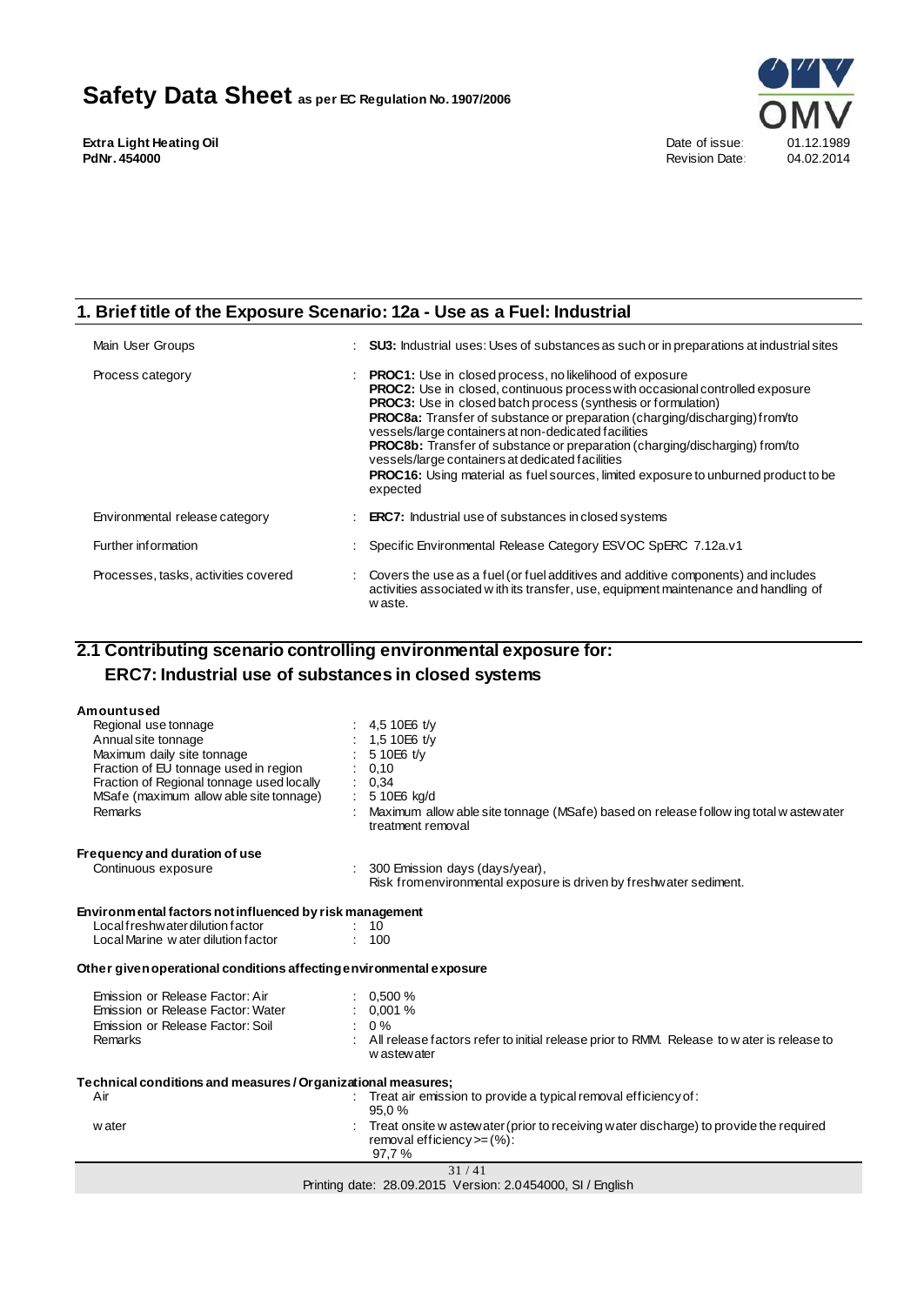**Extra Light Heating Oil** Date of issue: 01.12.1989 **PdNr. 454000** Revision Date: 04.02.2014



| If discharging to domestic sew age treatment plant, provide the required onsite<br>w ater<br>w astewater removal efficiency of $=$ (%):                                                                                                                               |  |
|-----------------------------------------------------------------------------------------------------------------------------------------------------------------------------------------------------------------------------------------------------------------------|--|
| 60.4 %                                                                                                                                                                                                                                                                |  |
| Common practices vary across sites thus conservative process release estimates used.<br>Remarks<br>Risk from environmental exposure is driven by freshwater sediment. If discharging to<br>domestic sew agetreatment plant, no onsite w astewater treatment required. |  |
| Conditions and measures related to m unicipal sewage treatment plant                                                                                                                                                                                                  |  |
| Type of Sew age Treatment Plant<br>: Domestic treatment plant                                                                                                                                                                                                         |  |
| Flow rate of sew agetreatment plant effluent : 2.000 m3/d                                                                                                                                                                                                             |  |
| Effectiveness (STP)<br>: 94.1%                                                                                                                                                                                                                                        |  |
| Total removal from w astewater according to<br>$: 97.7\%$<br>internal and external location measures                                                                                                                                                                  |  |
| Prevent discharge of undissolved substance to or recover from w astewater. Do not<br>Sludge Treatment<br>apply industrial sludge to natural soils. Sludge should be incinerated, contained or<br>reclaimed.                                                           |  |
| Common practices vary across sites thus conservative process release estimates used.<br>Remarks                                                                                                                                                                       |  |
| Conditions and measures related to external treatment of waste for disposal                                                                                                                                                                                           |  |
| Combustion emissions limited by required exhaust emission controls., Combustion<br>Waste treatment<br>emissions considered in regional exposure assessment.                                                                                                           |  |
| Conditions and measures related to external recovery of waste                                                                                                                                                                                                         |  |
| : External recovery and recycling of waste should comply with applicable local and/or<br><b>Recovery Methods</b><br>national regulations.                                                                                                                             |  |

# **2.2 Contributing scenario controlling worker exposure for:**

| PROC1              | : Use in closed process, no likelihood of exposure                                                                            |
|--------------------|-------------------------------------------------------------------------------------------------------------------------------|
| PROC <sub>2</sub>  | : Use in closed, continuous process with occasional controlled exposure                                                       |
| PROC <sub>3</sub>  | : Use in closed batch process (synthesis or formulation)                                                                      |
| PROC8a             | : Transfer of substance or preparation (charging/discharging) from/to vessels/large containers at<br>non-dedicated facilities |
| PROC8b             | : Transfer of substance or preparation (charging/discharging) from/to vessels/large containers at<br>dedicated facilities     |
| PROC <sub>16</sub> | : Using material as fuel sources, limited exposure to unburned product to be expected                                         |
|                    |                                                                                                                               |

| <b>Product characteristics</b><br>Concentration of the Substance in<br>Mixture/Article               | Covers percentage substance in the product up to 100 % (unless stated differently)                                                                                                                                                                                           |  |
|------------------------------------------------------------------------------------------------------|------------------------------------------------------------------------------------------------------------------------------------------------------------------------------------------------------------------------------------------------------------------------------|--|
| Physical Form (at time of use)<br>Vapour pressure<br>Remarks                                         | : Liquid, CS138 w ith potential for aerosol generation<br>: Vapour Pressure is given at STP. $<$ 5 hPa<br>: Assumes a good basic standard of occupational hygiene is implemented, Assumes use<br>at not more than 20°C above ambient temperature, unless stated differently. |  |
| Frequency and duration of use<br>Covers daily exposures up to 8 hours<br>(unless stated differently) | : 8 h                                                                                                                                                                                                                                                                        |  |
| <b>Technical conditions and measures</b>                                                             |                                                                                                                                                                                                                                                                              |  |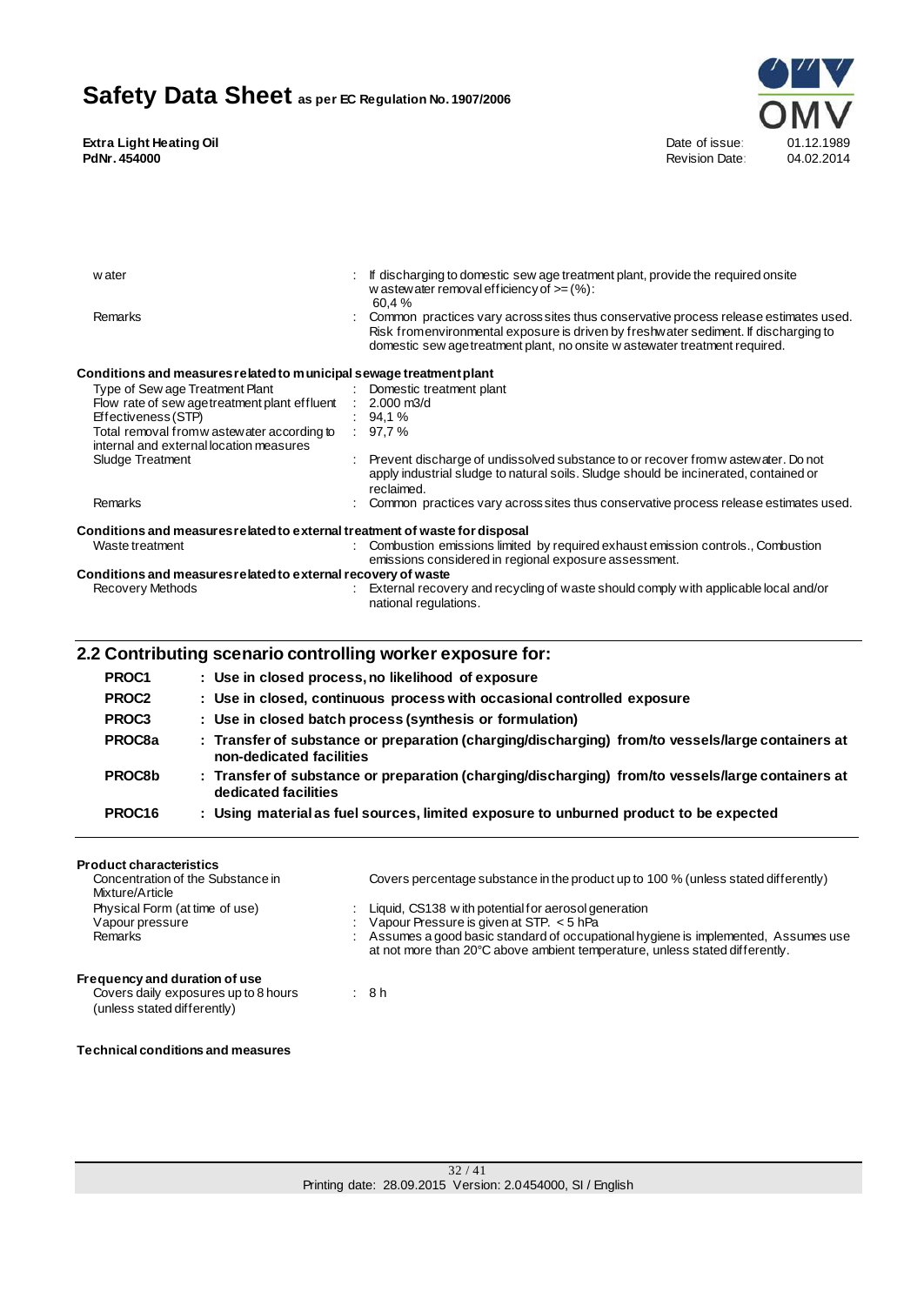**Extra Light Heating Oil** Date of issue: 01.12.1989 **PdNr. 454000** Revision Date: 04.02.2014



**CS135 General measures applicable to all activities** No other specific measures identified **G19 General measures (skin irritants)** No other specific measures identified **CS14 Bulk Transfers.** No other specific measures identified **CS8 Drum/batch transfers** No other specific measures identified **GEST\_12I Use as a fuel, CS107 (closed systems)** No other specific measures identified **CS39 Equipment cleaning and maintenance** No other specific measures identified **CS67 Storage.** No other specific measures identified

## **Organisational measures to prevent /limit releases, dispersion and exposure**

**CS135 General measures applicable to all activities**

Control any potential exposure using measures such as contained or enclosed systems, properly designed and maintained facilities and a good standard of general ventilation. Drain dow n systems and transfer lines prior to breaking containment. Drain dow n and flush equipment w here possible prior to maintenance.

Where there is potential for exposure: Ensure relevant staff are informed of exposure potential and aw are of basic actions to minimise exposures; ensure suitable personal protective equipment is available; clear up spills and dispose of w aste in accordance with regulatory requirements; monitor effectiveness of control measures; provide regular health surveillance as appropriate; identify and implement corrective actions.

#### **G19 General measures (skin irritants)**

Provide basic employee training to prevent / minimise exposures and to report any skin effects that may develop. **CS14 Bulk Transfers.** No other specific measures identified **CS8 Drum/batch transfers** No other specific measures identified **GEST\_12I Use as a fuel, CS107 (closed systems)** No other specific measures identified **CS39 Equipment cleaning and maintenance** Drain dow n system prior to equipment break-in or maintenance **CS67 Storage.** Handle substance within a closed system. **Conditions and measures related to personal protection, hygiene and health evaluation CS135 General measures applicable to all activities** No other specific measures identified **G19 General measures (skin irritants)** Avoid direct skin contact w ith product. Identify potential areas for indirect skin contact. Wear gloves (tested to EN374) if hand contact w ith substance likely. Clean up contamination/spills as soon as they occur. Wash off skin contamination immediately. Provide basic employee training to prevent / minimise exposures and to report any skin effects that may develop. **CS14 Bulk Transfers.**

Wear suitable gloves tested to EN374. **CS8 Drum/batch transfers** Wear suitable gloves tested to EN374. **GEST\_12I Use as a fuel, CS107 (closed systems)** No other specific measures identified **CS39 Equipment cleaning and maintenance** Wear chemically resistant gloves (tested to EN374) in combination w ith 'basic' employee training. **CS67 Storage.** No other specific measures identified

### **3. Exposure estimation and reference to its source**

3.1. Health:

The ECETOC TRA tool has been used to estimate w orkplace exposures unless otherwise indicated.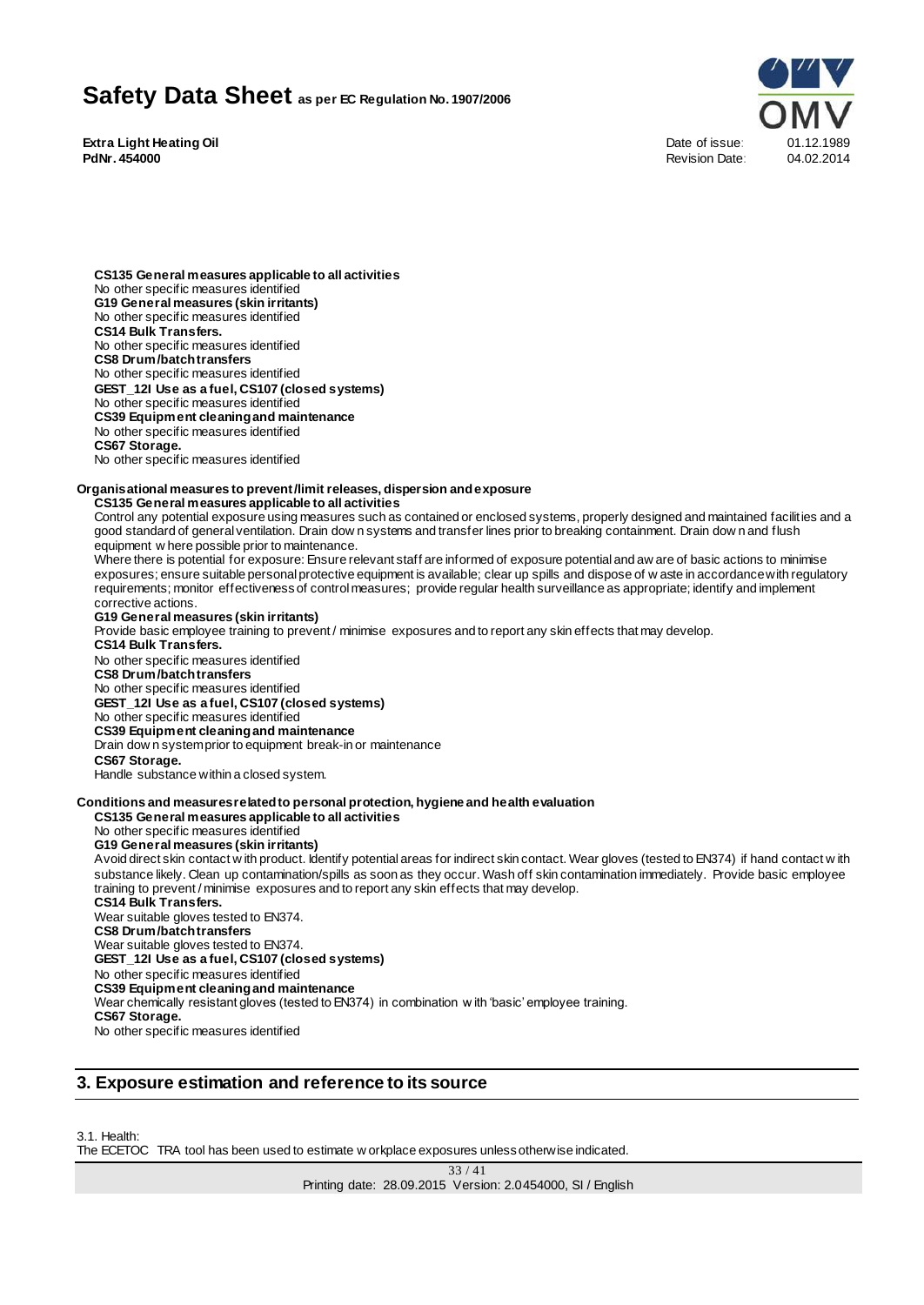**Extra Light Heating Oil** Date of issue: 01.12.1989 **PdNr. 454000** Revision Date: 04.02.2014



3.2. Environment:

The Hydrocarbon Block Method has been used to calculate environmental exposure w ith the Petrorisk model.

## **4. Guidance to Downstream User to evaluate whether he works inside the boundaries set by the Exposure Scenario**

4.1. Health:

Predicted exposures are not expected to exceed the DN(M)EL w hen the Risk Management Measures/Operational Conditions outlined in Section 2 are implemented. Where other Risk Management Measures/Operational Conditions are adopted, then users should ensure that risks are managed to at least equivalent levels. Available hazard data do not enable the derivation of a DNEL for dermal irritant effects. Available hazard data do not support the need for a DNEL to be established for other health effects. Risk Management Measures are based on qualitative risk characterisation.

#### 4.2. Environment:

Guidance is based on assumed operating conditions w hich may not be applicable to all sites; thus, scaling may be necessary to define appropriate site-specific risk management measures. Required removal efficiency for wastewater can be achieved using onsite/offsite technologies, either alone or in combination. Required removal efficiency for air can be achieved using onsite technologies, either alone or in combination. Further details on scaling and control technologies are provided in SpERC factsheet (http://cefic.org/en/reach-for-industrieslibraries.html).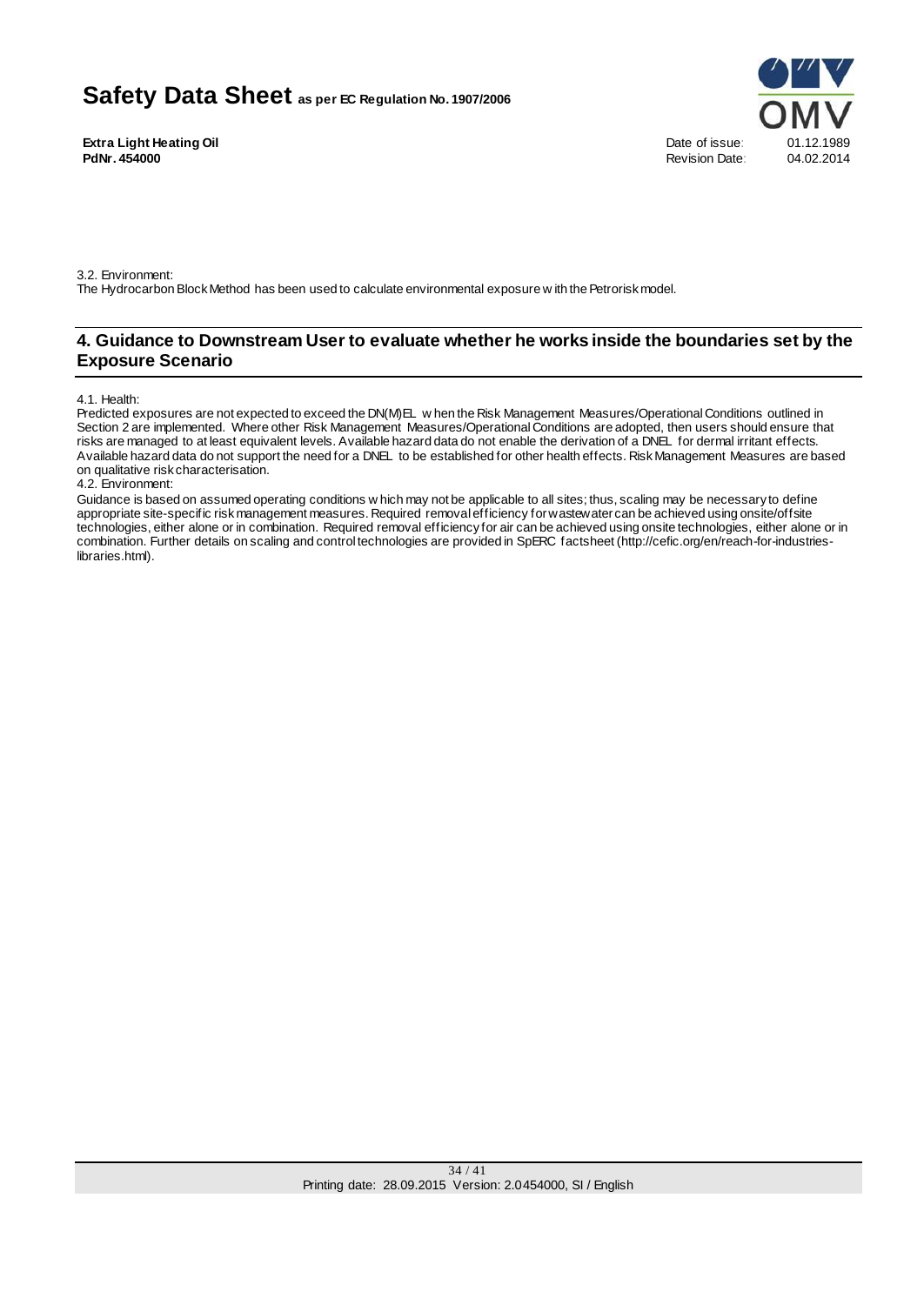**PdNr. 454000** Revision Date: 04.02.2014



## **1. Brief title of the Exposure Scenario: 12b - Use as a Fuel: Professional**

| Main User Groups                     | <b>SU22:</b> Professional uses: Public domain (administration, education, entertainment,<br>services, craftsmen)                                                                                                                                                                                                                                                                                                                                                                                                                                                                                                        |
|--------------------------------------|-------------------------------------------------------------------------------------------------------------------------------------------------------------------------------------------------------------------------------------------------------------------------------------------------------------------------------------------------------------------------------------------------------------------------------------------------------------------------------------------------------------------------------------------------------------------------------------------------------------------------|
| Process category                     | <b>PROC1:</b> Use in closed process, no likelihood of exposure<br><b>PROC2:</b> Use in closed, continuous process with occasional controlled exposure<br><b>PROC3:</b> Use in closed batch process (synthesis or formulation)<br>PROC8a: Transfer of substance or preparation (charging/discharging) from/to<br>vessels/large containers at non-dedicated facilities<br><b>PROC8b:</b> Transfer of substance or preparation (charging/discharging) from/to<br>vessels/large containers at dedicated facilities<br><b>PROC16:</b> Using material as fuel sources, limited exposure to unburned product to be<br>expected |
| Environmental release category       | <b>ERC9a:</b> Wide dispersive indoor use of substances in closed systems                                                                                                                                                                                                                                                                                                                                                                                                                                                                                                                                                |
| Further information                  | Specific Environmental Release Category ESVOC SpERC 9.12b.v1 Exposure scenario<br>is also applicable for ERC9b: Wide dispersive outdoor use of substances in closed<br>systems                                                                                                                                                                                                                                                                                                                                                                                                                                          |
| Processes, tasks, activities covered | : Covers the use as a fuel (or fuel additives and additive components) and includes<br>activities associated with its transfer, use, equipment maintenance and handling of<br>w aste.                                                                                                                                                                                                                                                                                                                                                                                                                                   |

## **2.1 Contributing scenario controlling environmental exposure for: ERC9a: Wide dispersive indoor use of substances in closed systems**

| Amountused                                                          |                                                                                             |
|---------------------------------------------------------------------|---------------------------------------------------------------------------------------------|
| Regional use tonnage                                                | $: 6.710E6$ t/y                                                                             |
| Annual site tonnage (tonnes/year)                                   | : 3.300                                                                                     |
| Maximum daily site tonnage (kg/day)                                 | 9.200                                                                                       |
| Fraction of EU tonnage used in region : 0,1000                      |                                                                                             |
| Fraction of Regional tonnage used locally                           | : 0.0005                                                                                    |
| MSafe (maximum allow able site tonnage)                             | : $1,4$ 10E5 kg/d                                                                           |
| Remarks                                                             | Maximum allow able site tonnage (MSafe) based on release follow ing total w astew ater      |
|                                                                     | treatment removal                                                                           |
|                                                                     |                                                                                             |
| Frequency and duration of use                                       |                                                                                             |
| Continuous exposure                                                 | 365 Emission days (days/year),                                                              |
|                                                                     | Risk from environmental exposure is driven by humans via indirect exposure (primarily       |
|                                                                     | ingestion).                                                                                 |
|                                                                     |                                                                                             |
| Environmental factors not influenced by risk management             |                                                                                             |
| Local freshwater dilution factor                                    | 10                                                                                          |
| Local Marine w ater dilution factor                                 | : 100                                                                                       |
|                                                                     |                                                                                             |
| Other given operational conditions affecting environmental exposure |                                                                                             |
|                                                                     |                                                                                             |
| Emission or Release Factor: Air                                     | $: 0.010 \%$                                                                                |
| Emission or Release Factor: Water                                   | $: 0.001 \%$                                                                                |
| Emission or Release Factor: Soil                                    | $: 0.001 \%$                                                                                |
| Remarks                                                             | : All release factors refer to initial release prior to RMM. Release to water is release to |
|                                                                     | w astewater                                                                                 |
|                                                                     |                                                                                             |

**Technical conditions and measures / Organizational measures;**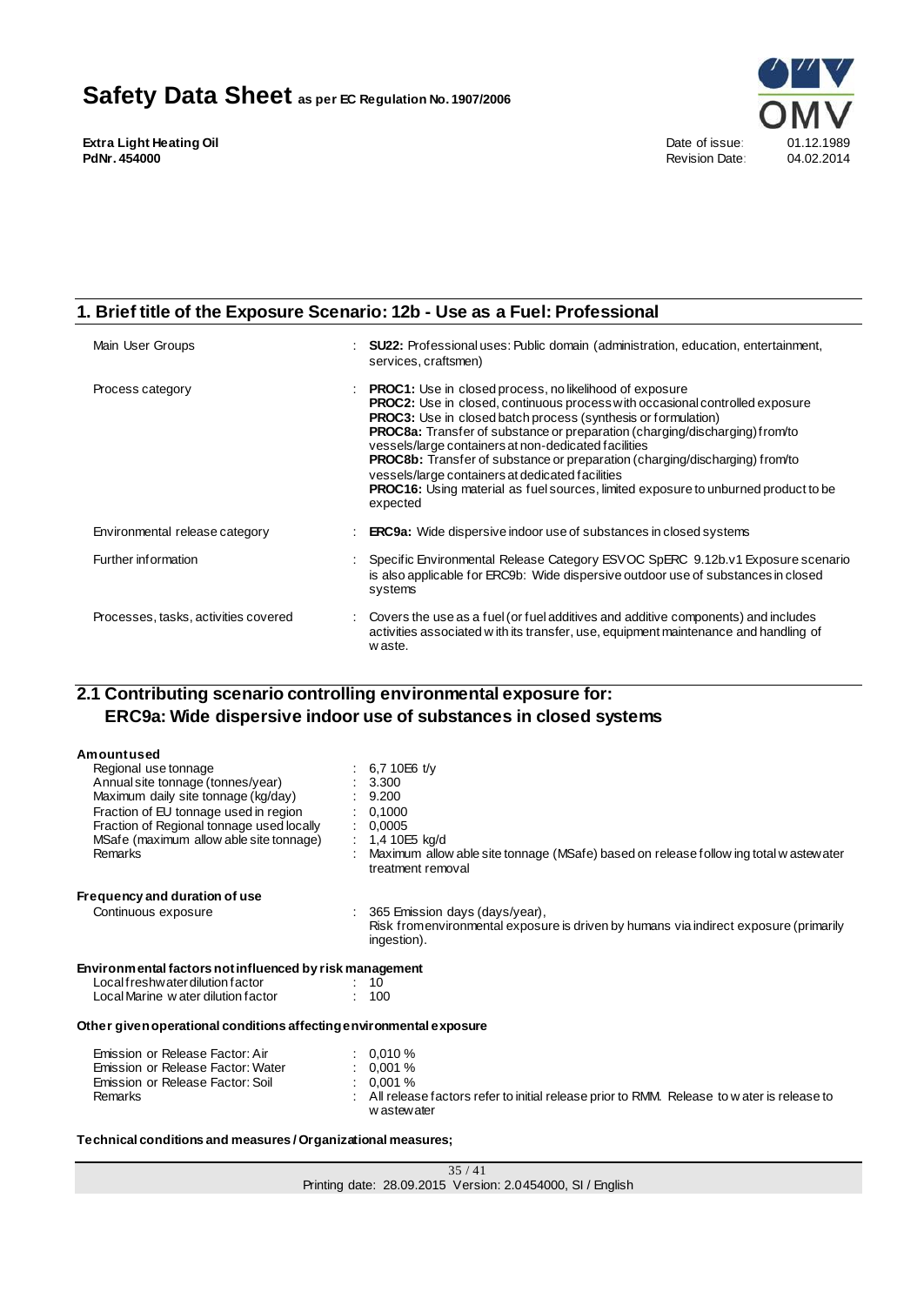**Extra Light Heating Oil** Date of issue: 01.12.1989 **PdNr. 454000** Revision Date: 04.02.2014



| Air                                                                                    |                     | Treat air emission to provide a typical removal efficiency of : not applicable:                                                                                                                                                 |  |
|----------------------------------------------------------------------------------------|---------------------|---------------------------------------------------------------------------------------------------------------------------------------------------------------------------------------------------------------------------------|--|
| w ater                                                                                 |                     | Treat onsite w astewater (prior to receiving water discharge) to provide the required<br>removal efficiency $>=$ (%):<br>0%                                                                                                     |  |
| w ater                                                                                 |                     | If discharging to domestic sew age treatment plant, provide the required onsite<br>w astewater removal efficiency of $=$ (%):<br>$0\%$                                                                                          |  |
| Remarks                                                                                |                     | Common practices vary across sites thus conservative process release estimates used.<br>Risk from environmental exposure is driven by humans via indirect exposure (primarily<br>ingestion). No w astewater treatment required. |  |
| Conditions and measures related to m unicipal sewage treatment plant                   |                     |                                                                                                                                                                                                                                 |  |
| Type of Sew age Treatment Plant                                                        | $\sim$ 100          | Domestic treatment plant                                                                                                                                                                                                        |  |
| Flow rate of sew agetreatment plant effluent : 2.000 m3/d                              |                     |                                                                                                                                                                                                                                 |  |
|                                                                                        |                     |                                                                                                                                                                                                                                 |  |
| Effectiveness (STP)                                                                    |                     | : 94,1%                                                                                                                                                                                                                         |  |
| Total removal from w astewater according to<br>internal and external location measures |                     | : 94.1%                                                                                                                                                                                                                         |  |
| Sludge Treatment                                                                       |                     | Prevent discharge of undissolved substance to or recover from wastewater. Do not<br>apply industrial sludge to natural soils. Sludge should be incinerated, contained or<br>reclaimed.                                          |  |
| Remarks                                                                                |                     | Common practices vary across sites thus conservative process release estimates used.                                                                                                                                            |  |
| Conditions and measures related to external treatment of waste for disposal            |                     |                                                                                                                                                                                                                                 |  |
| Waste treatment                                                                        | $\mathcal{L}^{\pm}$ | Combustion emissions limited by required exhaust emission controls., Combustion<br>emissions considered in regional exposure assessment.                                                                                        |  |
| Conditions and measures related to external recovery of waste                          |                     |                                                                                                                                                                                                                                 |  |
| <b>Recovery Methods</b>                                                                |                     | External recovery and recycling of waste should comply with applicable local and/or<br>national regulations.                                                                                                                    |  |
|                                                                                        |                     |                                                                                                                                                                                                                                 |  |

# **2.2 Contributing scenario controlling worker exposure for:**

| PROC1              | : Use in closed process, no likelihood of exposure                                                                            |
|--------------------|-------------------------------------------------------------------------------------------------------------------------------|
| PROC2              | : Use in closed, continuous process with occasional controlled exposure                                                       |
| PROC <sub>3</sub>  | : Use in closed batch process (synthesis or formulation)                                                                      |
| PROC8a             | : Transfer of substance or preparation (charging/discharging) from/to vessels/large containers at<br>non-dedicated facilities |
| PROC8b             | : Transfer of substance or preparation (charging/discharging) from/to vessels/large containers at<br>dedicated facilities     |
| PROC <sub>16</sub> | : Using material as fuel sources, limited exposure to unburned product to be expected                                         |

#### **Product characteristics**

| 1 TUUUGI GHALAGIISIIGS                                              |                                                                                                                                                                    |
|---------------------------------------------------------------------|--------------------------------------------------------------------------------------------------------------------------------------------------------------------|
| Concentration of the Substance in                                   | Covers percentage substance in the product up to 100 % (unless stated differently)                                                                                 |
| Mixture/Article                                                     |                                                                                                                                                                    |
| Physical Form (at time of use)                                      | : Liquid, CS138 w ith potential for aerosol generation                                                                                                             |
| Vapour pressure                                                     | : Vapour Pressure is given at STP. $<$ 5 hPa                                                                                                                       |
| <b>Remarks</b>                                                      | : Assumes a good basic standard of occupational hygiene is implemented, Assumes use<br>at not more than 20°C above ambient temperature, unless stated differently. |
| Frequency and duration of use                                       |                                                                                                                                                                    |
| Covers daily exposures up to 8 hours<br>(unless stated differently) | : 8 h                                                                                                                                                              |
|                                                                     |                                                                                                                                                                    |

#### **Technical conditions and measures**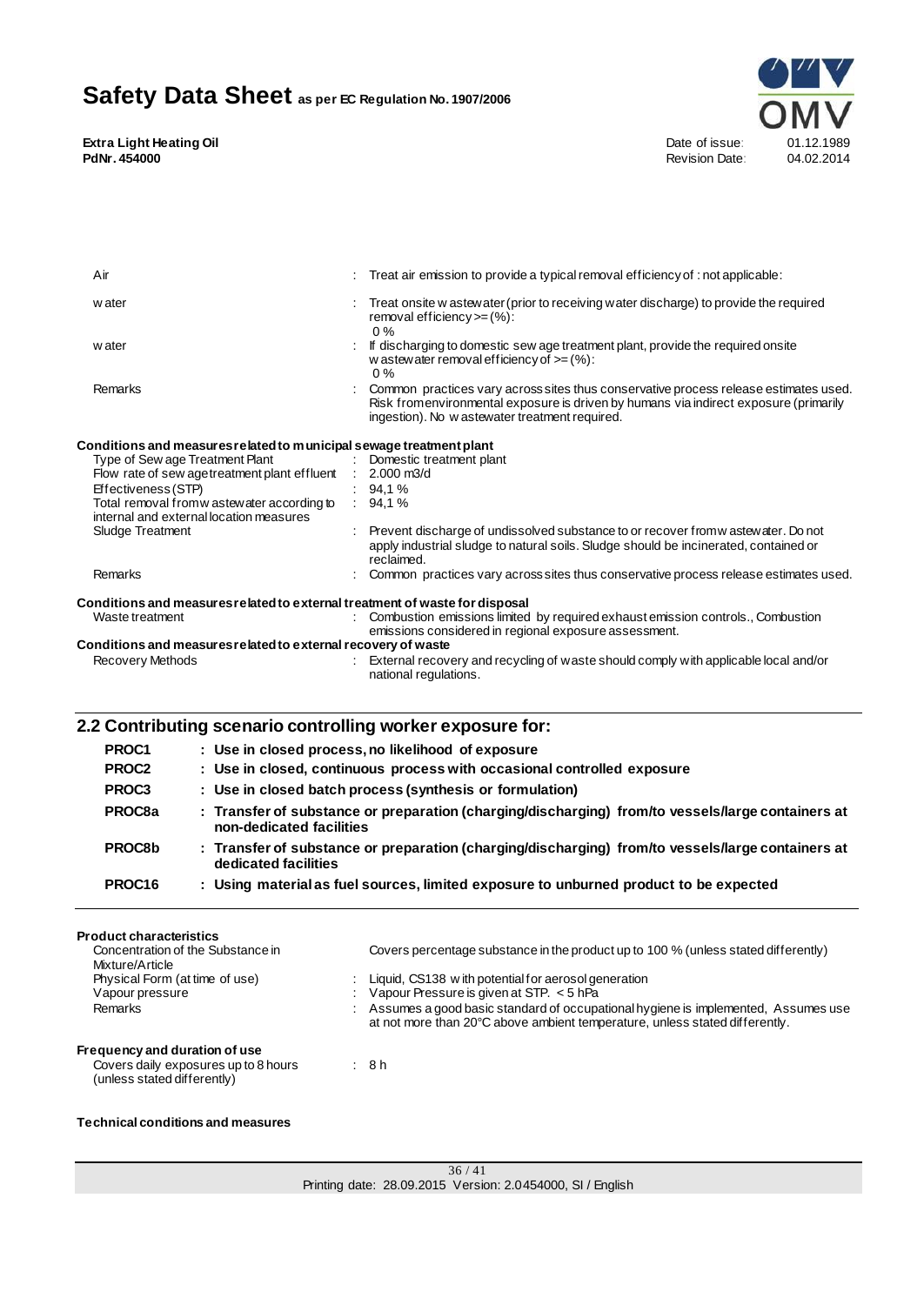**Extra Light Heating Oil** Date of issue: 01.12.1989 **PdNr. 454000** Revision Date: 04.02.2014



**CS135 General measures applicable to all activities** No other specific measures identified **G19 General measures (skin irritants)** No other specific measures identified **CS14 Bulk Transfers.** No other specific measures identified **CS8 Drum/batch transfers** Use drum pumps or carefully pour from container **CS507 Refuelling activities** No other specific measures identified **GEST\_12I Use as a fuel, CS107 (closed systems)** No other specific measures identified **CS39 Equipment cleaning and maintenance.** No other specific measures identified **CS67 Storage.** No other specific measures identified

### **Organisational measures to prevent /limit releases, dispersion and exposure**

**CS135 General measures applicable to all activities**

Control any potential exposure using measures such as contained or enclosed systems, properly designed and maintained facilities and a good standard of general ventilation. Drain dow n systems and transfer lines prior to breaking containment. Drain dow n and flush equipment w here possible prior to maintenance.

Where there is potential for exposure: Ensure relevant staff are informed of exposure potential and aw are of basic actions to minimise exposures; ensure suitable personal protective equipment is available; clear up spills and dispose of w aste in accordance with regulatory requirements; monitor effectiveness of control measures; provide regular health surveillance as appropriate; identify and implement corrective actions.

#### **G19 General measures (skin irritants)**

Provide basic employee training to prevent / minimise exposures and to report any skin effects that may develop.

**CS14 Bulk Transfers.** No other specific measures identified **CS8 Drum/batch transfers** No other specific measures identified **CS507 Refuelling activities** No other specific measures identified **GEST\_12I Use as a fuel, CS107 (closed systems)** Provide a good standard of general ventilation (not less than 3 to 5 air changes per hour) or Ensure operation is undertaken outdoors. **CS39 Equipment cleaning and maintenance.** Drain dow n system prior to equipment break-in or maintenance. **CS67 Storage.** Store substance w ithin a closed system.

#### **Conditions and measures related to personal protection, hygiene and health evaluation CS135 General measures applicable to all activities**

No other specific measures identified

**G19 General measures (skin irritants)**

Avoid direct skin contact w ith product. Identify potential areas for indirect skin contact. Wear gloves (tested to EN374) if hand contact w ith substance likely. Clean up contamination/spills as soon as they occur. Wash off skin contamination immediately. **CS14 Bulk Transfers.**

Wear suitable gloves tested to EN374.

**CS8 Drum/batch transfers**

Wear suitable gloves tested to EN374.

**CS507 Refuelling activities**

Wear suitable gloves tested to EN374. **GEST\_12I Use as a fuel, CS107 (closed systems)**

No other specific measures identified

**CS39 Equipment cleaning and maintenance.**

Wear chemically resistant gloves (tested to EN374) in combination w ith 'basic' employee training.

**CS67 Storage.**

No other specific measures identified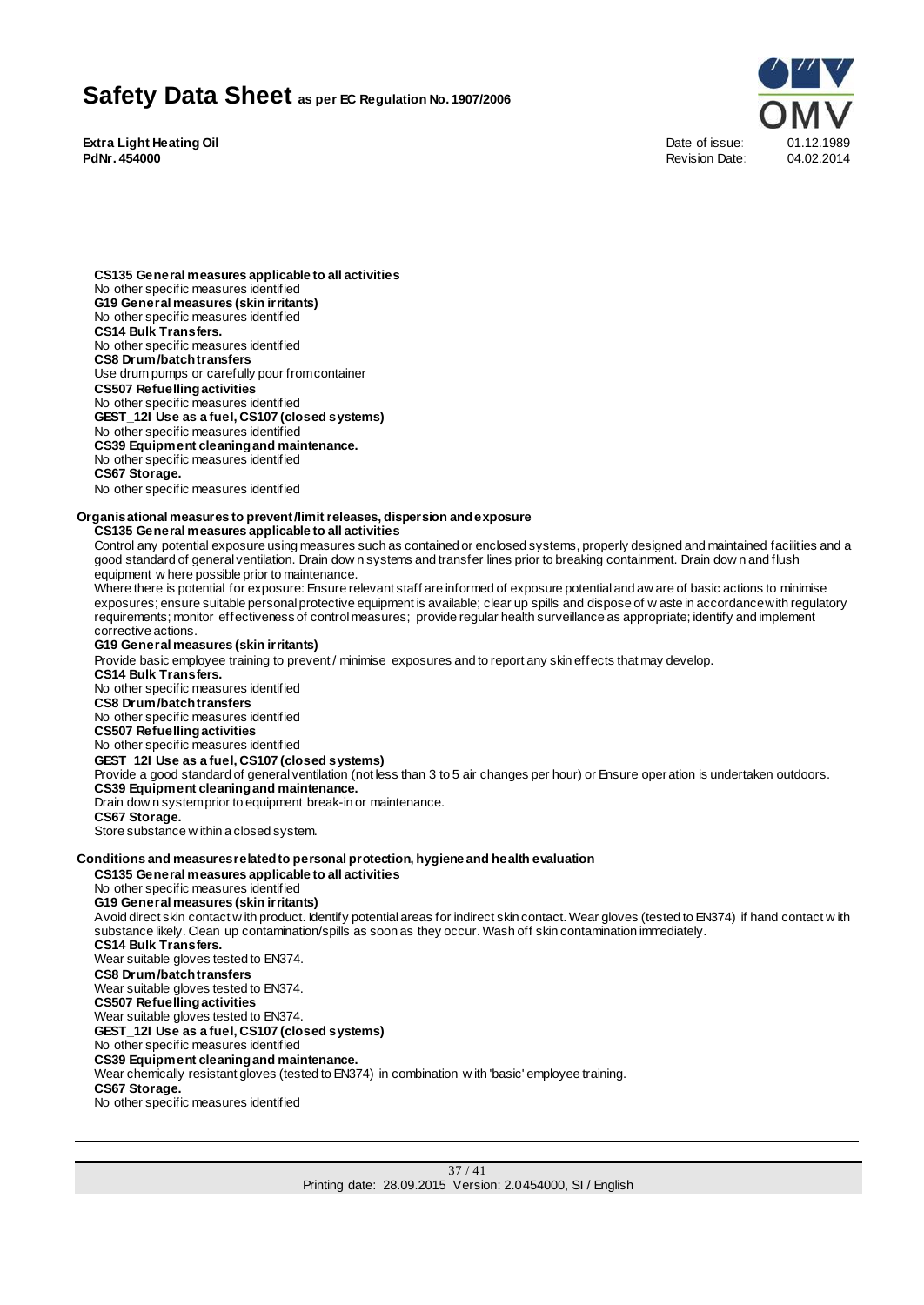**Extra Light Heating Oil** Date of issue: 01.12.1989 **PdNr. 454000** Revision Date: 04.02.2014



## **3. Exposure estimation and reference to its source**

3.1. Health:

The ECETOC TRA tool has been used to estimate w orkplace exposures unless otherwise indicated.

3.2. Environment:

The Hydrocarbon Block Method has been used to calculate environmental exposure w ith the Petrorisk model.

### **4. Guidance to Downstream User to evaluate whether he works inside the boundaries set by the Exposure Scenario**

#### 4.1. Health:

Predicted exposures are not expected to exceed the DN(M)EL w hen the Risk Management Measures/Operational Conditions outlined in Section 2 are implemented. Where other Risk Management Measures/Operational Conditions are adopted, then users should ensure that risks are managed to at least equivalent levels. Available hazard data do not enable the derivation of a DNEL for dermal irritant effects. Available hazard data do not support the need for a DNEL to be established for other health effects. Risk Management Measures are based on qualitative risk characterisation.

#### 4.2. Environment:

Guidance is based on assumed operating conditions w hich may not be applicable to all sites; thus, scaling may be necessary to define appropriate site-specific risk management measures. Required removal efficiency for wastewater can be achieved using onsite/offsite technologies, either alone or in combination. Required removal efficiency for air can be achieved using onsite technologies, either alone or in combination. Further details on scaling and control technologies are provided in SpERC factsheet (http://cefic.org/en/reach-for-industrieslibraries.html).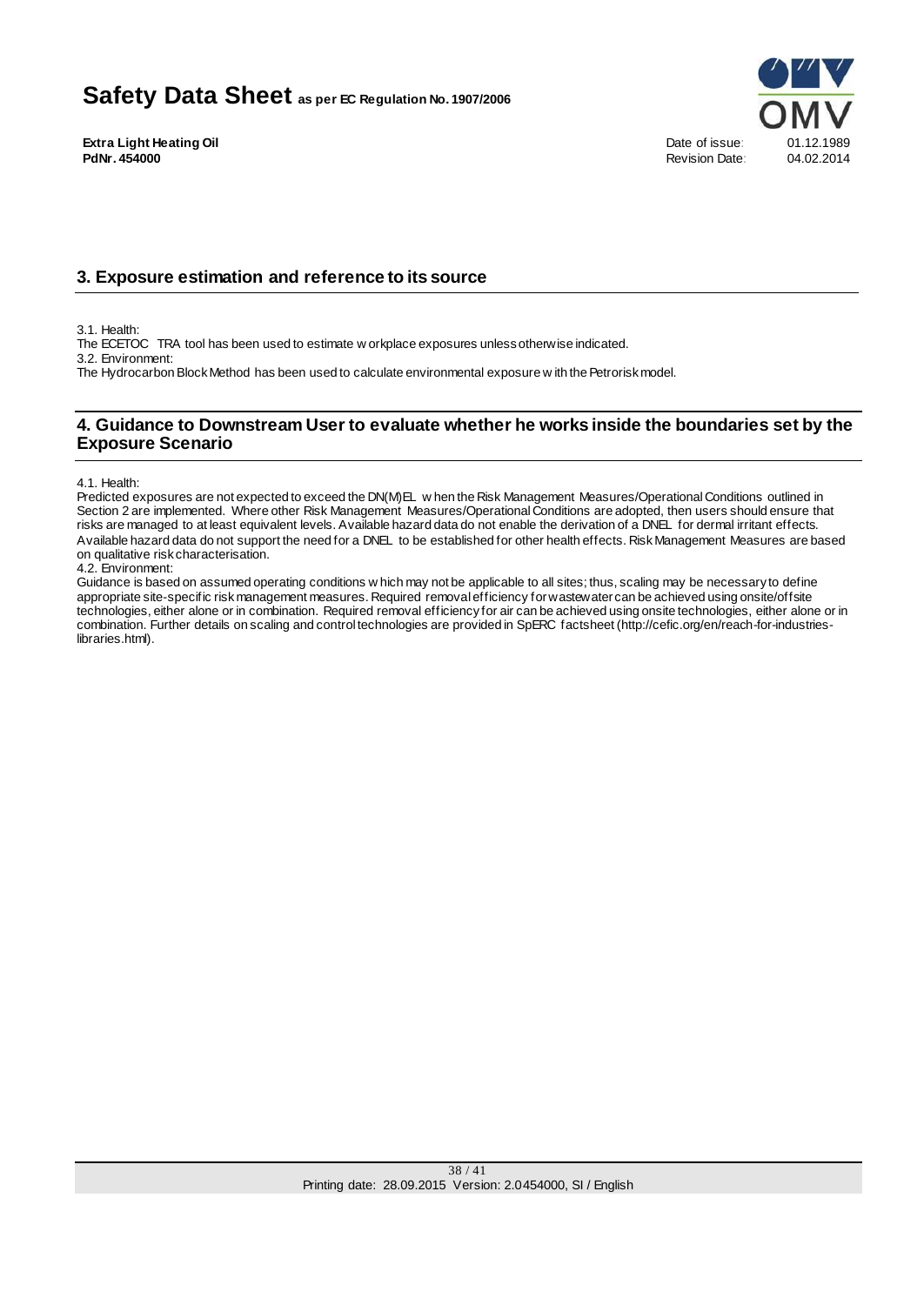

## **1. Brief title of the Exposure Scenario: 12c- Use as a fuel - Consumer**

| Main User Groups                     | <b>SU21:</b> Consumer uses: Private households $(=$ general public $=$ consumers)                                                                                              |
|--------------------------------------|--------------------------------------------------------------------------------------------------------------------------------------------------------------------------------|
| Product category                     | <b>PC13: Fuels</b>                                                                                                                                                             |
| Environmental release category       | <b>ERC9a:</b> Wide dispersive indoor use of substances in closed systems                                                                                                       |
| Further information                  | Specific Environmental Release Category ESVOC SpERC 9.12c.v1 Exposure scenario<br>is also applicable for ERC9b: Wide dispersive outdoor use of substances in closed<br>systems |
| Processes, tasks, activities covered | Covers consumer uses in fuels                                                                                                                                                  |
|                                      |                                                                                                                                                                                |

## **2.1 Contributing scenario controlling environmental exposure for: ERC9a: Wide dispersive indoor use of substances in closed systems**

| <b>Product characteristics</b><br>Amountused                                                                                                                                                                                                 |                                                                                                                                                                                                                                                                                 |
|----------------------------------------------------------------------------------------------------------------------------------------------------------------------------------------------------------------------------------------------|---------------------------------------------------------------------------------------------------------------------------------------------------------------------------------------------------------------------------------------------------------------------------------|
| Regional use tonnage<br>Annual site tonnage (tonnes/year)<br>Maximum daily site tonnage (kg/day)<br>Fraction of EU tonnage used in region<br>Fraction of Regional tonnage used locally<br>MSafe (maximum allow able site tonnage)<br>Remarks | 16 10E6 t/y<br>8.200<br>: 23.000<br>: 0,1000<br>: 0.0005<br>: 350.000 kg/d<br>Maximum allow able site tonnage (MSafe) based on release following total w astewater<br>treatment removal                                                                                         |
| Frequency and duration of use<br>Continuous exposure                                                                                                                                                                                         | : 365 Emission days (days/year),<br>Risk from environmental exposure is driven by humans via indirect exposure (primarily<br>ingestion).                                                                                                                                        |
| Environmental factors not influenced by risk management                                                                                                                                                                                      |                                                                                                                                                                                                                                                                                 |
| Local freshwater dilution factor                                                                                                                                                                                                             | 10                                                                                                                                                                                                                                                                              |
| Local Marine w ater dilution factor                                                                                                                                                                                                          | 100                                                                                                                                                                                                                                                                             |
| Other given operational conditions affecting environmental exposure                                                                                                                                                                          |                                                                                                                                                                                                                                                                                 |
| Emission or Release Factor: Air<br>Emission or Release Factor: Air<br>Emission or Release Factor: Water<br>Emission or Release Factor: Soil<br>Remarks                                                                                       | $0.010\,\%$<br>: 0.001%<br>: 0.001%<br>: All release factors refer to initial release prior to RMM. All release factors refer to release<br>from wide dispersive use. Release factors for air and soil refer to regional use only.<br>Release to water is release to wastewater |
| Conditions and measures related to municipal sewage treatment plant                                                                                                                                                                          |                                                                                                                                                                                                                                                                                 |
| Type of Sew age Treatment Plant                                                                                                                                                                                                              | : Domestic treatment plant                                                                                                                                                                                                                                                      |
| Flow rate of sew agetreatment plant effluent : 2.000 m3/d<br>Effectiveness (STP)                                                                                                                                                             | : 94.1%                                                                                                                                                                                                                                                                         |
| Conditions and measures related to external treatment of waste for disposal                                                                                                                                                                  |                                                                                                                                                                                                                                                                                 |
| Waste treatment                                                                                                                                                                                                                              | : Combustion emissions limited by required exhaust emission controls., Combustion                                                                                                                                                                                               |
| Conditions and measures related to external recovery of waste                                                                                                                                                                                | emissions considered in regional exposure assessment.                                                                                                                                                                                                                           |
|                                                                                                                                                                                                                                              |                                                                                                                                                                                                                                                                                 |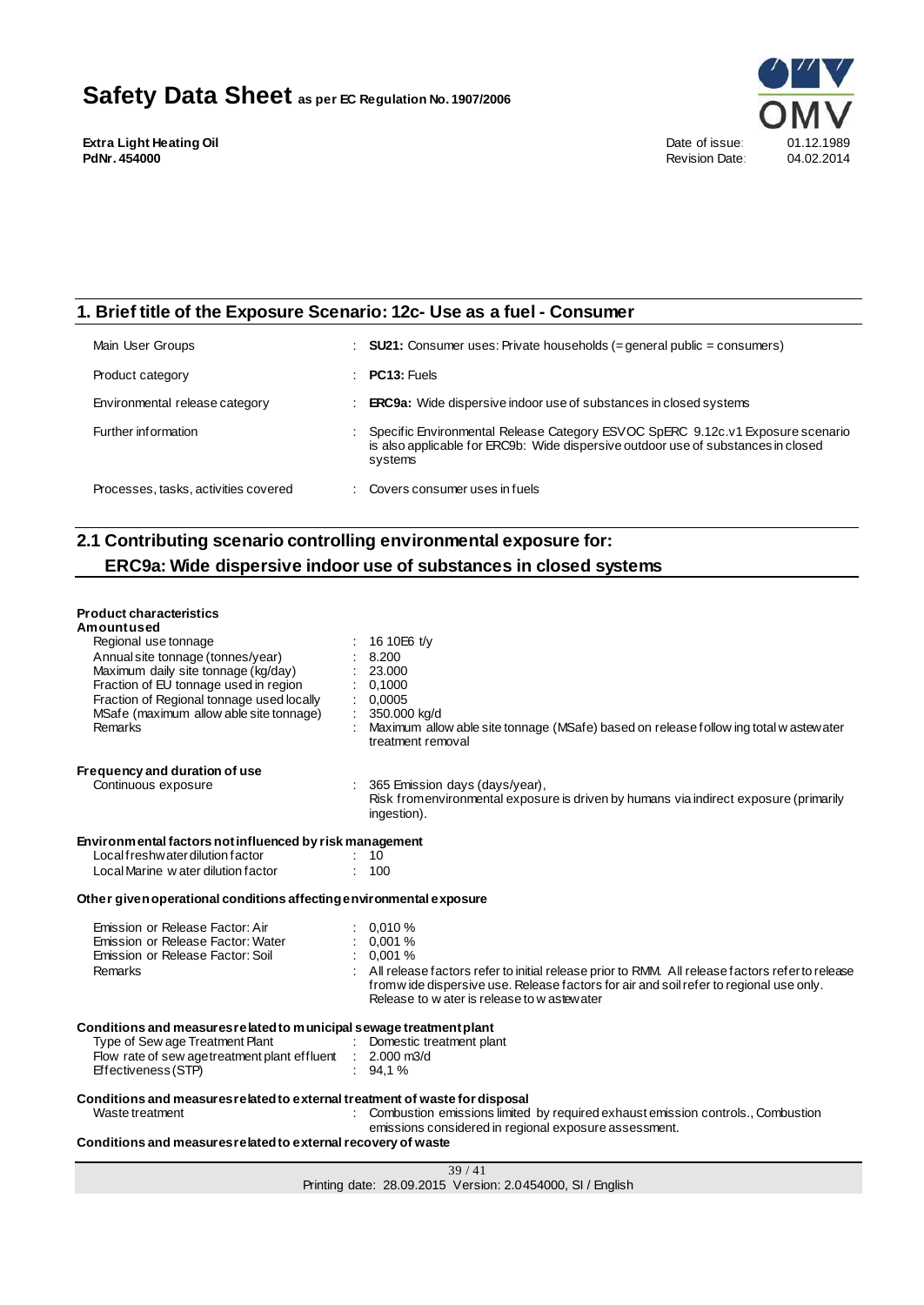# **Extra Light Heating Oil** Date of issue: 01.12.1989



Recovery Methods **in the covert of the Covery and recovery and recycling of waste should comply with applicable local and/or** national regulations. **2.2 Contributing scenario controlling consumer exposure for: PC13 : Fuels Product characteristics** Concentration of the Substance in Mixture/Article : Unless otherw ise stated, cover concentrations up to 100% Physical Form (at time of use) : Liquid<br>
Vapour pressure : Vapou Vapour Pressure is given at STP. > 0,1 hPa Remarks **in the stated** of the Unless otherw ise stated, covers use amounts up to 37500g [ConsOC2]; covers skin contact area up to 420cm2 [ConsOC5] Unless otherw ise stated, covers use frequency up to 0,143 times per day (ConsOC4); Covers exposure up to 2 hours per event  $(C<sub>ons</sub>O<sub>C</sub>14)$ **Other given operational conditions affecting consumers exposure** PC13:Fuels--Liquid - subcategories added: Automotive Refuelling<br>100 M3 Room size<br>Remarks Unless otherw ise stated, covers concentrations up to 100%., Covers use up to 52 days/year., Covers use up to 1 time/on day of use., Covers skin contact area up to 210 cm2., For each use event, covers use amounts up to 37500g., Covers outdoor use., For each use event, covers exposure up to 0,05hr/event. Activity (outdoor/indoor) : PC13:Fuels--Liquid - subcategories added: Garden Equipment - Use Room size : 100 M3 Remarks **Example 26** Concentrations in the Unless otherw ise stated, covers concentrations up to 100%., Covers use up to 26 days/year., Covers use up to 1 time/on day of use., For each use event, covers use amounts up to 750g., Covers outdoor use., For each use event, covers exposure up to 2 hr/event. Activity (outdoor/indoor) : PC13:Fuels--Liquid (subcategories added): Garden Equipment - Refuelling Room size : 34 M3 Remarks **Example 3** Concentrations in the Unless otherw ise stated, covers concentrations up to 100%., Covers use up to 26 days/year., Covers use up to 1 time/on day of use., Covers skin contact area up to 420cm2., For each use event, covers use amounts up to 750g., Covers use in a one car garage (34m3) under typical ventilation., For each use event, covers exposure up to 0,03hr/event. **Conditions and measures related to protection of consumer (e.g. behavioural advice, personal protection and hygiene)** Application Route **: PC13:Fuels--Liquid - subcategories added: Automotive Refuelling** Remarks : No specific RMMs identified beyond those OCs stated PC13: Fuels--Liquid - subcategories added: Garden Equipment - Use Remarks **EXECUTE:** No specific RMMs identified beyond those OCs stated Application Route **: PC13:Fuels--Liquid (subcategories added):** Garden Equipment - Refuelling<br>Remarks : No specific RMMs identified beyond those OCs stated No specific RMMs identified beyond those OCs stated

### **3. Exposure estimation and reference to its source**

3.1. Health:

The ECETOC TRA tool has been used to estimate consumer exposures, consistent with the content of ECETOC report 107 and the Chapter R15 of the IR&CSA TGD. Where exposure determinants differ to these sources, then they are indicated. 3.2. Environment:

The Hydrocarbon Block Method has been used to calculate environmental exposure w ith the Petrorisk model.